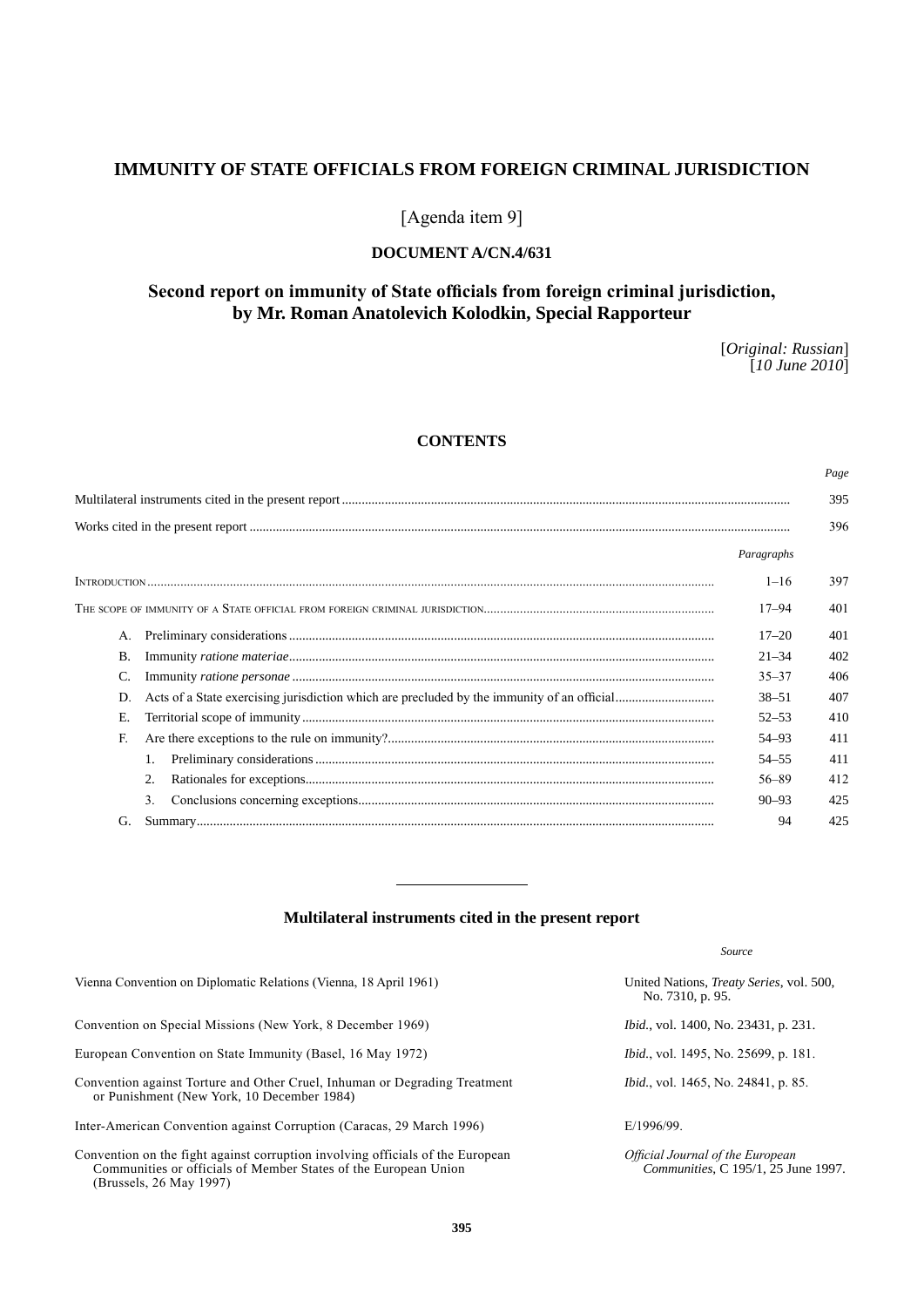*Source*

No. 39391, p. 225.

ILM, vol. XLIII, 2004, p. 5.

- No. 42146, p. 41.
- *Official Records of the General Assembly, Fifty-ninth Session, Supplement No. 49* (A/59/49), vol. I, resolution 59/38, annex.

Criminal Law Convention on Corruption (Strasbourg, 27 January 1999) United Nations, *Treaty Series*, vol. 2216,

- African Union Convention on Preventing and Combating Corruption (Maputo, 11 July 2003)
- United Nations Convention against Corruption (New York, 31 October 2003) United Nations, *Treaty Series*, vol. 2349,
- United Nations Convention on Jurisdictional Immunities of States and Their Property (New York, 2 December 2004)

## **Works cited in the present report**

ALDERTON, Matthew

"Immunity for Heads of State acting in their private capacity— *Thor Shipping A/S v The Ship 'Al Duhail'* ", *International and Comparative Law Quarterly*, vol. 58 (July 2009), pp. 702–711.

#### Ambos, Kai

"Prosecuting Guantánamo in Europe: can and shall the masterminds of the 'torture memos' be held criminally responsible on the basis of universal jurisdiction?", *Case Western Reserve Journal of International Law*, vol. 42 (2009), pp. 405–448.

### Bassiouni, M. Cherif

"Searching for peace and achieving justice: the need for accountability", *in* Christopher C. Joyner (special editor), *Reining in Impunity for International Crimes and Serious Violations of Fundamental Human Rights: Proceedings of the Siracusa Conference 17–21 September 1998*, p. 56.

Buzzini, Gionata Piero

"Lights and shadows of immunities and inviolability of State officials in international law: some comments on the *Djibouti v. France* case", *Leiden Journal of International Law*, vol. 22 (2009), pp. 455–483.

#### CAFLISCH, Lucius

"La pratique suisse en matière de droit international public 1990", *Revue suisse de droit international et de droit européen*, 4/1991, pp. 513–580.

## Caplan, Lee M.

"State immunity, human rights, and *jus cogens*: a critique of the normative hierarchy theory", AJIL, vol. 97, No. 4 (October 2003), pp. 741–781.

#### Cassese, Antonio

"When may senior State officials be tried for international crimes? Some comments on the *Congo v. Belgium* case", *European Journal of International Law*, vol. 13, No. 4 (2002), pp. 853–875.

#### Colangelo, Anthony J.

"Universal jurisdiction as an international 'false conflict' of laws", *Michigan Journal of International Law*, vol. 30 (2008–2009), pp. 881–925.

#### Davin, Eric

*Éléments de Droit Pénal International et Européen.* Brussels, Bruylant, 2009.

## Denza, Eileen

- *Diplomatic Law. A commentary on the Vienna Convention on Diplomatic Relations*, 2nd ed. Oxford, Clarendon Press, 1998.
- "*Ex parte Pinochet*: lacuna or leap?" *International and Comparative Law Quarterly*, vol. 48, part 4 (October 1999), pp. 949–958.

#### Dominicé, Christian

"Quelques observations sur l'immunité de juridiction pénale de l'ancien chef d'État", RGDIP, vol. 103 (1999), pp. 297–308.

#### FRULLI, Micaela

- "The ICJ judgment on the *Belgium v. Congo* case (14 February 2002): a cautious stand on immunity from prosecution for international crimes", *German Law Journal*, vol. 3, No. 3 (2002).
- "Immunities of persons from jurisdiction", *in* Antonio Cassesse, ed., *The Oxford Companion to International Criminal Justice.* Oxford, Oxford University Press, 2009, pp. 368–369.

### Gallagher, Katherine

- "Efforts to hold Donald Rumsfeld and other high-level United States officials accountable for torture", *Journal of International Criminal Justice*, vol. 7 (2009), pp. 1087–1116.
- HAMIDA, Abdul Ghafur, Khin Maung SEIN and Hunud Abia KADOUF
	- "Immunity versus international crimes: the impact of *Pinochet* and *Arrest Warrant* cases", *Indian Journal of International Law*, vol. 46, No. 4 (October–December 2006), pp. 495–516.

#### Institute of International Law

- "Immunities from jurisdiction and execution of Heads of State and Government in international law" (Thirteenth Commission, Rapporteur J. Verhoeven), Vancouver session, 2001. (available at http://justitiaetpace.org/resolutions.php)
- "Universal criminal jurisdiction with regard to the crime of genocide, crimes against humanity and war crimes", Resolution, Krakow session, 2005. (available at http://justitiaetpace.org/ resolutions.php)
- "Resolution on the immunity from jurisdiction of the State and of persons who act on behalf of the State in case of international crimes", Naples session, 2009. (available at http://justitiaetpace. org/resolutions.php)

#### International Law Association

"Final report on the exercise of universal jurisdiction in respect of gross human rights offences", Committee on International Human Rights Law and Practice, *Report of the 69th Conference held in London, 25–29th July 2000*, London, 2000.

#### Jessberger, Florian

"Universal jurisdiction", in Antonio Cassesse, ed., *The Oxford Companion to International Criminal Justice*. Oxford, Oxford University Press, 2009, pp. 555–558.

#### Kaleck, Wolfgang

"From Pinochet to Rumsfeld: universal jurisdiction in Europe 1998–2008", *Michigan Journal of International Law*, vol. 30 (2008–2009), pp. 927–980.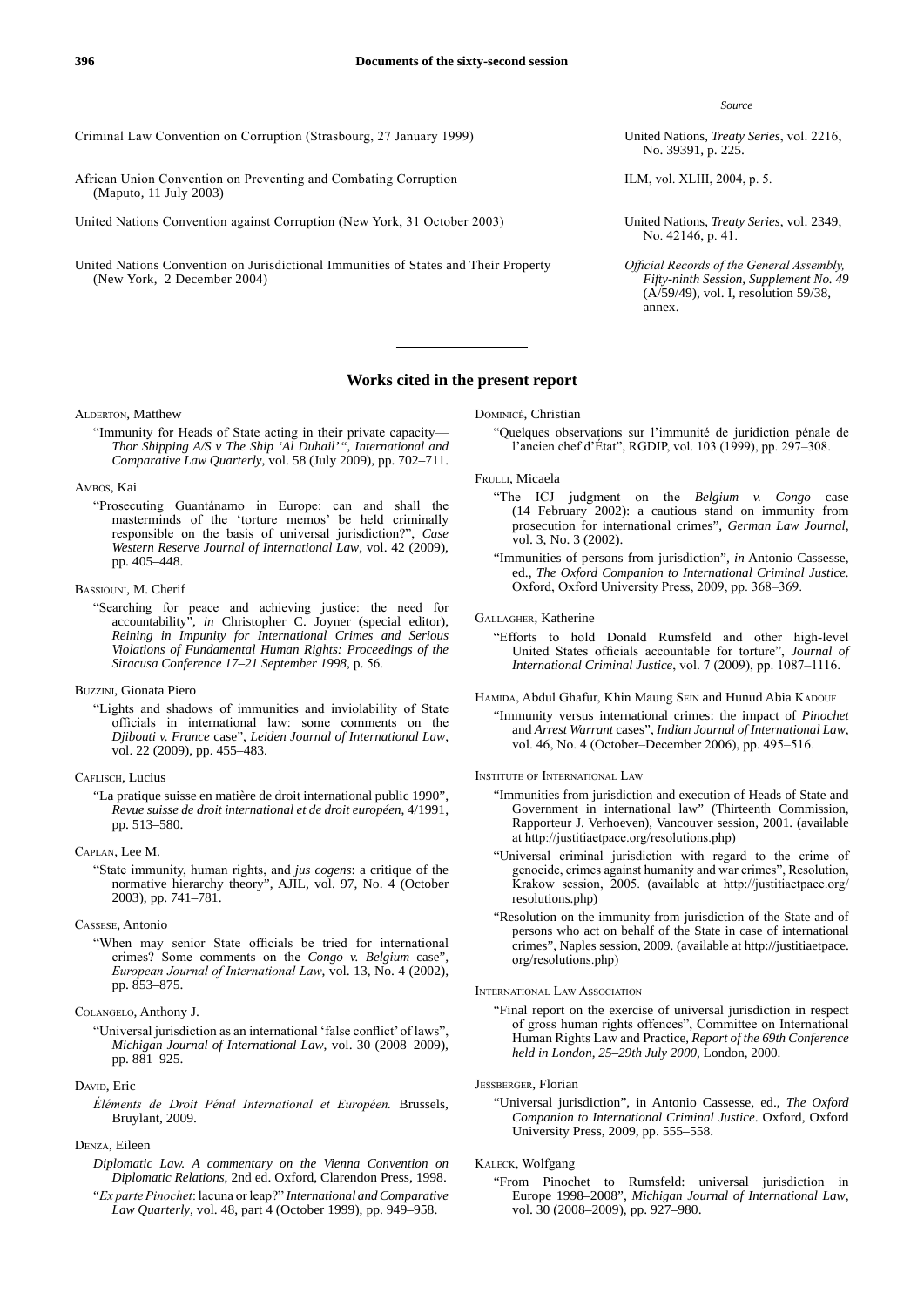#### Koller, David S.

"Immunities of foreign ministers: Paragraph 61 of the *Yerodia* judgment as it pertains to the Security Council and the International Criminal Court", *American University International Law Review*, vol. 20, No. 1 (2004), pp. 7–42.

#### Lutz, Ellen L. and Caitlin Reiger, eds.

*Prosecuting Heads of State*. Cambridge, Cambridge University Press, 2009.

#### O'Donnell, Kaitilin R.

"Certain criminal proceedings in France (*Republic of Congo v. France*) and Head of State immunity: how impenetrable should the immunity veil remain?" *Boston University International Law Journal*, vol. 26, No. 2 (Fall 2008), pp. 375–416.

#### PARLETT, Kate

"Immunity in civil proceedings for torture: the emerging exception", *European Human Rights Law Review*, No. 1, 2006, pp. 49–66.

#### Penrose, Mary Margaret

"The emperor's clothes: evaluating Head of State immunity under international law", *Santa Clara Journal of International Law*, vol. 7, No. 2 (2010), pp. 85–143.

#### PRINCETON PROJECT ON UNIVERSAL JURISDICTION

*The Princeton Principles on Universal Jurisdiction.* Princeton (New Jersey), Program in Law and Public Affairs, 2001.

#### Rau, Markus

"After Pinochet: sovereign immunity in respect of serious human rights violations—the decision of the European Court of Human Rights in the *Al-Adsani* Case", *German Law Journal*, vol. 3 (2002).

#### Rensmann, Thilo

"Impact on the immunity of States and their officials", *in* Menno T. Kamminga and Martin Scheinin, eds., *The Impact of Human Rights Law on General International Law*. Oxford, Oxford University Press, 2009, pp. 151–170.

#### Roht-Arriaza, Naomi

"Making the State do justice: transnational prosecutions and international support for criminal investigations in post-armed conflict Guatemala", *Chicago Journal of International Law*, vol. 9 (2008–2009), pp. 79–106.

#### Simbeye, Yitiha

*Immunity and International Criminal Law.* Aldershot, Ashgate, 2004.

## STERN, Brigitte

"Can a State or a Head of State claim the benefit of immunities in case an international crime has been committed?", *ILSA Journal of International & Comparative Law*, vol. 14, No. 2 (Spring 2008), pp. 441–449.

- "Immunities for Heads of State: where do we stand?", *in* Mark Lattimer and Philippe Sands, eds., *Justice for Crimes Against Humanity*. Oxford and Portland (Oregon), Hart Publishing, 2006, pp. 73–106.
- "Vers une limitation de l'irresponsabilité souveraine' des États et chefs d'État en cas de crime de droit international?", *in* Marcelo G. Cohen, ed., *Promoting Justice, Human Rights and Conflict Resolution through International Law. Liber Amicorum Lucius Caflish*. Leiden, Brill, 2007, pp. 511–548.

#### Summers, Mark A.

"Diplomatic immunity *ratione personae*: did the International Court of Justice create a new customary law rule in *Congo v. Belgium?*", *Michigan State Journal of International Law*, vol. 16 (2007–2008), pp. 459–473.

## Taylor, Roger H.

"Pinochet, confusion, and justice: the denial of immunity in U.S. courts to alleged torturers who are former Heads of State", *Thomas Jefferson Law Review* (San Diego), vol. 24, No. 1 (Winter 2001), pp. 101–120.

#### Van Аlebeek, Rosanne

*The Immunity of States and Their Officials in International Criminal Law and International Human Rights Law.* Oxford, Oxford University Press, 2008.

#### WATTS, Arthur

"The legal position in international law of Heads of State, Heads of Government and foreign ministers", *in* Hague Academy of International Law, *Collected Courses of the Hague Academy of International Law, 1994-III*, vol. 247. Dordrecht, Martinus Nijhoff, pp. 9–130.

#### WIRTH, Steffen

"Immunity for core crimes? The ICJ's judgment in *Congo v. Belgium* case", *European Journal of International Law*, vol. 13, No. 4 (2002), pp. 877–893.

#### Yang, Xiaodong

- "State immunity in the European Court of Human Rights: reaffirmation and misconceptions", BYBIL, vol. 74 (2003), pp. 333–408.
- "*Jus cogens* and State Immunity", *New Zealand Yearbook of International Law*, vol. 3, 2006, pp. 131–179.

#### Zegveld, L.

"The *Bouterse* case", *Netherlands Yearbook of International Law*, vol. XXXII (2001), pp. 97–120.

#### Zimmermann, Andreas

"Sovereign immunity and violations of international *jus cogens* some critical remarks", *Michigan Journal of International Law*, vol. 16 (1994–1995), pp. 433–440.

## **Introduction**

1. The topic "Immunity of State officials from foreign criminal jurisdiction" was included in the long-term programme of work of the International Law Commission at its fifty-eighth session, in 2006, on the basis of a proposal prepared by the Special Rapporteur.<sup>1</sup> At its fifty-ninth session, in 2007, the Commission decided to include the topic in its current programme of work. At that same session, Mr. Roman Kolodkin was appointed Special Rapporteur on this topic,<sup>2</sup> and a request was made to the Secretariat to prepare a background study on it.<sup>3</sup>

2. At the sixtieth session of the Commission, in 2008, a preliminary report (or to be more precise, its first part and

<sup>1</sup> *Yearbook … 2006,* vol. II (Part Two), p. 185, para. 257 (*b*).

<sup>2</sup> *Yearbook … 2007,* vol. II (Part Two), p. 98, para. 376.

<sup>3</sup> *Ibid.*, p. 101, para. 386.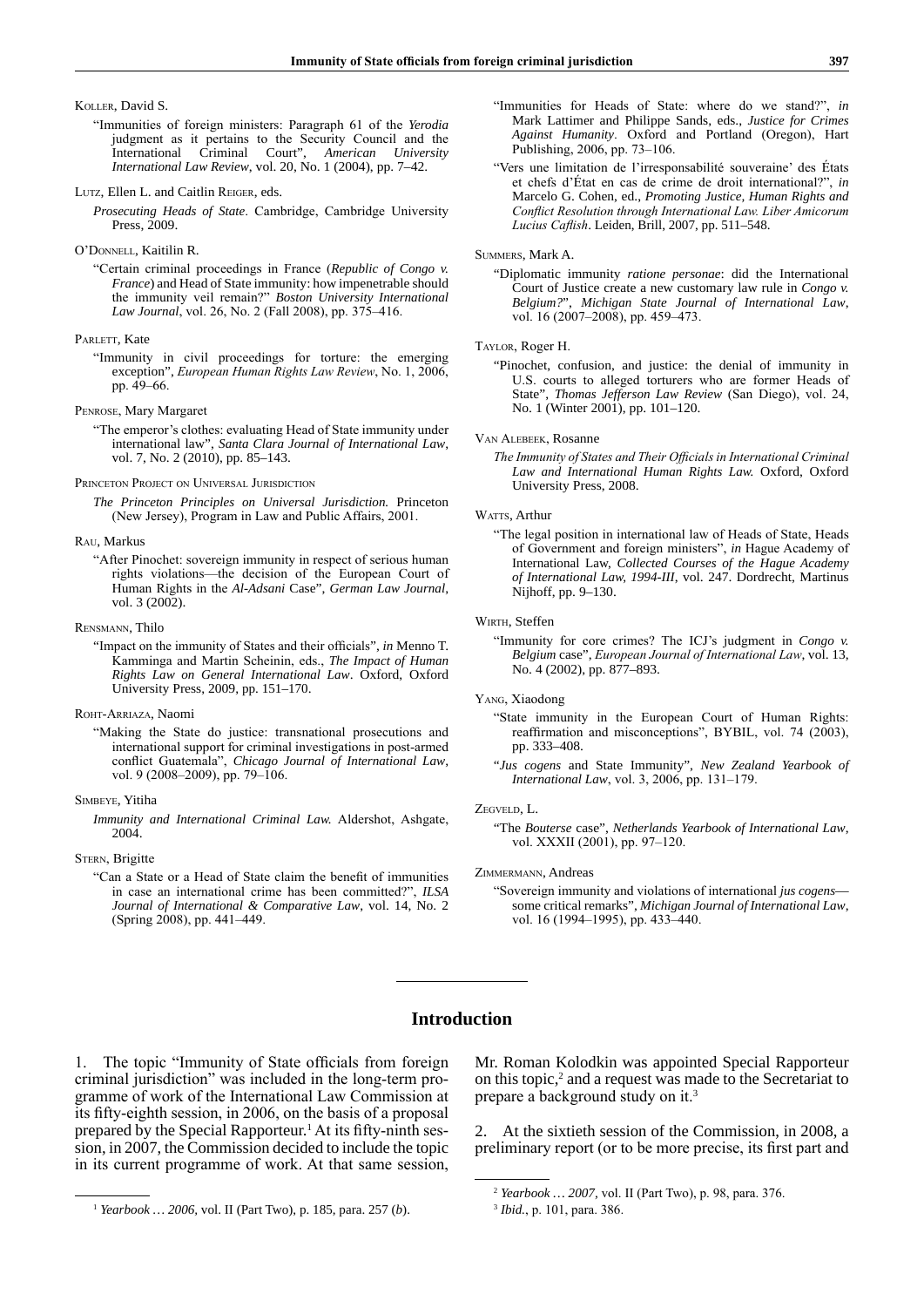the start of its second part) $4$  and a memorandum by the Secretariat on the topic<sup>5</sup> were presented.

3. The preliminary report briefly described the history of the consideration of the issue of immunity of State officials from foreign jurisdiction by the Commission and by the Institute of International Law<sup>6</sup> and outlined the range of issues proposed for consideration by the Commission in the preliminary phase of work on the topic. These included the issue of the sources of immunity of State officials from foreign criminal jurisdiction, the issue of the substance of the concepts of "immunity" and "jurisdiction", "criminal jurisdiction" and "immunity from criminal jurisdiction" and the relationship between immunity and jurisdiction, the issue of the typology of the immunity of State officials (immunity *ratione personae* and immunity *ratione materiae*), and the issue of the rationale for the immunity of State officials and of the relationship between the immunity of officials and the immunity of the State, diplomatic and consular immunity and the immunity of members of special missions.7

4. In parallel with this, the report identified issues which the Special Rapporteur deemed it necessary to consider in order to determine the scope of this topic.<sup>8</sup> Such issues included, in particular, the issue of which State officials all or only some of them (for example, only Heads of State, Heads of Government and Ministers for Foreign Affairs)—should be covered by any future draft guiding principles or draft articles which may be prepared by the Commission as a result of its consideration of the topic, the issue of the definition of the concept "State official", the issue of recognition in the context of this topic and the issue of the immunity of members of the families of State officials.

5. In addition, issues which the Special Rapporteur deemed it necessary to consider in order to determine the scope of this topic included the issue of the scope of immunity enjoyed by serving and former officials to be covered by any future draft guiding principles or articles and the issue of waiver of immunity (and possibly other procedural aspects of immunity).9

6. The conclusions reached by the Special Rapporteur as a result of the analysis made in the part of the preliminary report which was presented are contained in paragraphs 102 and 130 thereof.<sup>10</sup>

"(*a*) The basic source of the immunity of State officials from foreign criminal jurisdiction is international law, and particularly customary international law;

"(*b*) Jurisdiction and immunity are related but different. In the context of the topic under discussion, the consideration of immunity should be limited and should not consider the substance of the question of jurisdiction as such;

"(*c*) The criminal jurisdiction of a State, like the entire jurisdiction of the State, is exercised in the form of legislative, executive and 7. For the most part, these conclusions met with support in the Commission. In his closing remarks, the Special Rapporteur was able to note broad agreement, in particular, that:

(*a*) The principal source of the immunity of State officials from foreign criminal jurisdiction is customary international law;

(*b*) The concept of "immunity" presupposes legal relations and a correlation between corresponding rights and duties;

"(*d*) Executive (or executive and judicial) criminal jurisdiction has features in common with civil jurisdiction but differs from it because many criminal procedure measures are adopted in the pre-trial phase of the juridical process. Thus the question of immunity of State officials from foreign criminal jurisdiction is more important in the pretrial phase;

"(*e*) Immunity of officials from foreign jurisdiction is a rule of international law and the corresponding juridical relations, in which the juridical right of the person enjoying immunity not to be subject to foreign jurisdiction reflects the juridical obligation of the foreign State not to exercise jurisdiction over the person concerned;

"(*f*) Immunity from criminal jurisdiction means immunity only from executive and judicial jurisdiction (or only from executive jurisdiction, if this is understood to include both executive and judicial jurisdiction). It is thus immunity from criminal process or from criminal procedure measures and not from the substantive law of the foreign State;

"(*g*) Immunity of State officials from foreign criminal jurisdiction is procedural and not substantive in nature. It is an obstacle to criminal liability but does not in principle preclude it;

"(*h*) Actions performed by an official in an official capacity are attributed to the State. The official is therefore protected from the criminal jurisdiction of a foreign State by immunity *ratione materiae*. However, this does not preclude attribution of these actions also to the person who performed them;

"(*i*) Ultimately the State, which alone is entitled to waive an official's immunity, stands behind the immunity of an official, whether this is immunity *ratione personae* or immunity *ratione materiae*, and behind those who enjoy immunity;

"(*j*) Immunity of an official from foreign criminal jurisdiction has some complementary and interrelated rationales: functional and representative rationale; principles of international law concerning sovereign equality of States and non-interference in internal affairs; and the need to ensure the stability of international relations and the independent performance of their activities by States."

#### Para. 130 states:

"(*a*) This topic covers only immunity of officials of one State from national (and not international) criminal (and not civil) jurisdiction of another State (and not of the State served by the official);

"(*b*) It is suggested that the topic should cover all officials;

"(*c*) An attempt may be made to define the concept 'State official' for this topic or to define which officials are covered by this concept for the purposes of this topic;

"(*d*) The high-ranking officials who enjoy personal immunity by virtue of their post include primarily Heads of State, Heads of Government and Ministers for Foreign Affairs;

"(*e*) An attempt may be made to determine which other highranking officials, in addition to the threesome mentioned, enjoy immunity *ratione personae*. It will be possible to single out such officials from among all high-ranking officials, if the criterion or criteria justifying special status for this category of high-ranking officials can be defined;

"(*f*) It is doubtful whether it will be advisable to give further consideration within the framework of this topic to the question of recognition and the question of immunity of members of the family of high-ranking officials.'

<sup>4</sup> *Yearbook … 2008,* vol. II (Part One), document A/CN.4/601.

<sup>5</sup> Memorandum by the Secretariat, A/CN.4/596, available on the website of the Commission.

<sup>6</sup> Preliminary report (footnote 4 above), paras. 6–26.

<sup>7</sup> *Ibid.*, paras. 27–102.

<sup>8</sup> *Ibid.*, paras. 103–130.

<sup>9</sup> *Ibid.*, para. 4.

<sup>&</sup>lt;sup>10</sup> Paragraph 102 states:

judicial jurisdiction (or in the form of legislative and executive jurisdiction, if the latter is understood to include both executive and judicial jurisdiction);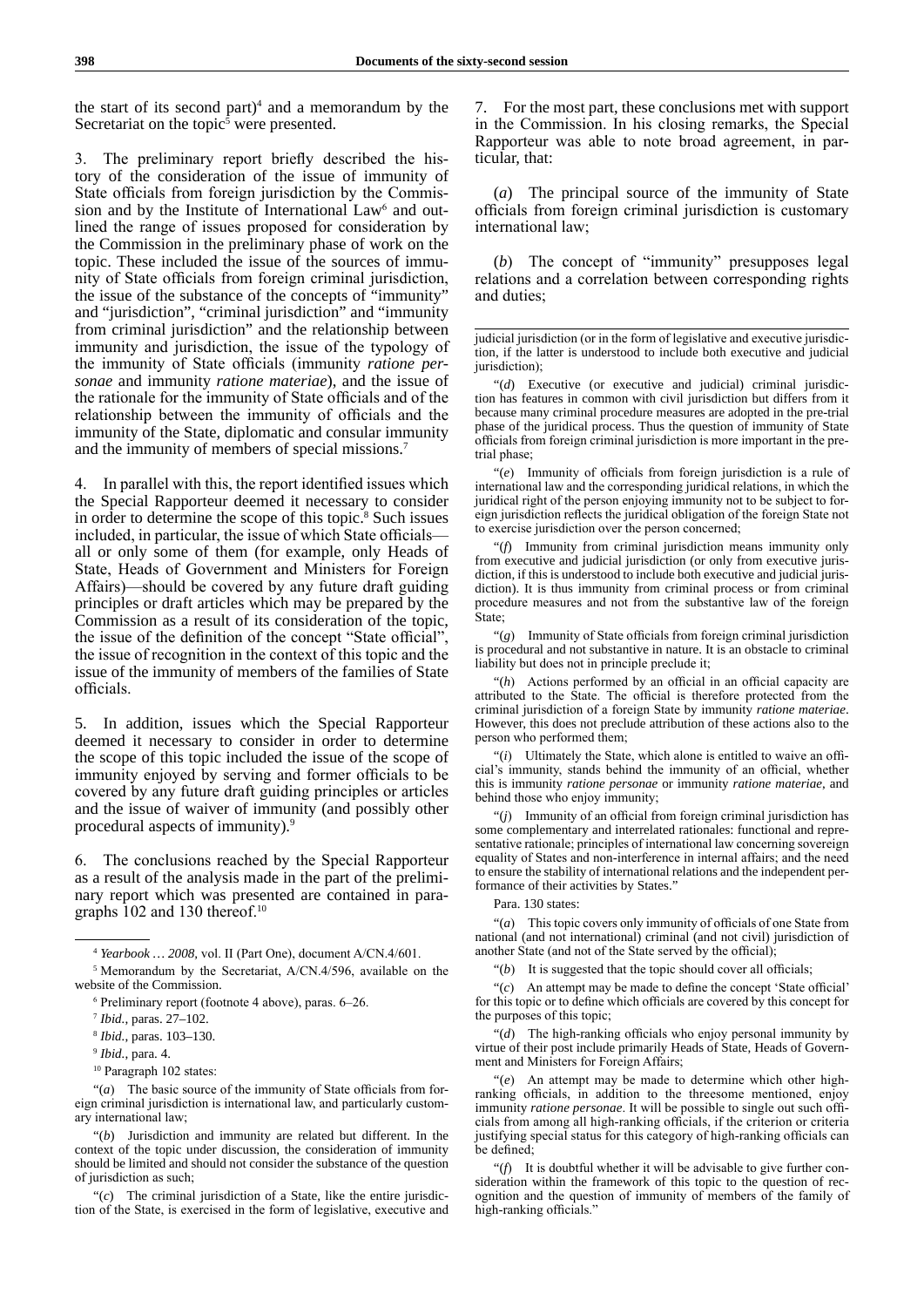(*c*) Immunity is procedural in nature;

(*d*) Immunity of State officials from foreign criminal jurisdiction means immunity from executive and judicial jurisdiction, but not from legislative jurisdiction;

(*e*) The question of such immunity arises even in the pre-trial phase of the criminal process;

(*f*) Differentiation between immunity *ratione materiae* and immunity *ratione personae* is useful for analytical purposes;

(*g*) The topic does not cover questions of international criminal jurisdiction;

(*h*) As regards which persons are covered by the topic, the status of all State officials should be considered;

(*i*) The term "State official" is the term which should be used and it should be given a definition;

(*j*) Immunity *ratione personae* is enjoyed by, at least, Heads of State and Government, and also by Ministers for Foreign Affairs.

8. During the discussion of the report of the Commission on its sixtieth session in the Sixth Committee of the General Assembly, in 2008, many delegations made statements on the topic under consideration.<sup>11</sup>

9. During discussion of the Commission's report on its sixty-first session in the Sixth Committee of the General Assembly in 2009, statements by a number of delegations referred to the importance of continuing work on the topic, despite the fact that no continuation of the preliminary report had been presented by the Special Rapporteur and consequently the Commission had not considered the topic at its sixty-first session.12 South Africa, in particular, stressed the importance of this topic in the light of the ongoing discussion on the exercise of national universal jurisdiction and highlighted questions which it felt the Commission should answer.13

10. In the discussions between the African Union and the European Union on universal criminal jurisdiction, the outcome of which was the preparation of an expert report, the issue of immunity also occupied a position of no small importance.14 The same is true of the discussion held in the Sixth Committee in 2009 on the issue of universal criminal jurisdiction.15

11. During the period which has elapsed since consideration of the preliminary report, ICJ has begun considering cases relating in one way or another to this topic: the *Case concerning questions relating to obligation to prosecute or extradite* (*Belgium v. Senegal*) 16 and the *Case concerning jurisdictional immunities of the State* (*Germany v. Italy*).17 The *Case concerning certain criminal proceedings in France* (*Republic of the Congo v. France*),<sup>18</sup> which also touches upon issues of the immunity of senior and high-ranking State officials from foreign criminal jurisdiction, is still under consideration by the Court.

12. In the period following consideration of the preliminary report, these issues have been the subject of consideration within the scope of national jurisdictions on several occasions.<sup>19</sup>

<sup>16</sup> Case concerning questions relating to obligation to prosecute or *extradite* (*Belgium v. Senegal*), 19 February 2009 (available at www. icj-cij.org).

<sup>17</sup> Case concerning jurisdictional immunities of the State (Ger*many v. Italy*), 23 December 2008 (available at www.icj-cij.org).

<sup>18</sup> *Case concerning certain criminal proceedings in France* (*Republic of the Congo v. France*), 11 April 2003 (available at: www.icj-cij.org).

<sup>19</sup> In November 2008, in Frankfurt (Germany), Rose Kabuye, Chief of Protocol for the President of Rwanda, was arrested on the basis of an arrest warrant issued by a French judge and charged in connection with the murder of the former President of Rwanda in 1994, which marked the start of the bloodshed in that country. In March 2009, she was released from arrest (*BBC News*, 23 December 2008, http://news.bbc.co.uk/go/pr/fr/-/2/hi/africa/7797024.stm, accessed 20 March 2016). According to press reports, the case has been abandoned (*The New Times* (Kigali), 26 September 2009). In December 2009, Westminster Magistrates' Court (United Kingdom) issued a warrant for the arrest of the leader of the Israeli opposition, Tzipi Livni, on charges of having committed war crimes in Gaza. Tzipi Livni held the post of Minister for Foreign Affairs of Israel during the period in which the events for which she is charged took place. The warrant was withdrawn shortly afterward, according to media reports, because it was established Tzipi Livni was not in United Kingdom territory (The Guardian, 15 December 2009, www.guardian.co.uk/world/2009/dec/15/tzipi-livni-arrest-warrantisraeli). Attempts had earlier been made in the United Kingdom to secure the arrest of Ehud Barak, Israeli Defence Minister, but he was acknowledged as having diplomatic immunity (The Guardian, 29 September 2009, www.guardian.co.uk/world/2009/sep/29/ehudbarak-war-crimes-israel). In Spain, in the period 2008–2009, investigations were launched in connection with charges of crimes against humanity and genocide in Tibet brought against high-ranking officials and politicians in China (the former President of China Jiang Zemin,

<sup>11</sup> See *Yearbook … 2008,* vol. II (Part Two), paras. 265–311. See also the Topical summary of the discussion held in the Sixth Committee of the General Assembly during its sixty-third session, prepared by the Secretariat (A/CN.4/606), paras. 89–110.

<sup>12</sup> See, in particular, statements by the delegations of Austria, *Official Records of the General Assembly, Sixty-fourth Session, Sixth Committee*, 15th meeting (A/C.6/64/SR.15), para. 30; South Africa, *ibid.*, paras. 69–70; Hungary, 16th meeting, (A/C.6/64/SR.16), para. 35; Portugal, *ibid.*, para. 41; Ghana, 17th meeting (A/C.6/64/SR.17), para. 6; and Libyan Arab Jamahiriya, *ibid.*, para. 16.

<sup>&</sup>lt;sup>13</sup> Among the questions facing the Commission, South Africa highlighted, in particular, the following: do Ministers for Foreign Affairs and other senior State officials possess full immunity under customary international law; is such immunity applicable in the case of genocide, war crimes and crimes against humanity; do temporal limits on such immunity exist and, if so, are they the same for all officials, what importance for immunity will the fact have that the aforementioned crimes may potentially fall within the category of crimes under the norms of *jus cogens*? South Africa also showed interest in the question of the relationship between immunity and the powers of national authorities to take measures for the purposes of arresting senior officials on the basis of requests by international tribunals (*ibid.*, 15th meeting (A/C.6/64/ SR.15), paras. 69–70).

<sup>&</sup>lt;sup>14</sup> See the AU-EU Expert Report on the Principle of Universal Jurisdiction, Council of the European Union document 8672/1/09 Rev.1, 16 April 2009.

<sup>15</sup> See statements from Austria, China, Costa Rica, Ethiopia, Finland, Indonesia, Iran (Islamic Republic of), Liechtenstein, Peru, Russian Federation, Rwanda, Senegal, South Africa, Sudan, Swaziland and Tunisia, *Official Records of the General Assembly, Sixty-fourth Session, Sixth Committee*, 12th–13th meetings (A/C.6/64/SR.12–13). Individual delegations particularly emphasized the link between the idea of universal jurisdiction and the norms of international law on immunity of the State and its officials, pointing to the need for a considered approach to resolving the problem of the liability of persons for committing crimes under international law.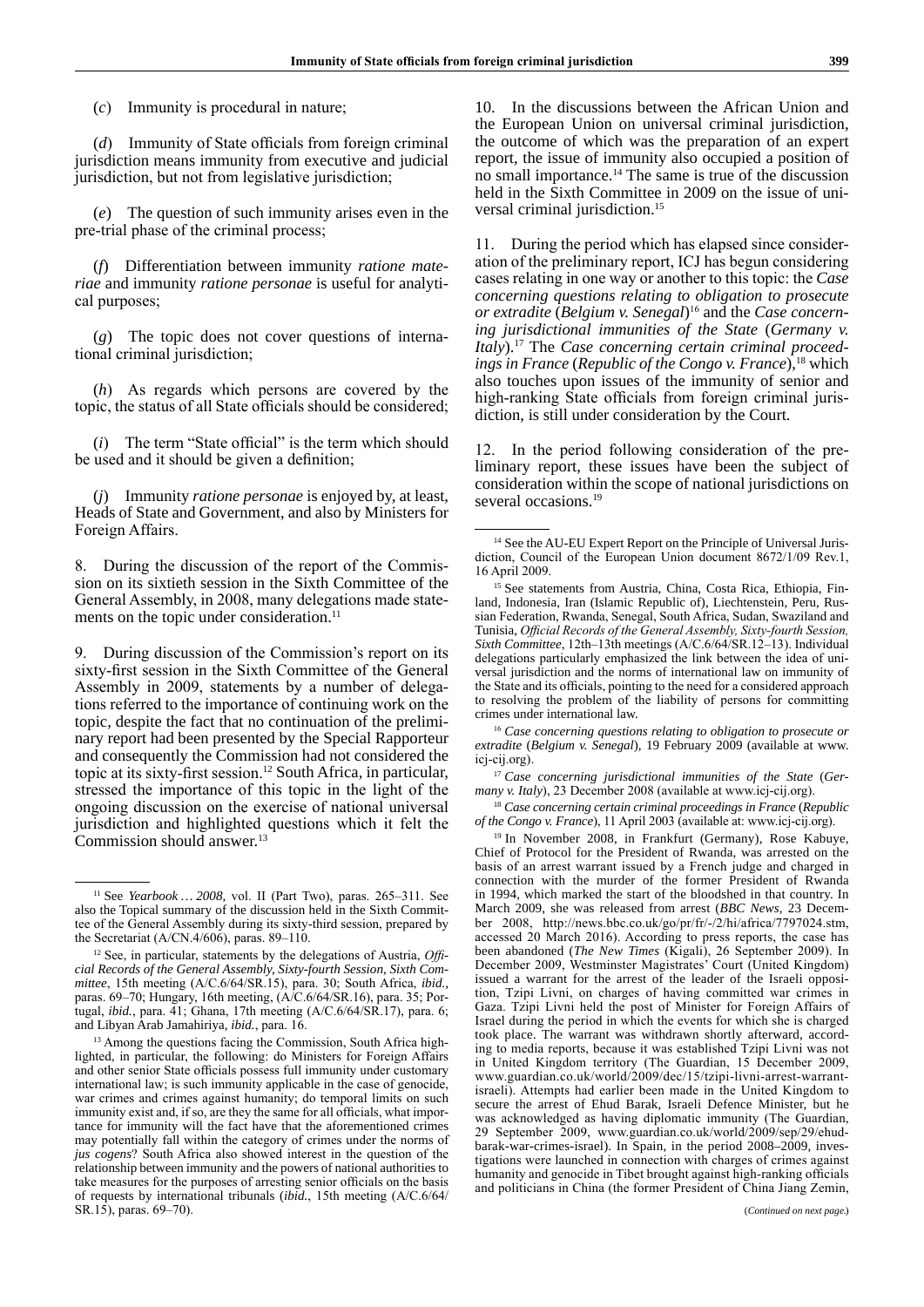13. In connection with the aforementioned discussion on universal jurisdiction and in connection with consideration of the issues of immunity of foreign officials in national jurisdictions, within the scope of cases in ICJ and in other cases concerning immunity from foreign jurisdiction, governments have stated their position on more than one occasion recently.20 Changes have also been made to the legislation of several States.<sup>21</sup>

14. Following the issuance of the memorandum by the Secretariat and the preliminary report, a resolution was adopted by the Institute of International Law in 2009 on the immunity from jurisdiction of the State and of persons who act on behalf of the State in case of international crimes.22 In addition, new works have been published on the topic under consideration.<sup>23</sup>

15. The factual aspect is important to the consideration of the topic by the Commission. To obtain realistic results in the work of the Special Rapporeur, we have to take reality as our starting point and not portray what is desirable as being the actual state of affairs. As described in the work of Lutz and Reiger, which contains very interesting factual information with

<sup>20</sup> *Official Records of the General Assembly, Sixty-fourth Session, Sixth Committee*, 13th meeting (A/C.6/64/SR.13), statements of the United Kingdom and Israel, paras. 6–7 and 18–21, respectively. See also the materials of hearings in ICJ on the issue of temporary measures in the *Case concerning questions relating to obligation to prosecute or extradite* (*Belgium v. Senegal*), Oral proceedings, 6–8 April 2009 (available at www.icj-cij.org).

<sup>21</sup> Thus, amendments have been introduced into Spain's legislation regulating the application of universal jurisdiction. A requirement for the existence of "a link" between the case under consideration and the State of Spain has been established ("Spanish Congress Enacts Bill Restricting Spain's Universal Jurisdiction", *The New York Times*, 21 May 2009).

<sup>22</sup> Institute of International Law, "Resolution on the immunity from jurisdiction of the State and of persons who act on behalf of the State in case of international crimes", Naples session, 2009.

<sup>23</sup> For example, O'Donnell, "Certain criminal proceedings in France *(Republic of Congo v. France)* and Head of State immunity: how impenetrable should the immunity veil remain?"; Penrose, "The emperor's clothes: evaluating Head of State immunity under international law"; Lutz and Reiger, *Prosecuting Heads of State*; Buzzini, "Lights and shadows of immunities and inviolability of State officials in international law: some comments on the *Djibouti v. France* case"; Rensmann, "Impact on the immunity of States and their officials"; Colangelo, "Universal jurisdiction as an international 'false conflict' of laws"; Roht-Arriaza, "Making the State do justice: transnational prosecutions and international support for criminal investigations in postarmed conflict Guatemala"; Summers, "Diplomatic immunity *ratione personae*: did the International Court of Justice create a new customary law rule in *Congo v. Belgium?* "; Ambos, "Prosecuting Guantanamo in Europe: can and shall the masterminds of the 'torture memos' be held criminally responsible on the basis of universal jurisdiction?"; Kaleck, "From Pinochet to Rumsfeld: universal jurisdiction in Europe 1998–2008"; Alderton, "Immunity for Heads of State acting in their private capacity—*Thor Shipping A/S v The Ship 'Al Duhail'* "; Gallagher, "Efforts to hold Donald Rumsfeld and other high-level United States officials accountable for torture".

respect to the topic under consideration, in the period from 1990 to June 2008, attempts at criminal prosecution were undertaken against at least 67 Heads of State and Government in various jurisdictions, and in approximately 65 of these cases, the jurisdictions concerned were national jurisdictions. Around 10 out of these 65 cases were attempts at criminal prosecution of former Heads of State and Government in foreign States. The cases concerned were attempts at criminal prosecution of former Heads of State and Government of Argentina in Spain (5 cases) and in Italy and Germany (1 case); of Chile in Spain (1 case); of Chad in Senegal and Belgium (1 case) and of Suriname in the Netherlands (1 case). $^{24}$ This factual list is scarcely exhaustive. To it can be added at least statements of charges submitted against China's former leader in Spain and Argentina, $25$  as well as cases referred to in the preliminary report.<sup>26</sup> Meanwhile, in the overwhelming majority of cases, these attempts to call former Heads of State and Government and lower-ranking former officials<sup>27</sup> to account for their crimes have been unsuccessful. These facts are in themselves revealing.

16. While on the one hand, attempts at the criminal prosecution of senior foreign officials continue to be made, on the other, this is happening in a very small number of States, in practice only in respect of former such officials, and these attempts come to fruition only when the State, the criminal prosecution of whose officials is at issue, consents to such prosecution. Meanwhile, such consent is extremely seldom forthcoming. In recent times, one may perhaps recall only the consent of Chad to the criminal prosecution of the former President of that country, Hissein Habré, in Senegal<sup>28</sup> and of Argentina in respect of its former military official Adolfo Scilingo (convicted of

<sup>27</sup> They were launched unsuccessfully, for example, in France and Germany against United States Defense Secretary Donald Rumsfeld ("French Prosecutors throw out Rumsfeld torture case", Reuters, 23 November 2007; K. Gallagher (footnote 23 above), pp. 1109–1112). Also notable is the so-called "Bush Six" case (six high-ranking officials in the Bush administration, including the former Attorney General and Undersecretary of Defense) in Spain (*ibid.*, pp. 1112–1114). Despite the recommendation of the Spanish Attorney General, in January 2010 the Central Court for Preliminary Criminal Proceedings number five, National Court (Madrid) confirmed the existence of Spanish jurisdiction over this case and sanctioned the continuation of investigations into the complaints against the United States officials. (This case is founded on a private prosecution on behalf of a number of non-governmental human rights organizations in Spain, representing the interests of persons who were victims of torture and other types of cruel and degrading treatment by United States armed services personnel. Spain's jurisdiction in this case has been confirmed despite restrictions introduced in 2009 on the application of "universal jurisdiction" in that country, since the Court considered the fact that one of the victims holds Spanish citizenship sufficient.)

<sup>28</sup> It is noteworthy, firstly that even when Chad waived the immunity of Hissein Habré, the Senegalese court referred to the immunity of the former Head of State, and secondly that Senegal, in exercising its criminal jurisdiction in this case, relied on the corresponding decision by the African Union (see Decision on the *Hissein Habré* case and the African Union, Doc. Assembly/AU/3 (VII)). See also *Case concerning questions relating to the obligation to prosecute or extradite* (*Belgium v. Senegal*), Provisional Measures, Order, 28 May 2009 (available at www.icj-cij.org).

<sup>(</sup>*Footnote 19 continued.*)

Defence Minister Liang Guanglie and others). In view of changes in Spain's legislation which restricted the scope of "universal jurisdiction", the cases were abandoned (*El País*, 27 February 2010, www. elpais.com/articulo/espana/Pedraz/archiva/investigacion/genocidio/ Tibet/elpepuesp/20100227e lpepinac\_7/Tes, accessed 29 July 2016). In December 2009, a warrant was also issued in Argentina for the arrest of Jiang Zemin and the head of the security service Luo Gan on charges of crimes against humanity which had manifested themselves in persecution of the Falun Gong movement ("Argentina judge asks China arrests over Falun Gong", Reuters, 22 February 2010).

<sup>24</sup> *Op. cit.*

<sup>&</sup>lt;sup>25</sup> See footnote 19 above.

<sup>26</sup> *Yearbook … 2008,* vol. II (Part One), document A/CN.4/601, footnote 219.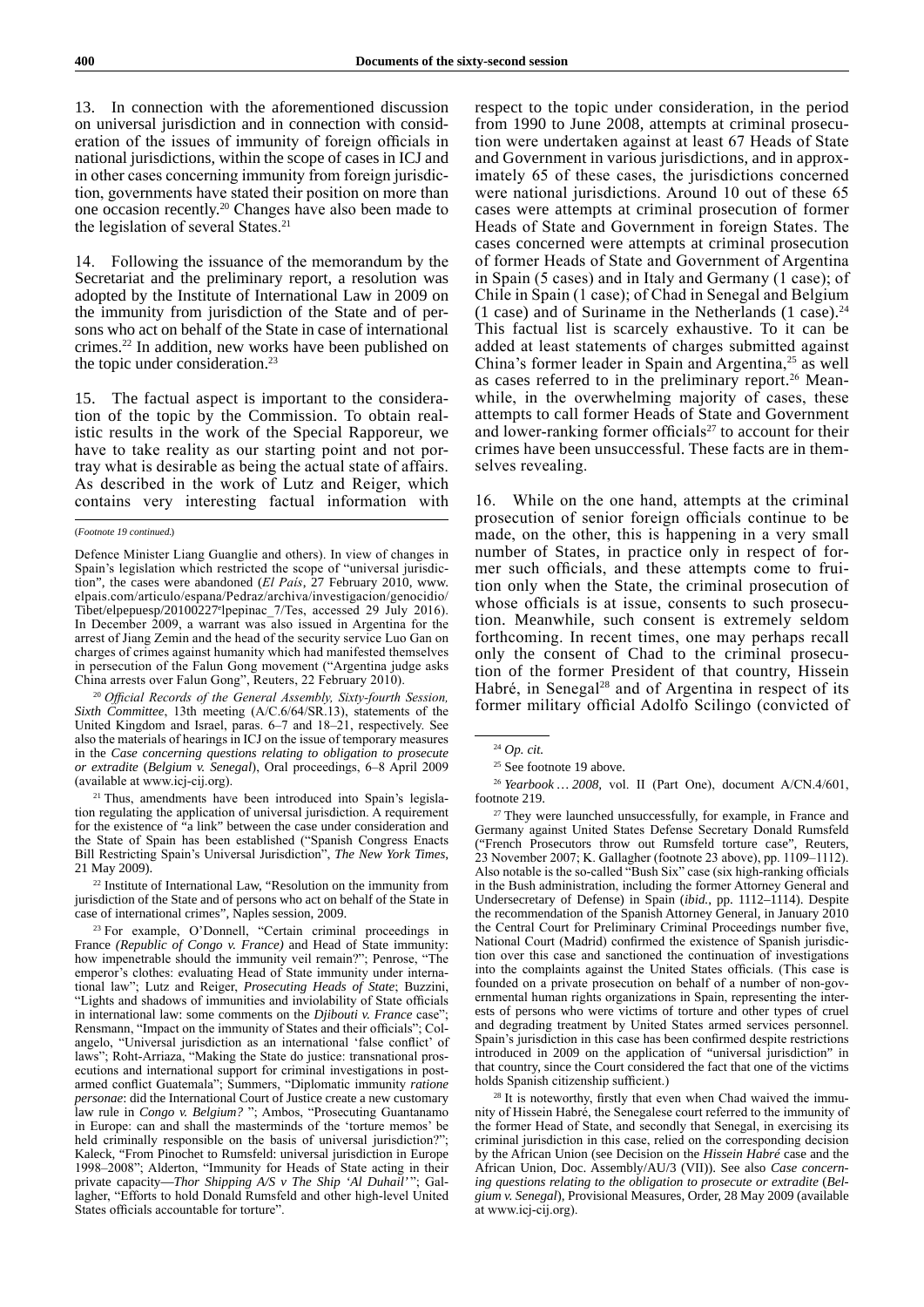crimes against humanity during the "Dirty War" 1976– 1983) in Spain.29 It is noted that until now attempts to exercise universal jurisdiction that have been successful have just taken place in cases where the State concerned consented.30 In other cases, States usually react negatively to attempts to exercise foreign criminal jurisdiction even over their former Heads of State and Government, as they also do, however, in respect of other high-ranking officials. In the absence of cooperation with the State whose official a case concerns, the proper and legally correct criminal prosecution of such a person is practically impossible. On the whole,

therefore, such attempts end up merely complicating relations between States.<sup>31</sup>

# **The scope of immunity of a State official from foreign criminal jurisdiction**

## **А. Preliminary considerations**

17. As a starting point for the consideration of issues relating to the scope of immunity, it is necessary to recall certain provisions stated in the preliminary report. In particular, based on the analysis contained in paragraphs 56–59, 64–70 and 84–96, the conclusions contained in subparagraphs (*e*)–(*j*) of paragraph 102 were drawn up. For the purposes of considering issues relating to the scope of immunity, the following are important:

(*e*) Immunity of officials from foreign criminal jurisdiction is a rule of international law and the corresponding juridical relations, in which the juridical right of the person... not to be subject to foreign jurisdiction reflects the juridical obligation of the foreign state not to exercise jurisdiction over the person ;

(*f*) Immunity from criminal jurisdiction... is immunity from criminal process or from criminal procedure measures [and not from the substantive law of the foreign State];

(*g*) Immunity... is an obstacle to criminal liability but does not in principle preclude it;

(*h*) Actions performed by an official in an official capacity are attributed to the State. The official is therefore protected from the criminal jurisdiction of a foreign State by immunity *ratione materiae*. However, this does not preclude attribution of these acts also to the person who performed them;

(*i*) Ultimately the State... stands behind the immunity of an official, whether this is immunity *ratione personae* or immunity *ratione materiae*, and behind those who enjoy immunity;

(*j*) Rationale for the immunity has some interrelated components, including principles of international law concerning sovereign equality of States and non-interference in internal affairs, need to ensure the stability of international relations and the independent performance of States' activities.<sup>33</sup>

18. Despite the existence in the doctrine of a different point of view,34 it is fairly widely recognized that immunity from foreign jurisdiction is the norm, i.e. the general rule, the normal state of affairs, and its absence in particular cases is the exception to this rule. What is important in this context is not whether a State has to or does not have to invoke the immunity of its official in order for the issue of immunity to be considered or taken into account by the State exercising jurisdiction (the subject of such invocation will be considered further in the section on procedure). What is important is that if a case concerns senior officials, other serving officials or the acts of former officials performed when they were in office, in an official capacity, then the existence of an exemption from or an exception to this norm, i.e. the absence of immunity, has to be proven, and not the existence of this norm and consequently the existence of immunity. Since immunity is based on general international law, its absence (when, of course, immunity is not waived in the specific case) may be evidenced either by the existence of a special rule or the existence of practice and *opinio juris*, indicating that exceptions to the general rule

<sup>&</sup>lt;sup>29</sup> "Argentina recognizes Spain's jurisdiction to try rights abuser", Inter Press Service, 18 April 2005.

<sup>&</sup>lt;sup>30</sup> "The 'Pinochet precedent': a mixed legacy for human rights", Jurist, www.jurist.org.

<sup>&</sup>lt;sup>31</sup> As a result of the threat of arrest of Tzipi Livni, a series of visits of high-ranking Israeli representatives to the United Kingdom was cancelled, and the complication of bilateral relations became the subject of a series of publications and statements by officials ("Israel fury at UK's Livni warrant", BBC News, 15 December 2009). China lodged protests against decisions infringing upon the country's leadership in Spain and Argentina ("China warns Spain over Tibet lawsuit", *The New York Times*, 6 June 2006; "China criticizes Argentina for arrest request of Jiang Zemin, Falung Gong support", *Voice of America*, 24 December 2009). The attempt to secure the arrest of the Minister for Foreign Affairs of the Democratic Republic of Congo in Belgium led to an inter-State dispute, which was referred to ICJ for consideration (*Case Concerning the Arrest Warrant of 11 April 2000 (Democratic Republic of the Congo v. Belgium*), at: www.icj-cij.org). The warrants for the arrest of a number of high-ranking Rwandan military officers issued in France led to Rwanda severing diplomatic relations with France in 2006 (*The New York Times*, 24 November 2006).

 $32$  Evidently, it is more accurate to talk of the rights of a State in whose service a person stood or stands than of the rights of a person. The right to refer to immunity is enjoyed principally by a State and not a person. A dispute about a violation of rights and obligations deriving from immunity arises between a State claiming immunity and a State exercising jurisdiction. See, for example, *Case Concerning the Arrest Warrant of 11 April 2000 (Democratic Republic of the Congo v. Belgium), Judgment, I.C.J. Reports 2002*, p. 17, para. 40: "Despite the change in professional situation of Mr. Yerodia, the character of the dispute submitted to the Court by means of the Application has not changed: the dispute still concerns the lawfulness of the Arrest Warrant issued... against a person who was at the time Minister for Foreign Affairs of the Congo, and the question whether the rights of the Congo have or have not been violated by that warrant". In the case *Certain Criminal Proceedings in France* (*Republic of the Congo v. France*), the Congo based its request for the indication of provisional measures on its right to "respect by France for the immunities conferred by international law on... the Congolese Head of State", *Provisional Measures, Order of 17 June 2003, I.C.J. Reports 2003*, p. 108, para. 28. See also the comments of Lord Phillips of Worth Matravers: "It is common ground that the basis of the immunity claimed is an obligation owed to Chile, not to Senator Pinochet. The immunity asserted is Chile's" in the case *Regina v. Bow Street Metropolitan Stipendiary Magistrate, ex parte Pinochet Ugarte* (No. 3) [2000] 1 AC 147, pp. 79–80.

<sup>33</sup> Preliminary report (footnote 4 above), para. 102.

<sup>&</sup>lt;sup>34</sup> Moving in the same direction, the memorandum by the Secretariat (footnote 5 above) mentions the need, in particular, to consider the question of whether international law recognizes any exceptions from or limitations to immunity (para. 88). It is also characteristic that the European Convention on State Immunity and the Convention on Jurisdictional Immunities of States and Their Property reflect the general principle of State immunity, and then formulate provisions on exceptions from this principle. On the view that immunity does not exist as a general rule, see, for example, the first footnote of paragraph 215 of the memorandum by the Secretariat.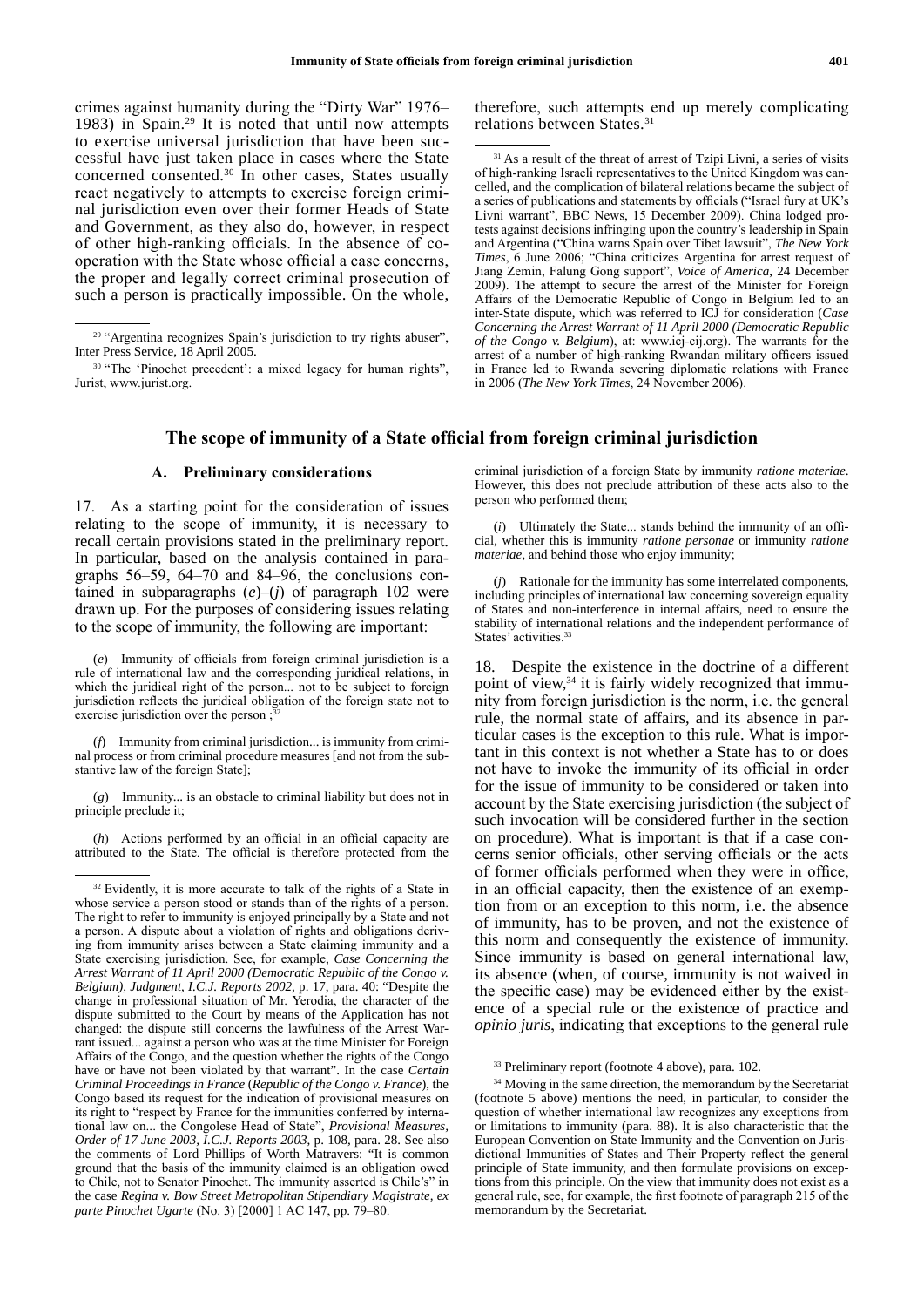have emerged or are emerging. It is precisely on this that the logic of the judgment of ICJ in the *Case Concerning the Arrest Warrant of 11 April 2000 (Democratic Republic of the Congo v. Belgium*) appears to have been based.35 It is therefore impossible to agree with the criticism of this judgment that the Court, instead of proving the existence of immunity, began to examine the practice of States, court rulings, international treaties etc. for the existence of evidence of the absence of immunity.<sup>36</sup> There was no need for the Court to look for evidence of the immunity of a Minister for Foreign Affairs since, according to prevailing opinion, it is the existing norm. It looked for evidence of the existence of a norm on exemptions from the rule governing immunity and did not find any.

19. One further preliminary consideration deriving from the conclusions cited above is that the immunity of an official, whether a serving or former official, belongs not to the official but to the State. For instance, an official of a State which has ceased to exist can hardly be said to have immunity.<sup>37</sup>

20. And finally, the last preliminary consideration is the following. The Special Rapporteur does not yet see the need to consider immunity from pretrial measures of protection and immunity from execution separately from immunity from criminal jurisdiction as a whole.<sup>38</sup> From

<sup>37</sup> See, for example, judgements of the Federal Constitutional Court in the case of the former leader of the German Democratic Republic Honecker in 1992 and in the case of members of the Government of the former German Democratic Republic found guilty of murders in 1996, and also the judgement of the Federal Supreme Court of Germany in the *Border Guards* case in 1992 (memorandum by the Secretariat (footnote 5 above), first footnote of para. 179).

<sup>38</sup> In the 2001 resolution of the Institute of International Law on immunities from jurisdiction and execution of Heads of State and of Government in international law, a separate provision was devoted to immunity from execution ("Immunities from jurisdiction and execution of Heads of State and of Government in international law", (para. 1)). However, the subject matter of the resolution is immunity not only from criminal jurisdiction but also from other types of jurisdiction. The memorandum by the Secretariat (footnote 5 above) also points out that such a separation is made when other types of jurisdiction are involved, although the view is expressed there that the separation of immunity from execution from immunity from jurisdiction raises certain specific

the very outset, criminal jurisdiction has been interpreted in this study as referring to the entirety of the criminal procedural measures at the disposal of the authorities in respect of foreign officials.

## **B. Immunity** *ratione materiae*<sup>39</sup>

21. The issue of the immunity *ratione materiae* of State officials other than the so-called threesome was considered by ICJ in *Certain Questions of Mutual Assistance in Criminal Matters (Djibouti v. France)*. 40 This case concerned the immunity of the *Procureur de la République* and the Head of the National Security Service of Djibouti. The Court did not number these officials among those high-ranking persons enjoying immunity *ratione personae*. The Court noted:

There are no grounds in international law upon which it could be said that the officials concerned were entitled to personal immunities, not being diplomats within the meaning of the Vienna Convention on Diplomatic Relations of 1961, and the Convention on Special Missions of 1969 not being applicable in this case.<sup>41</sup>

Establishing in this manner that the persons indicated lacked personal immunity in this case both under general and under special international law, the Court at the same time did not indicate directly that they held functional immunity. At the same time, it would appear to follow from the logic of paragraphs 195 to 196 of the Court judgment that if Djibouti had informed France in good time that the acts of these persons, which are the subject of consideration by the French authorities, were acts carried out in an official capacity, i.e. acts of the State of Djibouti itself, and correspondingly, that these persons enjoyed immunity from French criminal jurisdiction in respect of these acts, then it may have been a question of France ensuring that obligations stemming from the immunity were observed. The court even formulated a general provision in this respect, identifying the officials of a State with its organs.<sup>42</sup> The memorandum by the Secretariat cites a series of court judgments recognizing the immunity of officials with respect to official acts.<sup>43</sup> There is to all appearances also agreement in the doctrine on the question of the category of persons enjoying immunity *ratione materiae*: all State officials are meant, irrespective of their position within the structure of the organs of State power.<sup>44</sup>

22. If it is assumed that State officials enjoy immunity *ratione materiae* from foreign criminal jurisdiction, then a number of questions concerning the scope of this

issues and makes the division of immunity from execution into immunity from execution at the stage before the adoption of a substantial ruling by the court and immunity from execution at the stage after the adoption of a substantial ruling by the court worth exploring (para. 234).

<sup>39</sup> See memorandum by the Secretariat (footnote 5 above), paras. 154–212.

<sup>40</sup> *Judgment, I.C.J. Reports 2008*, p. 177.

<sup>41</sup> *Ibid.*, pp. 70–71, para. 194.

<sup>42</sup> "The State which seeks to claim immunity for one of its State organs is expected to notify the authorities of the other State concerned. This would allow the court of the forum State to ensure that it does not fail to respect any entitlement to immunity and might thereby engage the responsibility of that State." (*ibid.*, p. 244, para. 196)

<sup>43</sup> See memorandum by the Secretariat, (footnote 5 above), para. 169.

<sup>44</sup> See *ibid.*, paragraph 166 and the second footnote of that paragraph.

<sup>35</sup> *I.C.J. Reports 2002*, p. 24, para. 58.

<sup>36</sup> Such criticism is expressed in a separate opinion by Judge Van den Wyngaert, who dissented from the majority in the *Case Concerning the Arrest Warrant of 11 April 2000* (*Democratic Republic of the Congo v. Belgium*) (*Judgment*, Dissenting opinion of Judge Van den Wyngaert, para. 11, at p. 143). Frulli ("The ICJ judgment on the *Belgium v. Congo* case (14 February 2002): a cautious stand on immunity from prosecution for international crimes", para. 3) puts forward a corresponding analysis in her article. In her view, the existence of absolute immunity from foreign jurisdiction for the Minister for Foreign Affairs is an issue that is still under dispute, whereas ICJ "did not adequately build its conclusions on the existence of rules of customary law granting such absolute immunities to foreign ministers… it did not substantiate its findings through State practice nor evidence of *opinio juris*, as it has accurately done in previous cases". Koller ("Immunities of foreign ministers: paragraph 61 of the *Yerodia* judgment as it pertains to the Security Council and the International Criminal Court", p. 15) also challenges the existence of grounds for recognizing the "absolute" immunity of a Minister for Foreign Affairs, noting that ICJ does not produce evidence of the existence of a corresponding rule in international law. ("The Court's decision lacks any clarity as to why the functions of foreign ministers necessitate such absolute immunity, particularly with regard to private visits to foreign countries. Head of State immunity before foreign courts is derived from the dignity of the state, not the function of the position. The Court needs to determine a functional basis for the extension of such immunity to foreign ministers; it is unclear, however, that such a basis exists".)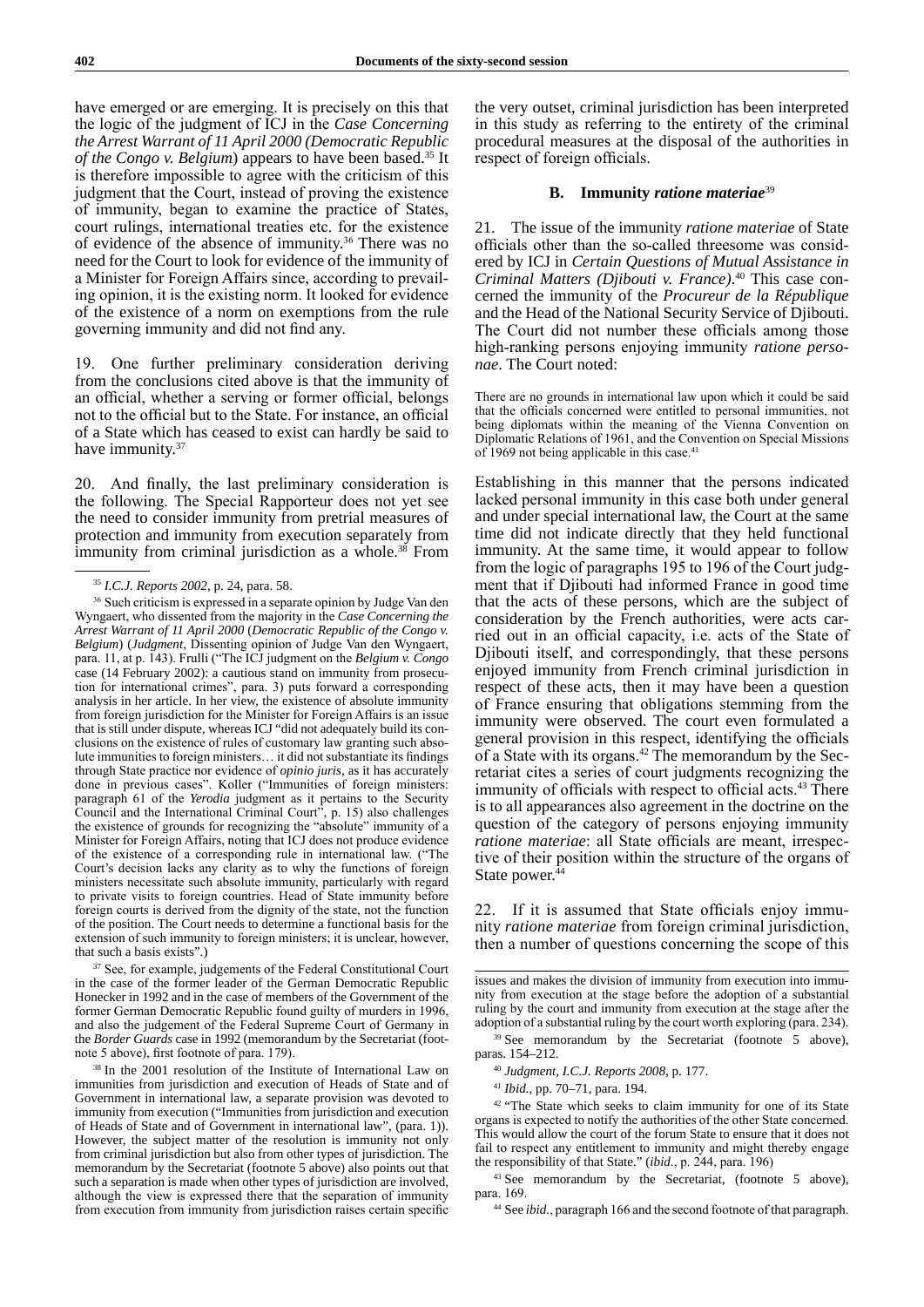immunity need to be answered. It has to be determined which acts can be considered acts performed in an official capacity as distinct from acts which are private in character, whether this immunity is State immunity and whether it is identical in scope with State immunity (in particular, whether officials enjoy immunity in respect of official acts *jure gestionis*). It has to be clarified whether acts *ultra vires* and illegal acts may be considered official and consequently covered by immunity *ratione materiae*. The question has to be answered whether officials enjoy immunity *ratione materiae* in respect of acts performed before holding office and, after leaving office, in respect of acts performed while holding office. It needs to be understood whether immunity *ratione materiae* depends on the nature of the stay abroad of the person who is enjoying such immunity at the time when a decision is taken on exercising foreign criminal jurisdiction over this person. It should be stressed that we are talking here of officials who do not enjoy immunity *ratione personae*. In other words, these officials do not enjoy immunity from foreign jurisdiction in respect of acts performed in a personal capacity. At the same time, answers to these questions also apply to those highranking officials who enjoy immunity *ratione personae*. Furthermore, we will be concerned here with the state of affairs as a general rule. The issue of possible exceptions will be considered further.

23. In discussing the issue of the immunity of officials, the parties in *Certain Questions of Mutual Assistance in Criminal Matters (Djibouti v. France)* were in agreement that on the whole State officials enjoy immunity *ratione materiae* from foreign criminal jurisdiction, i.e. immunity in respect of acts performed in an official capacity, since these acts are acts of the State itself which they serve.<sup>45</sup> This immunity was, in essence, identified by the parties with State immunity.<sup>46</sup> It would appear that the Court itself proceeds on this assumption in its judgment in this case, stating that "such a claim [Djibouti's reformulated claim of functional immunity in respect of the *Procureur de la République* and the Head of National Security] is, in essence, a claim of immunity for the Djiboutian State, from which the *Procureur de la République* and the Head of National Security would be said to benefit".47 Buzzini points this out in his detailed analysis of this judgment.<sup>48</sup> The Commission, commenting nearly 50 years ago on a draft article on the immunity of consular officials, spoke of the same thing:

Since official acts are outside the jurisdiction of the receiving State, no criminal proceedings may be instituted in respect of them.<sup>4</sup>

24. The Special Rapporteur considers it right to use the criterion of the attribution to the State of the conduct of an official in order to determine whether the official has immunity *ratione materiae* and the scope of such immunity.50 At the same time, the Special Rapporteur does not see objective grounds for drawing a distinction between the attribution of conduct for the purposes of responsibility on the one hand and for the purposes of immunity on the other. There can scarcely be grounds for asserting that one and the same act of an official is, for the purposes of State responsibility, attributed to the State and considered to be its act, while, for the purposes of immunity from jurisdiction, it is not attributed as such and is considered to be only the act of an official.

The rule that, in respect of acts performed by them in the exercise of their functions (official acts) members of the consulate are not amenable to the jurisdiction of the... receiving State, is part of customary international law. This exemption represents an immunity which the sending State is recognized as possessing in respect of acts which are those of a sovereign State. By their very nature such acts are outside the jurisdiction of the receiving State, whether civil, criminal or administrative.

<sup>45</sup> See preliminary report (footnote 4 above), footnote 163.

<sup>46</sup> "What Djibouti requests of the Court is to acknowledge that a State cannot regard a person enjoying the status of an organ of another State as individually criminally liable for acts carried out in that official capacity, that it to say in the performance of his duties" ICJ, CR 2008/3, 22 January 2008, para. 24. The legal counsel for France also spoke of this (see preliminary report (footnote 4 above), footnote 163).

<sup>47</sup> *I.C.J. Reports 2008*, p. 242, para. 188.

<sup>48</sup> Buzzini (footnote 23 above), pp. 462–463.

<sup>49</sup> *Yearbook … 1961*, vol. II, p. 117, para. (2) of the commentary to article 43. This viewpoint is also widespread in the doctrine. For example, David (*Éléments de Droit Pénal International et Europeen*, p. 58) states " The immunity of State agents is just one application of the principle of State immunity". According to Simbeye (*Immunity and International Criminal Law*, pp. 109–110) "Conduct that is directly attributable to state action is considered an act of state. As the person in question does not commit such acts for his own personal benefit, foreign domestic courts have to grant such acts immunity. Although the person in question commits the act, he is considered to be immune from prosecution for such conduct because it is his state that has acted. The act itself is non-justiciable in a foreign court for an indefinite period." Van Alebeek (*The Immunity of States and their Officials in International Criminal Law and International Human Rights Law, 2008*, p. 103) notes that "the functional immunity of (former) foreign state officials is often approached as a corollary of the rule of state immunity". She refers at the same time to the well-known pronouncement of the United Kingdom Court of Appeal in *Propend Finance v. Sing*, "The protection afforded by the [State Immunity Act] to States would be undermined if employees, officers or... 'functionaries' could be sued as individuals for matters of State conduct in respect of which the State they were serving had immunity. [The relevant provisions of the SIA] must be read as affording individual employees or officials of a foreign State protection under the same cloak as protects the State itself" (United Kingdom Court of Appeal, *Propend Finance Ltd. v. Sing* (1997), 111 ILR 611, at p. 669). However, this author considers that "[t]he application of the rule of state immunity to foreign state officials can be explained in different terms. As a rule, foreign state officials do not incur personal responsibility for acts committed under the authority of their home state... The non-personal responsibility of state official for acts committed on behalf of the state may be seen to be an autonomous principle that precedes in its operation the application of the rule of state immunity to the facts of the case" (*op. cit.*, pp. 106–107). The Special Rapporteur is not sure of the correctness of such a juxtaposition of approaches, all the more so in that they lead to the same result. A little further on in her book, van Alebeek writes: "In sum, foreign state officials enjoy immunity in regard to official acts. Acts committed as a mere arm or mouthpiece of a foreign state are acts of that state rather than acts of the officials personally. Accordingly state officials cannot be called to account for them in their personal capacity" (*op. cit.*, p. 112.). In addition, one can talk of the "non-responsibility of foreign officials" (all the more so as a principle) only with a degree of conditionality. In law, as has already been noted in the preliminary report, immunity and responsibility are quite different things. The official conduct of an official is, of course, attributed to the State, but this does not mean that it cannot simultaneously be attributed to that person. For example, the State which the person serves has only to waive immunity, and the foreign State is given the possibility of exercising criminal jurisdiction over that person. However, see van Alebeek (footnote 49 above). She states that it is not possible to revoke immunity in some cases. Firstly, it is possible not to claim immunity. Secondly, what is to be done about the implementation of liability on the basis of international law under international criminal jurisdiction for the same act? Does this change the attribution of the conduct or classification of the conduct as official?

<sup>50</sup> See paragraph 89 of the preliminary report (footnote 4 above), and also the conclusion contained in paragraph 102 (*h*). In this regard, the Special Rapporteur shares the approach of the Secretariat to the meaning of attribution set out in paragraph 156 of the memorandum by the Secretariat (footnote 5 above).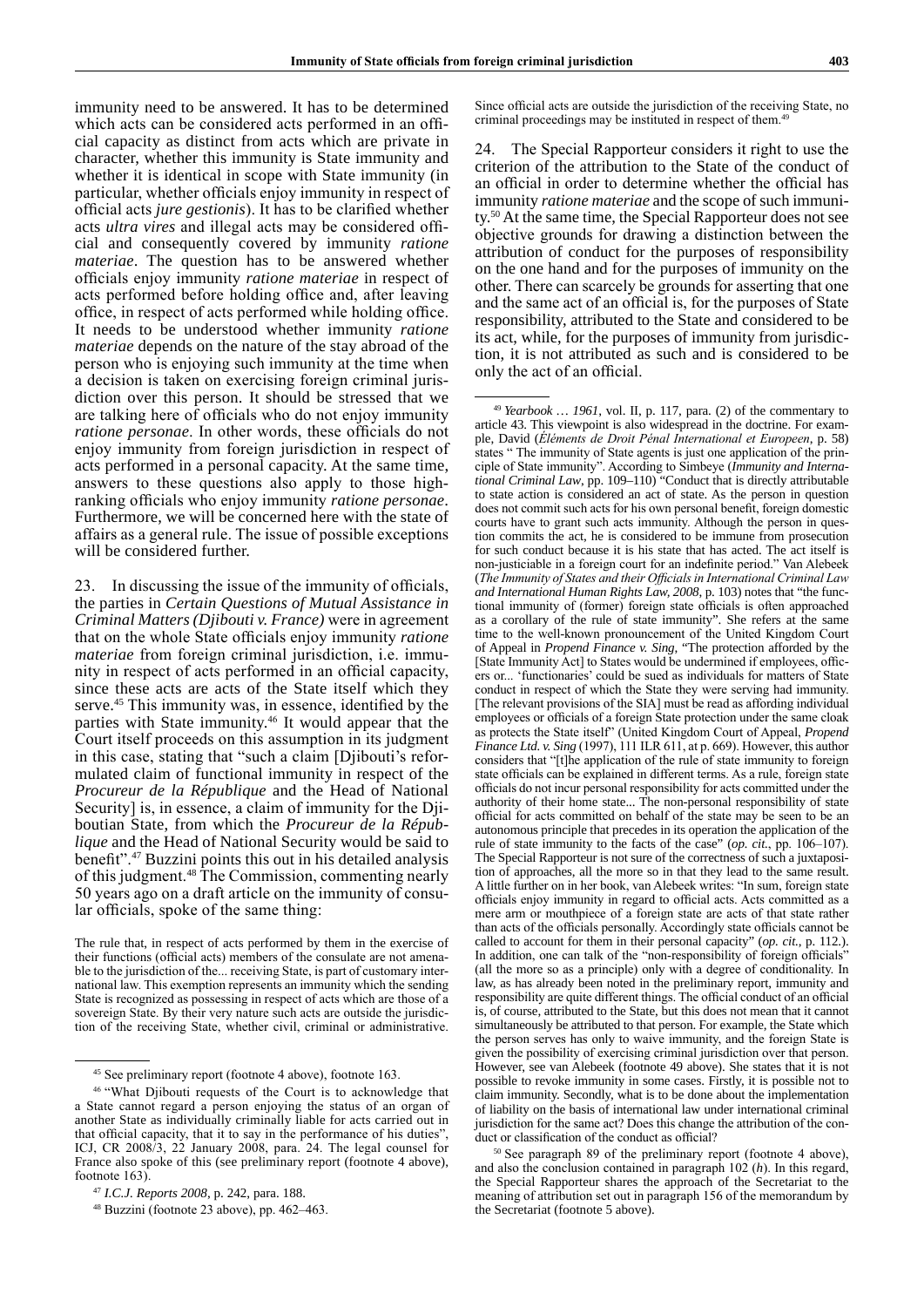25. The issue of determining whether the conduct of an official is official or personal in nature, and correspondingly of attributing or not attributing this conduct to the State, must logically be considered before the issue of the immunity of the official in connection with this conduct is considered. Commenting on the issue of functional immunity in paragraph 2 of article 39 of the Vienna Convention on Diplomatic Relations, Denza notes that "the correct test to be applied... is one of imputability. If the conduct in question is imputable or attributable to the sending State—even if it did not expressly order or sanction it—then continuing immunity *ratione materiae* should apply".<sup>51</sup>

26. That the act of an official acting in this capacity is attributed to the State is generally recognized.52 As noted by ICJ in the *Difference Relating to the Immunity from Legal Process of a Special Rapporteur of the Commission on Human Rights* case, "According to a well-established rule of international law, the conduct of any organ of a State must be regarded as an act of that State. This rule... is of a customary character."53 The question, consequently, is that of what conduct of an official can (must) be considered to have been exercised in an official capacity and correspondingly be attributable to the State, i.e. considered as State conduct, and what cannot be considered as such and can (must) be considered as conduct exercised in a personal capacity. It is thus a question of the criterion on the basis of which it can be established that a State official is acting in a capacity as such and not in a personal capacity.

27. This question has also already been considered by the Commission. As noted in the commentary to article 4 of the draft articles on responsibility of States for internationally wrongful acts:

It is irrelevant for this purpose that the person concerned may have had ulterior or improper motives or may be abusing public power. Where such a person acts in an apparently official capacity, or under colour of authority, the actions in question are attributable to the State.<sup>5</sup>

<sup>54</sup> *Yearbook … 2001*, vol. II (Part Two), p. 42, commentary to article 4, para. (13). See examples of drawing a distinction between "unauthorized conduct of a State organ and purely private conduct" in international arbitral awards. A somewhat different criterion was applied by Japanese courts when considering criminal cases against American soldiers serving in that country's territory in order to determine whether the acts under consideration were acts performed in an official or a personal capacity. They analysed whether these acts were performed in the interests of service. Thus in the case *Japan v. William S. Girard* concerning the charge against an American serviceman of having inflicted grievous injury leading to death, the Court stated that "[a]lthough the Court is able to recognize that this case took place while the accused was on official duty and that it occurred at the place of duty, the case has no direct connection whatever with the execution of the duty of guarding a light machine gun, etc. as ordered by a senior officer... [T]he act was not committed in the process of carrying out one's official duty' and further: "the act can only be regarded as excessive mischief... an action simply carried out for the sole purpose of satisfying the momentary caprice of the accused himself" (*Japan v. William S. Girard*, Maebashi District Court, 19 November 1957, reproduced in *The Japanese Annual of International Law*, No. 2 (1958) 128, pp. 132–133). In considering an appeal against a judgement by Osaka High Court in the case of another United States serviceman (he was charged with having caused grievous injury during an attempted rape) the Supreme Court Thus, it is the view of the Commission that, in order for the acts of an official to be deemed to have been performed in this capacity, i.e. official acts, they must clearly have been performed in this capacity or "under the colour of authority".55 Consequently, classification of the conduct of an official as official conduct does not depend on the motives of the person or the substance of the conduct. The determining factor is that the official is acting in a capacity as such. It is necessary to judge whether the actions of an official are official or private depending on the circumstances of each concrete situation. $\frac{5}{5}$ 

28. One of the questions which arises in this connection is whether the distinction between acts *jure imperii* and acts *jure gestionis*, important in the context of State immunity, is applicable to situations involving the immunity of State officials. Noting that there are differing viewpoints on this issue in the doctrine, the Secretariat draws the conclusion in its memorandum that

there would seem to be reasonable grounds for considering that a State organ performing an act *jure gestionis* which is attributable to the State is indeed acting in his or her official capacity and would therefore enjoy immunity *ratione materiae* in respect of that act.<sup>57</sup>

It would appear difficult not to agree with this. As the Commission has already noted, for the purposes of attributing conduct to the State "[i]t is irrelevant... that the conduct of a State organ may be classified as 'commercial' or as *acta iure gestionis*"<sup>58</sup>. In such a case, the scope of immunity of the State and the scope of immunity of its official are not

This criterion has its followers in the doctrine. Simbeye (footnote 49 above, p. 128), for example, notes that "[i]n order to act as state organs in their official function, heads of state and government must act in line with their state's position in a given subject matter, or act within that state's given boundaries for action. Then and only then can their acts be deemed official."

<sup>55</sup> See preceding footnote. As van Alebeek (footnote 49 above, p. 113) notes: "In general it can be said that ostensible authority is accepted as actual authority". See also Watts, "The legal position in international law of Heads of State, Heads of Government and Foreign Ministers", pp. 56–57.

<sup>56</sup> "In applying this test, of course, each case will have to be dealt with on the basis of its own facts and circumstances". *Yearbook … 2001*, vol. II (Part Two), p. 42, commentary to article 4, para. (13). At the same time, account must be taken of the fact that as before there is no unanimity in doctrine in this regard. The viewpoint that the substance of conduct at least must be taken into account in order to determine the official nature of such conduct and in order to resolve the question of its attribution to the State is fairly broadly accepted. In this connection, see the discussion on actions which are crimes under international law as facts precluding the immunity of officials. See paragraphs 57 *et seq.* of the present report.

<sup>57</sup> Memorandum by the Secretariat (footnote 5 above), para. 161.

<sup>58</sup> *Yearbook … 2001*, vol. II (Part Two), p. 40, commentary to article 4, para. (6), of the draft articles on the responsibility of States for internationally wrongful acts.

<sup>51</sup> Denza, "*Ex parte Pinochet*: lacuna or leap?", p. 951. See also Denza, *Diplomatic Law, A commentary on the Vienna Convention on Diplomatic Relations*.

<sup>&</sup>lt;sup>52</sup> See the Commission's commentary to article 4 of the draft articles on the responsibility of States for internationally wrongful acts. *Yearbook … 2001*, vol. II (Part Two), pp. 40–42.

<sup>53</sup> Advisory Opinion, *I.C.J. Reports 1999*, p. 87, para. 62.

of Japan upheld that "the Court in the first instance is proper that the provision 'in the performance of official duty' in Paragraph 3 (*a*) (ii) of Article XVII of the Administrative Agreement (this article of the Agreement between Japan and the United States establishes the priority of United States jurisdiction in the event of a crime being committed by an American serviceman as a result of actions performed during the execution of their official duties) should be interpreted to mean 'in the course of the performance of official duty', rather than 'during the hours of official duty'; and as applied to the instant case, the accused, even though performed during the hours of his official duty, was of a private nature independent of his official duty, and it therefore did not constitute an offense 'arising out of any act or omission done in the performance of official duty' " (*Japan v. Dennis Cheney*, Supreme Court of Japan, 3 March 1955, *ibid.*, p. 137).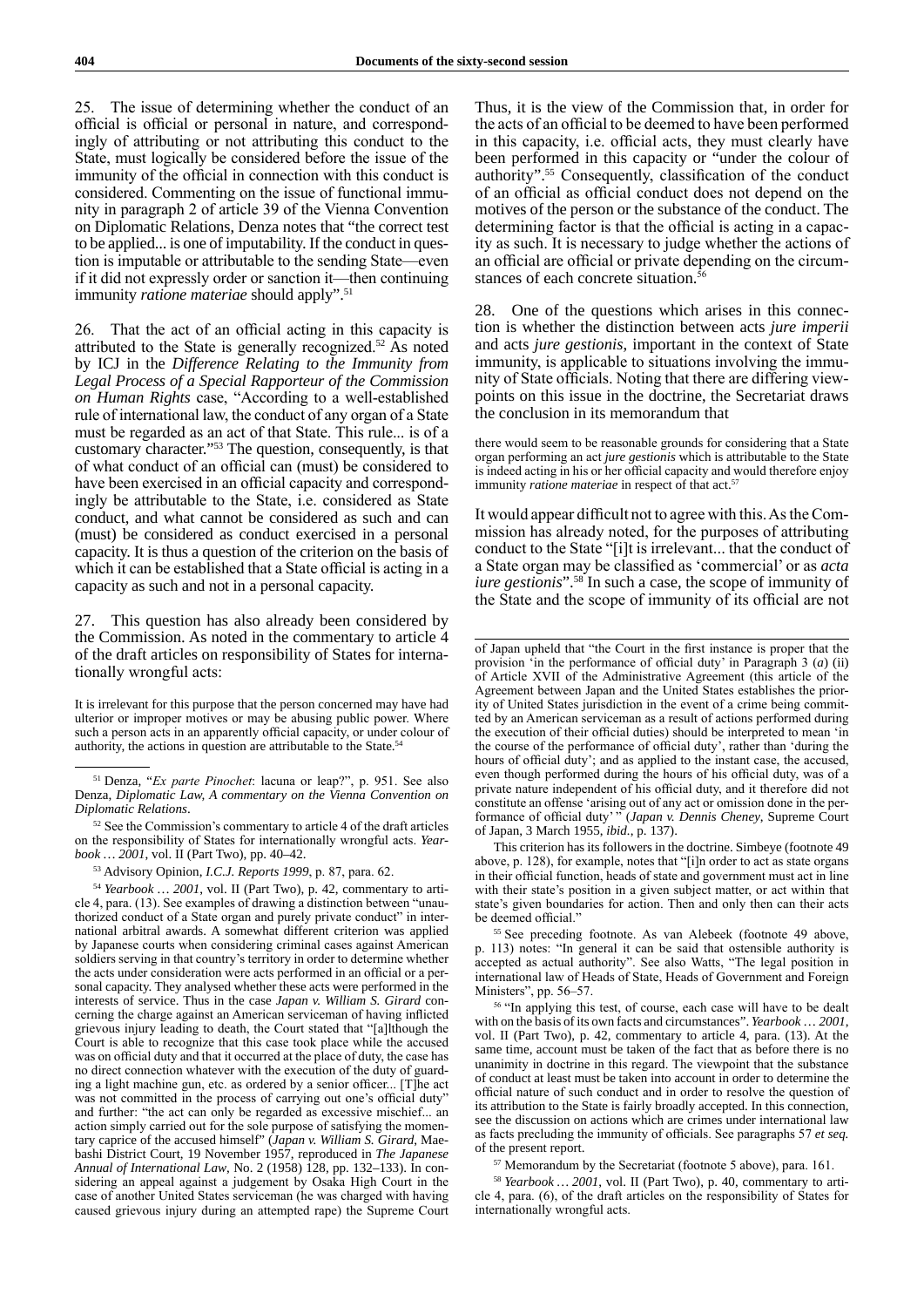identical despite the fact that in essence<sup>59</sup> the immunity is one and the same. An official performing an act of a commercial nature, if this act is attributed to the State, enjoys immunity from foreign jurisdiction, but the State itself, in respect of such an act, does not (whereas civil and criminal jurisdiction apply in relation to the official, in relation to the State only civil jurisdiction applies). $60$ 

29. Another question is whether *ultra vires* conduct and illegal conduct can be attributed to the State and, correspondingly, covered by immunity. The concept of an "act of an official as such", i.e. an "official act", must be differentiated from the concept of an "act falling within official functions". The former includes the latter, but is broader. As long ago as 1961, the Commission, commenting on the draft articles concerning the immunity of consular officials, according to which "[m]embers of the consulate shall not be amenable to the jurisdiction of the... receiving State in respect of acts performed in the exercise of consular functions",<sup>61</sup> noted:

In the opinion of some members of the Commission, the article should have provided that only official acts within the limits of the consular functions enjoy immunity of jurisdiction. The Commission was unable to accept this view.<sup>62</sup>

Acts outside the limits of the functions of an official, but performed by him in this capacity do not become private. They are not acts within the limits of his functions and acquire, for example, *ultra vires* character, but nonetheless remain official acts and, therefore, are attributed to the State. Article 7 of the draft articles on the responsibility of States for internationally wrongful acts is devoted to this.<sup>63</sup> As the Commission notes in the commentary to article 5 of these draft articles:

Consequently, in respect of such acts immunity *ratione materiae* from foreign criminal jurisdiction extends to the officials who have performed them. As Buzzini notes:

Excluding in general terms *ultra vires* acts from the scope of immunity *ratione materiae* from foreign criminal jurisdiction would be problematic, since this might lead to defeating the whole purpose of such immunity; in most cases, official conduct giving rise to a criminal offense should probably also be regarded as *ultra vires*. 65

30. It is also difficult to agree with the viewpoint according to which conduct of an official beyond the limits of that which falls within the functions of the State may be considered as conduct of the State but, since it falls outside the limits of the functions of the State, does not have immunity extended to it.<sup>66</sup> This point of view is justified by claiming that immunity of the State and its officials has as its aim protection of the sovereign functions of the State, and that that which does not fall within the functions of the State cannot be covered by immunity.<sup>67</sup> However, immunity protects not the sovereign function as such—this would be simply an abstraction with no link to reality—but, as noted above, sovereignty itself and its bearer, the State, from foreign interference.<sup>68</sup>

<sup>65</sup> Buzzini (footnote 23 above), p. 466. At the same time, account must be taken of the existence of national judicial practice based on the opposite approach to *ultra vires* acts. An example is the judgement of the Supreme Court of the Philippines concerning the case *United States of America,* et al. *v. Luis R. Reyes,* et al. (G.R. No. 79253, 1 March 1993). In this case, the refusal to satisfy the petition of the United States concerning dismissal of a civil claim against the respondent was challenged before the court (United States citizen serving in a subdivision of the Joint United States Military Assistance Group, JUSMAG). The petition was motivated by the United States having jurisdictional immunity in relation to this claim, as well as by the respondent having immunity from a claim in connection with acts performed by her in the discharge of official functions. At the same time, the plaintiff insisted that the acts performed by the respondent (search of her person and search of the car in the presence of external witnesses and on a discriminatory basis), exceeded the limits of her official functions, were *ultra vires* acts and must be considered acts in a personal capacity. The United States submitted as an argument that "…even if the latter's [respondent's] act were *ultra vires* she would still be immune from suit for the rule that public officers or employees may be sued in their personal capacity for *ultra vires* and tortious acts is 'domestic law' and not applicable in International law. It is claimed that the application of the immunity doctrine does not turn upon the lawlessness of the act or omission attributable to the foreign national for if this were the case, the concept of immunity would be meaningless as inquiry into the lawlessness or illegality of the act or omission would first have to be made before considering the question of immunity; in other words, immunity will lie only if such act or omission is found to be lawful". The Court, however, did not find the arguments of the United States persuasive and rejected the appeal, stating that "[t]he cloak of protection afforded the officers and agents of the government is removed the moment they are sued in their individual capacity. This situation usually arises where the public official acts without authority or in excess of the powers vested in him. It is a well-settled principle of law that a public official may be liable in his personal private capacity for whatever damage he may have caused by his act done with malice and in bad faith, or beyond the scope of his authority or jurisdiction" (*Philippine Laws and Jurisprudence Databank*).

<sup>66</sup> See memorandum by the Secretariat (footnote 5 above), para. 206, last footnote.

<sup>67</sup> Stern, for example, writes: "[T]he immunities or other doctrines protecting the state and its representatives were developed to protect the sovereign function, and nothing else: therefore, all that is outside of this sovereign function should be excluded from this benefit" ("Vers une limitation de l' 'irresponsabilité souveraine' des États et chefs d'État en cas de crime de droit international?", p. 516).

<sup>68</sup> The question of who plays the decisive role in determining whether acts have been performed in an official or a private capacity is important. Is it sufficient for the State which an official serves to inform the State exercising jurisdiction that the acts were performed in an official capacity? Is it necessary to prove this in court and, correspondingly, does the decisive role in this case belong to the court? Is there a general answer to these questions for all cases, or does the answer depend on the specific circumstances of each case? These questions will be considered in more detail in the part of the preliminary report concerning procedural issues of immunity.

The case of purely private conduct should not be confused with that of an organ functioning as such but acting *ultra vires* or in breach of the rules governing the operation. In the latter case, the organ is nevertheless acting in the name of the State. $64$ 

<sup>59</sup> It is characteristic that, in the passage from the judgment in *Certain Questions of Mutual Assistance in Criminal Matters (Djibouti v. France)* cited in paragraph 23 of this report, ICJ uses the qualification "in essence". See also footnote 47 above.

<sup>60</sup> It is worth recalling here that, as noted in the preliminary report (footnote 4 above), this does not mean that this act cannot simultaneously be attributed to the official.

<sup>61</sup> *Yearbook … 1961*, vol. II, p. 117, art. 43 (Immunity from jurisdiction).

<sup>&</sup>lt;sup>62</sup> *Ibid.*, p. 117, commentary to article 43, para. (3). The Commission further pointed out here that "It is in fact often very difficult to draw an exact line between what is still the consular official's act performed within the scope of the consular functions and what amounts to a private act or communication exceeding those functions" (*ibid.*). The latter merely underlines the need for the circumstances of each specific situation to be evaluated.

<sup>63</sup> *Yearbook … 2001*, vol. II (Part Two), p. 26:

<sup>&</sup>quot;*Article 7. Excess of authority or contravention of instructions*

<sup>&</sup>quot;The conduct of an organ of a State or of a person or entity empowered to exercise elements of the governmental authority shall be considered an act of the State under international law if the organ, person or entity acts in that capacity, even if it exceeds its authority or contravenes instructions."

<sup>64</sup> *Ibid.*, p. 42, commentary to article 4, para. (13). See also *ibid.*, p. 46, commentary to article 7. paras. (7) and (8).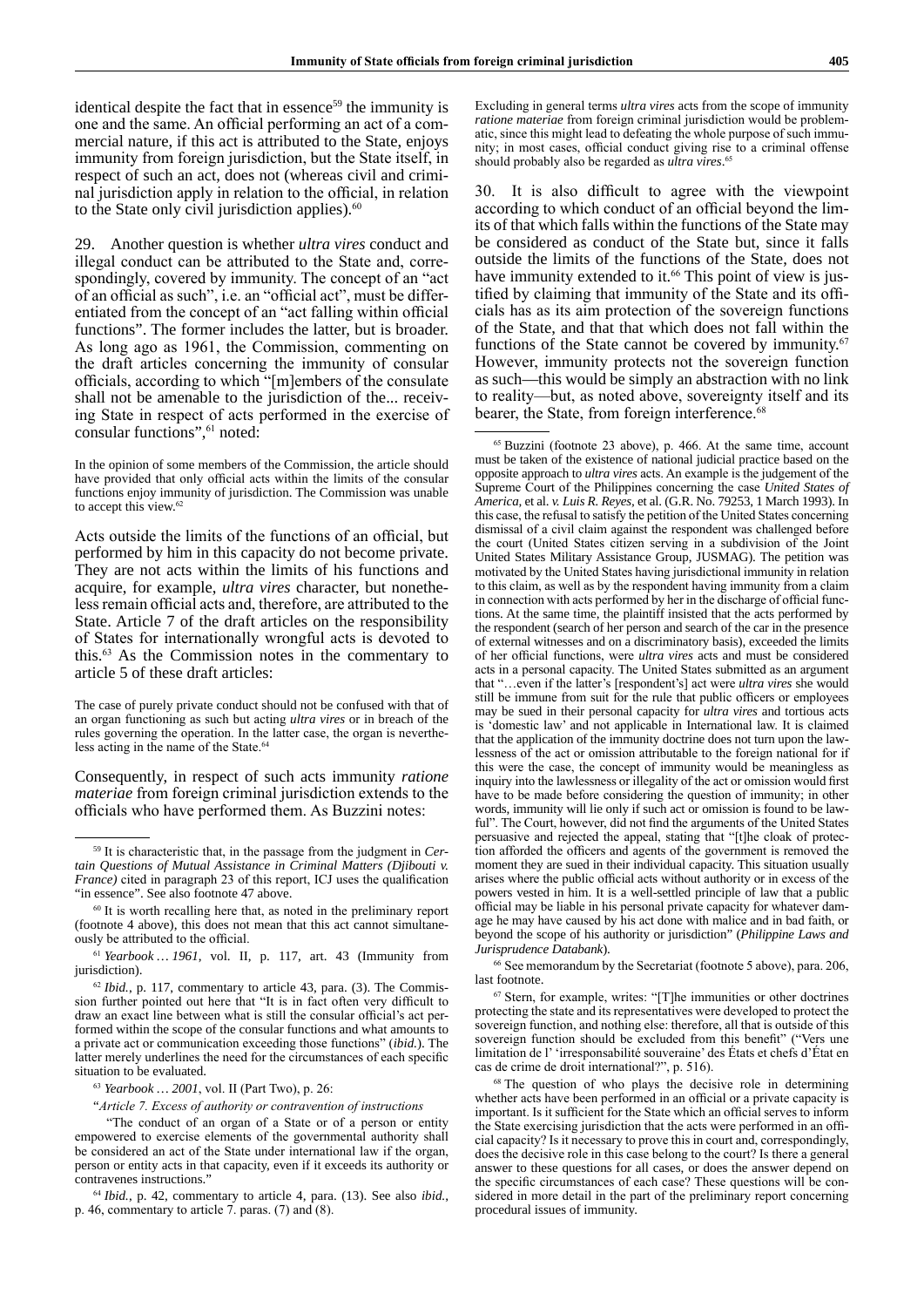31. Immunity *ratione materiae* also extends to the acts of an official, performed by him in that capacity, which are illegal. It would seem that the logic here is the same as that applied to *ultra vires* acts of an official. The illegal acts of an official, performed by him in that capacity, are official acts, i.e. acts of the State. In Canada, as the Court of Appeal of the Province of Ontario noted in its judgement in the case of *Jaffe*, in which the acts of United States officials were in question, "[t]he illegal and malicious nature of the acts alleged do not themselves move the actions outside the scope of the official duties of the responding defendants".<sup>69</sup> As Watts wrote in relation to the issue of the immunity of former Heads of State:

A Head of State clearly can commit a crime in his personal capacity; but it seems equally clear that he can, in the course of his public functions as Head of State, engage in conduct which may be tainted by criminality or other forms of wrongdoing. The critical test would seem to be whether the conduct was engaged in under the colour of or in ostensible exercise of the Head of State's public authority. If it was, it must be treated as official conduct, and so not a matter subject to the jurisdiction of other States *whether or not* it was wrongful or illegal under the law of his own State.<sup>70</sup>

The assertion that immunity does not extend to such acts renders the very idea of immunity meaningless. The question of exercising criminal jurisdiction over any person, including a foreign official, arises only when there are suspicions that his conduct is illegal and, what is more, criminally punishable. Accordingly, it is precisely in this case that immunity from foreign criminal jurisdiction is necessary. As noted in the memorandum by the Secretariat:

If unlawful or criminal acts were considered, as a matter of principle, to be "non‑official" for the purposes of immunity *ratione materiae*, the very notion of "immunity" would be deprived of much of its content.<sup>71</sup>

<sup>70</sup> Watts (footnote 55 above), pp. 56–57. The views of Watts cited also apply in full to other State officials.

 $71$  Memorandum by the Secretariat (footnote 5 above), para. 160 (including the footnote). See also the position of the United States in the case *United States of America,* et al. *v. Luis R. Reyes,* et al. (see footnote 65 above). It should, however, be pointed out that the majority of observers advocating an absence of immunity for officials in connection with the performance of illegal acts limit the category of such acts to crimes under international law, i.e. the gravest forms of illegal act. See, for example, Simbeye (footnote 49 above), p. 127: "State officials, including heads of state or government, can commit crimes whilst in office. However, it is arguable that the commission of certain acts should exclude an individual from being classified as a state organ for international law purposes. If an individual commits an international crime he cannot be seen to be acting as a state organ under either domestic or international law". Simbeye continues: "When dealing with international criminal law, states as abstract entities cannot order or sanction conduct punishable under criminal jurisdiction, nor indeed can a state carry out such acts itself... [I]n a situation where customary norms prohibit certain acts or there exists a treaty that the state in question has ratified, imputability is impossible" (*ibid.* p. 129). Stern also considers that "immunities should not be permitted to protect a state or its representatives either in criminal cases or in civil cases when an international crime is committed, since such an act should be considered as dramatically outside the functions of a state" ("Can a State or a Head of State claim the benefit of immunities in case an international crime has been committed?" pp. 448–449.) She explains, however, that "[i]f one considers the official acts that enjoy immunity, it must be conceded that it is not because an act is illegal that it is ipso facto disqualified from being an official act: if this were true, the institution of immunity would make no sense, as it is precisely to protect the head of state from prosecution that it was instituted" ("Immunities for Heads of State: Where Do We Stand?" p. 99). Nonetheless, it would appear that, even in the cases referred to, such acts performed by a person in an official capacity will be attributed to the State with all the

32. Since immunity *ratione materiae* protects an official only in respect of acts performed in this (official) capacity, this immunity does not extend to acts which were performed by that person prior to his taking office, in a private capacity. Those acts were not State acts and did not take on the character of such acts upon entry of that person into government service.

33. Conversely, a former official is protected by immunity *ratione materiae* in respect of acts performed by him during the period when the official was acting in this capacity. These acts do not cease to be acts of the State because the official ceased to be such and they therefore continue as before to be covered by immunity, this being, in essence, State immunity.72

34. From this logic, it also follows that immunity *ratione materiae* can scarcely be affected by the nature of an official's or a former official's stay abroad, including in the territory of the State exercising jurisdiction. Apparently, irrespective of whether this person is abroad on an official visit or staying there in a private capacity, he enjoys immunity from foreign criminal jurisdiction in respect of acts performed in his capacity as an official.<sup>73</sup>

## **C. Immunity** *ratione personae*<sup>74</sup>

35. This part of the report is concerned solely with the scope of this immunity and does not examine the question of the category of persons possessing immunity *ratione personae*. The Special Rapporteur is proceeding on the assumption that it is enjoyed by the so-called threesome (Head of State, Head of Government and Minister for Foreign Affairs), as well as by certain other high-ranking State officials.

<sup>72</sup> According to Cassese, "[immunity] does not cease at the end of the discharge of official functions by the State agent (the reason being that the act is legally attributed to the State, hence any legal liability for it may only be incurred by the State)", ("When may senior State officials be tried for international crimes? Some comments on the *Congo v. Belgium* Case", p. 863). According to O'Donnell (footnote 23 above, pp. 384–385), "Once the [diplomatic] agent leaves office, the immunity ceases with respect to private acts under immunity *ratione personae*, or personal immunity, but continues for official acts. The limited shield of immunity *ratione materiae*, or functional immunity, afforded to official acts derives from the belief that the 'ambassador's actions are attributed to his government, rather than to personal choice' " (citing Michael A. Tunks, "Diplomats or Defendants? Defining the Future of Head-of-State Immunity", *Duke Law Journal* 52 (2002), p. 651).

<sup>73</sup> In addition to immunity *ratione materiae*, officials on official visits abroad may of course enjoy immunity founded in other rules of international law, such as those regulating, for example, the status of members of special missions or delegations in the organs of international organizations. Obviously, with regard to a former official, the question of the nature of his visit to a foreign State does not arise as such a visit cannot be official. This, in turn, does not affect immunity *ratione materiae*.

<sup>74</sup> See memorandum by the Secretariat (footnote 5 above), paras. 94–153.

<sup>69</sup> Canada, Ontario Court of Appeal, *Jaffe v. Miller and Others* (1993), 95 ILR 446, at p. 460.

consequences which that entails. See in this regard Dominice: "Some judges have declared (in the *Pinochet* case) that it is not the function of a Head of State to order acts of torture, clearly contrary to international law... That would mean that international law brings a necessary corrective to the constitutional powers of a Head of State. And according to what criteria? Whether or not the act is contrary to international law? This construction is not satisfactory. An act of function remains an act of function, even if it is contrary to international law. In this case, it leads to international responsibility of the State, without prejudice to that of the individual organ." ("Quelques observations sur l'immunité de juridiction pénale de l'ancien chef d'Etat", pp. 304–305).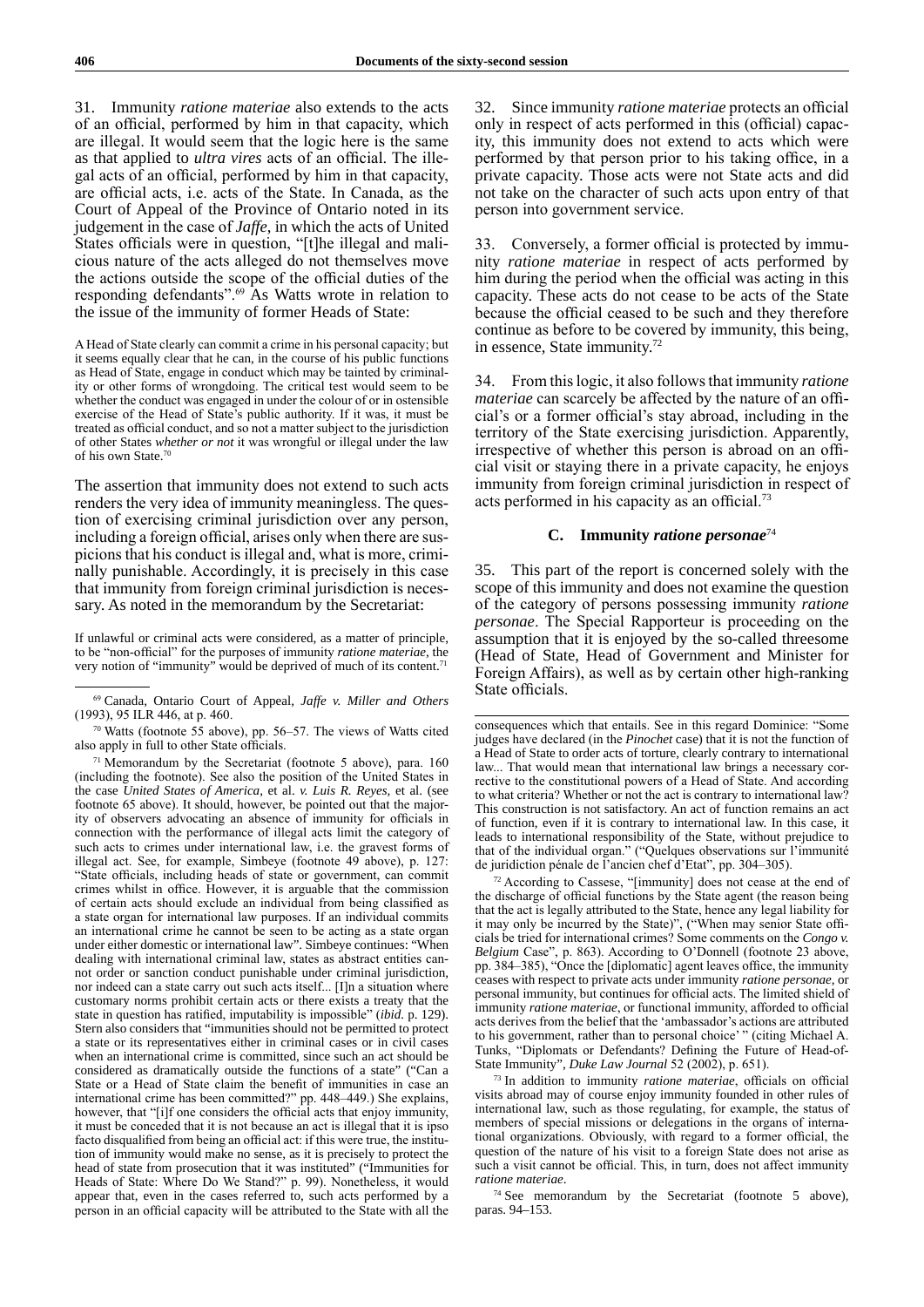36. As noted in the preliminary report:

Immunity *ratione personae* extends to acts performed by a State official in both an official and a private capacity, both before and while occupying his post.<sup>75</sup>

The existence of this immunity is explained by the importance of the relevant post to the State, the exercise of its sovereignty and its representation in international relations.<sup>76</sup> In the modern world, the importance of the posts of Head of Government, Minister for Foreign Affairs and possibly certain other officials is, from this point of view, entirely commensurate with the importance of the Head of State. Therefore, it would appear, at least at the present stage of work on this topic, that it makes no sense to consider the scope of immunity *ratione personae* of a Head of State, Head of Government, Minister for Foreign Affairs or other possible holders of such immunity $77$  separately.

37. As noted in the memorandum by the Secretariat, the material scope of this immunity is well-settled both in judicial decisions and the legal literature, which often express this idea by qualifying immunity *ratione personae* as "complete", "full", "integral" or "absolute".<sup>78</sup> In terms of scope, this is the same immunity from foreign criminal jurisdiction as the immunity of heads of diplomatic missions or other diplomatic agents from the criminal jurisdiction of the receiving State under the Vienna Convention on Diplomatic Relations<sup>79</sup> and customary international law, or of representatives of the sending State and members of the diplomatic personnel of special missions under the Convention on Special Missions. It can be considered as supplementing immunity *ratione materiae* or as including immunity *ratione materiae*, since, while a person occupies a high-level post, it covers, in addition to acts performed in an official capacity, acts performed by him in a private capacity both while holding office and prior to taking up office. Since it is linked to a particular high-level post, personal immunity is temporary in character and ceases when the post is departed.80 Therefore, immunity *ratione personae* would appear not to be affected either by the fact that acts, in connection with which jurisdiction is being exercised, were performed outside the limits of the functions of the official or by the nature of his stay abroad, including in the territory of the State exercising jurisdiction.<sup>81</sup>

<sup>78</sup> *Ibid.*, para. 137.

<sup>79</sup> *Ibid.*, para. 139. In *Certain Questions of Mutual Assistance in Criminal Matters (Djibouti v. France)*, ICJ recalled that "the rule of customary international law reflected in Article 29 of the Vienna Convention on Diplomatic Relations, while addressed to diplomatic agents, is necessarily applicable to Heads of State" (*I.C.J. Reports 2008*, p. 238, para. 174).

<sup>80</sup> See preliminary report (footnote 4 above), paras. 79–83.

<sup>81</sup> Other opinions on this matter have also been advanced. Thus, the Joint Separate Opinion of Judges Higgins, Kooijmans and Buergenthal in the *Case Concerning the Arrest Warrant of 11 April 2000*  states: "Whether he [the Minister for Foreign Affairs] is also entitled to immunities during private travels and what is the scope of any such

## **D. Acts of a State exercising jurisdiction which are precluded by the immunity of an official**

38. Within the framework of this topic, criminal jurisdiction is understood to mean not just the trial phase of the criminal process but the totality of criminal procedure measures taken by a State against a foreign official. As noted in the preliminary report:

Immunity from foreign criminal jurisdiction protects [an] individual. from criminal process and criminal procedure actions by judicial and law enforcement agencies of the foreign State possessing jurisdiction. (It might be more accurate to speak not of immunity of State officials from foreign criminal jurisdiction or criminal process but of immunity from certain measures of criminal procedure and from criminal proceedings by the foreign State. However, this question cannot be answered until the question of the scope of immunity has been considered.)<sup>82</sup>

This differentiates this topic substantially from the subject of immunity from civil jurisdiction.

39. To the question of whether immunity protects an official from all measures which may be taken in the exercise of foreign criminal jurisdiction or only from some of these measures must be added the question of what measures may be taken with regard to an official who is not a suspect but features in a criminal case in another capacity, in particular as a witness.

40. In its judgment in the *Case Concerning the Arrest Warrant of 11 April 2000*, ICJ concluded that the functions of a Minister for Foreign Affairs are such that, throughout the duration of his or her office, he or she when abroad enjoys full immunity from criminal jurisdiction and inviolability". It stated: "That immunity and that inviolability protect the individual concerned against any act of authority of another state which would hinder him or her in the performance of his or her duties".83 It added:

Thus, if a Minister for Foreign Affairs is arrested in another State on a criminal charge, he or she is clearly thereby prevented from exercising the functions of his or her office... Furthermore, even the mere risk that, by travelling to or transiting another State a Minister for Foreign Affairs might be exposing himself or herself to legal proceedings could deter the Minister from travelling internationally when required to do so for the purposes of the performance of his or her functions.<sup>84</sup>

immunities, is far less clear" (*I.C.J. Reports 2002*, p. 88, para. 84). Here, however, the authors make the proviso: "Certainly, he or she may not be subjected to measures which would prevent effective performance of the functions of a Foreign Minister." Watts puts forward differences between official and private visits of Heads of State to a foreign State from the viewpoint of scope of immunity. Among other things, he voices doubts that a Head of State enjoys immunity during a private visit in the three cases which are excluded from the immunity of a diplomatic agent under article 31 (1) of the Vienna Convention on Diplomatic Relations (actions in connection with private immovable property, on matters of succession and in connection with activity exercised outside official functions). He also notes that although "[a Head of State] cannot be sued in respect of... official acts while in office, or even after he has left office, and must also be granted immunity in respect of them when he is travelling privately... to the extent that immunity is refused in respect of a Head of State's private acts when he is in a foreign State on some official basis or when he is sued there although not present there, it is likely that it will also be refused when he is on a private visit" (footnote 55 above, p. 74).

<sup>82</sup> Preliminary report (footnote 4 above), para. 66.

<sup>83</sup> *Judgment, I.C.J. Reports 2002,* p. 22, para. 54.

<sup>84</sup> *Ibid.*, para. 55. Applying this criterion, ICJ came to the conclusion that the arrest warrant violated the immunity of the Minister for Foreign

<sup>75</sup> Preliminary report (footnote 4 above), para. 79; see also memorandum by the Secretariat (footnote 5 above), para. 137.

<sup>76</sup> Preliminary report (footnote 4 above), para. 93.

<sup>77</sup> Referring to how ICJ describes the scope of the immunity *ratione personae* as it applies to a Minister for Foreign Affairs in the *Case Concerning the Arrest Warrant of 11 April 2000*, the Secretariat notes in paragraph 138 of its memorandum (see footnote 5 above) that this description "could be used *mutatis mutandis* to describe and explain the position of the head of State, head of government or any other official enjoying the same immunity".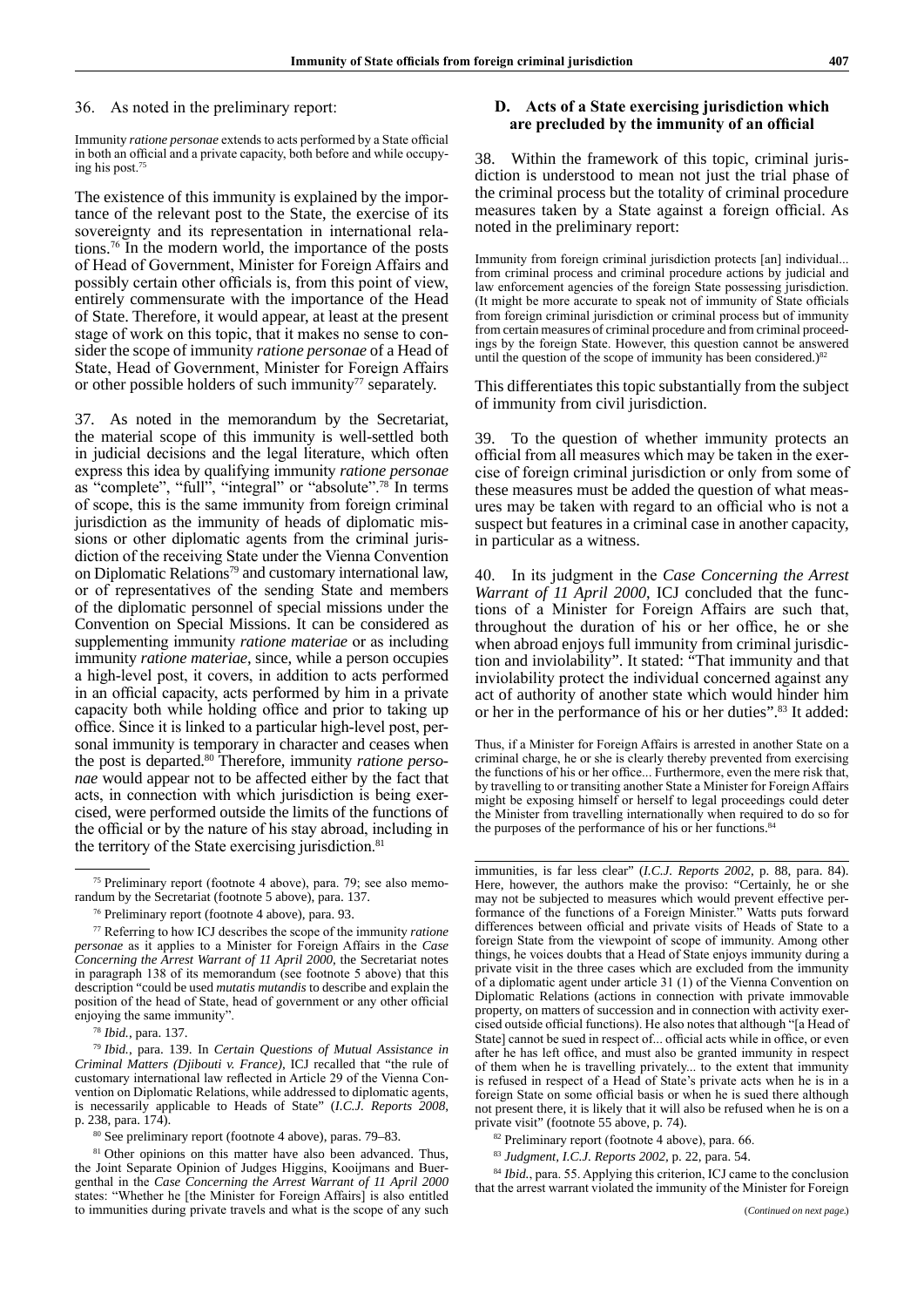Thus, in the circumstances of this case (which, it is recalled, concerned the lawfulness of a warrant for the arrest of the Minister for Foreign Affairs of another State), ICJ formulated criteria for deciding the question of whether a particular criminal procedure measure may be implemented against a foreign official: a State exercising or intending to exercise criminal jurisdiction over the official may not perform such criminal procedure acts as hamper or prevent this person from exercising his or her functions. (It should be noted that this criterion was determined by the Court as it applies to a Minister for Foreign Affairs who features in this case.)

41. This criterion underwent certain development in the judgment of ICJ in *Certain Questions of Mutual Assistance in Criminal Matters*. In this case, considering the question of whether the invitation or serving of a summons to a Head of State to appear as a witness in a criminal case constituted a violation of the norm concerning the immunity of a Head of State, the Court, referring to the position cited above from the judgment in the *Case Concerning the Arrest Warrant of 11 April 2000*, ruled: "[T]he determining factor in assessing whether or not there has been an attack on the immunity of the Head of State lies in the subjection of the latter to a constraining act of authority".85 Having applied this criterion, the Court came to the conclusion that:

The summons addressed to the President of the Republic of Djibouti by the French investigating judge... was not associated with the measures of constraint...; it was in fact merely an invitation to testify which the Head of State could freely accept or decline. Consequently, there was no attack by France on the immunities from criminal jurisdiction enjoyed by the Head of State, *since no obligation was placed upon him* in connection with the investigation of the *Borrel* case.

#### (*Footnote 84 continued.*)

Affairs of the Democratic Republic of the Congo. The conclusions of the Court in this regard follow in many respects the arguments which the Democratic Republic of the Congo party put forward in the case, although the Court does appear to narrow the range of measures, exercise of which prevents immunity, by introducing the criterion indicated. In addition, the Democratic Republic of the Congo, in its memorial of 15 May 2001, points out: "Inviolability and immunity are in fact functional, in the sense that they are automatically granted in general international law to the person who benefits as a result of the official functions that he or she exercises, to allow the proper performance of those functions by protecting against foreign interference which is not authorized by the State that the person represents." (para. 47). As regards the arrest warrant directly: "The mere fear of the execution of the arrest warrant is indeed likely to limit travel abroad of the minister in question, thereby prejudicing the conduct of international relations of the State that the principles of inviolability and immunity are intended to save" (para. 52).

#### <sup>85</sup> *I.C.J. Reports 2002,* p. 63, para. 170.

<sup>86</sup> *Ibid.*, p. 64, para. 171. France adopted approximately the same position, stating that "only limiting the freedom of action he requires in order to perform his duties might fail to respect the immunity from criminal jurisdiction and the inviolability of a foreign Head of State" (*ibid.,* p. 63, para. 167.) In its counter-memorial of 13 July 2007, the French party notes that: "in general, a request for testimony to the representative of a foreign power... has no binding and amounts to a simple invitation that does not infringe upon the immunity from criminal jurisdiction and the inviolability which foreign Heads of State enjoy – as France fully agrees" (para. 4.41). Djibouti, for its part, in its memorial of 15 March 2007, acknowledging that an invitation to testify is different in nature from an arrest warrant (with reference to the *Case Concerning the Arrest Warrant of 11 April 2000*), noted that, in itself, a summons to court already constitutes an infringement of immunity: "Certainly, a witness summons is not in itself an act of coercion comparable to an arrest warrant, but it still unquestionably has a binding component, the fact that the summons to appear is sent to the summoned Thus, the Court clarified that a criminal procedure measure against a foreign official violates his immunity if it hampers or prevents the exercise of the functions of that person by imposing obligations upon him.<sup>87</sup>

42. In applying such a criterion, ICJ narrowed the scope or extent of immunity compared, for instance, with the judgement of the court in the Federal Republic of Germany in the *Honecker* case in 1984, according to which "[a]ny inquiry or investigation by the police or the public prosecutor is... inadmissible".88 It is evident that where the criterion formulated by ICJ is used, immunity is far from precluding all criminal procedure measures against a foreign official, and prevents only those which impose a legal obligation on the person, i.e. may be accompanied by sanctions for their non‑fulfilment or measures of constraint or be coercive in nature. For example, the commencement of a preliminary investigation or institution of criminal proceedings, not only in respect of the alleged fact of a crime but also actually against the person in question, cannot be seen as a violation of immunity, if it does not impose any obligation upon that person under the national law being applied.<sup>89</sup>

<sup>87</sup> That immunity precludes the adoption specifically of coercive, prescriptive measures against a Head of State was discussed by the parties in the case before ICJ, *Certain Criminal Proceedings in France* (*Republic of the Congo v. France*). See, for example, Application of Congo, 11 April 2003, p. 15; statement by the Agent of France, R. Abraham, 28 April 2003: "In any event, the immunities enjoyed by foreign Heads of State would oppose that coercive measures are taken against them" (CR 2003/21, p. 15).

<sup>88</sup> *Re Honecker*, Federal Republic of Germany, Federal Supreme Court (Second Criminal Chamber), judgement of 14 December 1984, ILR, vol. 80, p. 365, at p. 366.

<sup>89</sup> As David notes (footnote 49 above, p. 193), "As the simple fact of opening an investigation in no way hinders the exercise of functions, this instruction is compatible with sovereign immunity". As noted in the joint separate opinion of Judges Higgins, Kooijmans and Buergenthal in the *Case Concerning the Arrest Warrant of 11 April 2000*, "commencing an investigation on the basis of which an *Arrest Warrant* may later be issued does not of itself violate those principles [principles of the inviolability or immunity of the persons concerned]. The function served by the international law of immunities does not require that States fail to keep themselves informed" (*I.C.J. Reports 2002*, p. 80, para. 59). The question arises here as to whether immunity prevents acts which do not bind the person enjoying immunity directly, but restrict him in some way or other. For example, is the seizure of his personal property, in particular, bank accounts (used, for example, in illegal operations) or car (for example, in a case where the alleged crime was committed with the use of this car) legal? It would appear that such acts are legal.

Support by ICJ for this line may also be pointed to in connection with the *Case concerning certain criminal proceedings in France*, where the Court, having considered the question of provisional measures, refused them, finding that the circumstances were not such as to require that France be prohibited from continuing the investigation in relation to officials of the Congo, including the President of the Congo. This conclusion was drawn, in particular, on the basis that the Congo did not present evidence that the immunity of the Head of State had been violated as a result of the investigation being conducted (in circumstances where France had not undertaken any measures of a binding nature or preventing the President from discharging his duties). Despite the fact that this decision does not predetermine the decision of the Court on the substance of the case, it is significant if only in that it does not rule out the possibility of investigation proceedings being continued. See *Certain Criminal Proceedings in France (Republic of the Congo v. France)*, Provisional Measure, Order of 17 June 2003, *I.C.J. Reports 2003*, p. 102.

person: such a summons then contradicts the sovereign immunity. Both aforementioned summonses against the President of the Republic of Djibouti, which sought to force him to testify in the 'Borrel' case, violate his immunity, even though they are not coercive acts of the same nature as a warrant." (para. 135).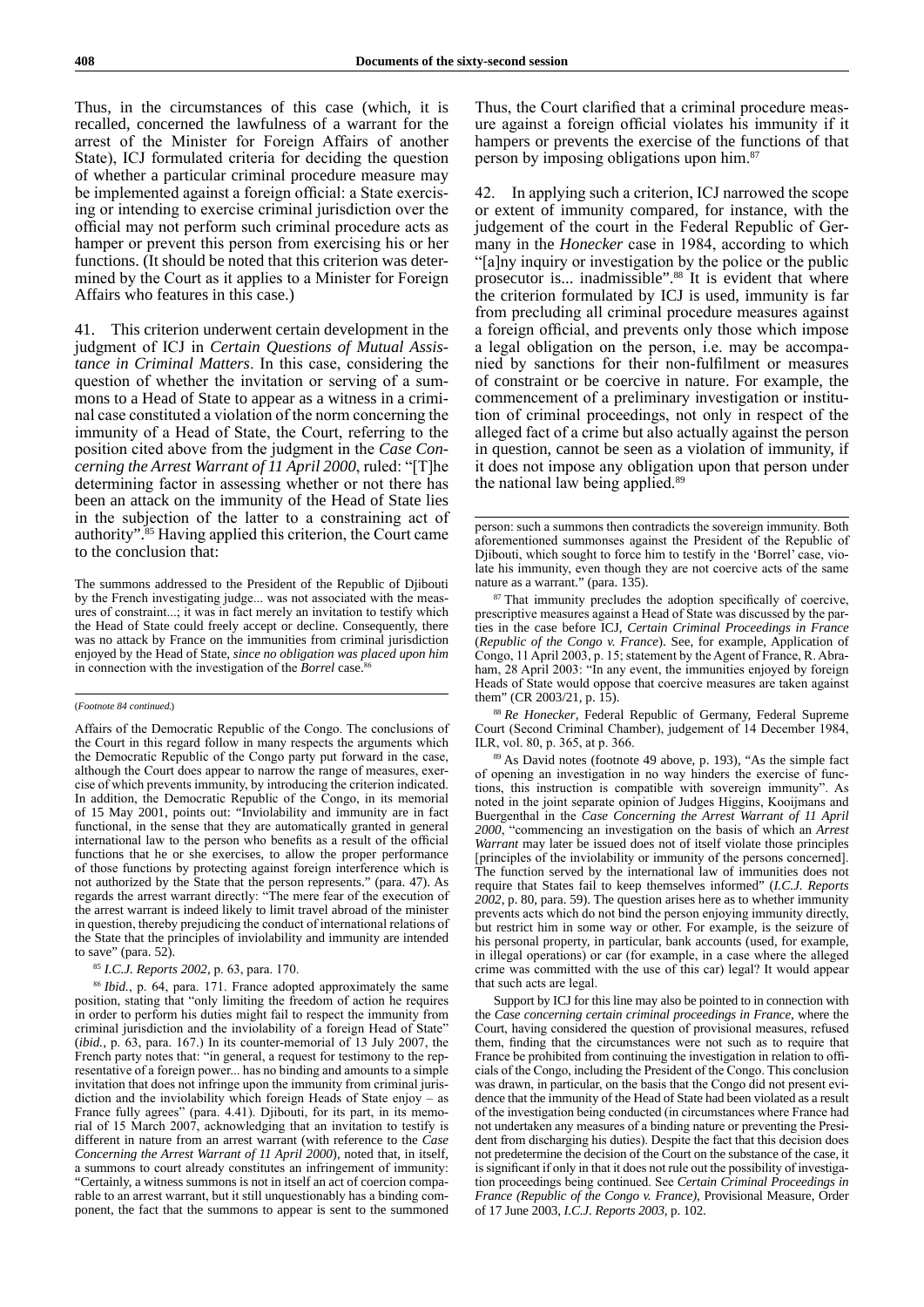43. Given such an approach to immunity, a State which has grounds to believe that a foreign official has performed an act which is criminally punishable under its legislation, is able to carry out at least the initial collection of evidence for this case (to collect witness testimonies, documents, material evidence, etc.), using measures which are not binding or constraining on the foreign official.<sup>90</sup> After this stage, it is possible, in particular, to judge with greater or lesser certainty whether this person was involved (and if so to what extent) in the commission of the alleged crime, whether the person's acts should be considered official, etc. If there are sufficient grounds for supposing the involvement of the foreign official in the crime, then, depending on the circumstances, the State exercising jurisdiction retains the option of further measures which do not violate the immunity of the person concerned. It may, for example, notify the foreign State concerned of the circumstances of the case and propose that it waive the immunity of the official; it may send a request for assistance in this criminal matter; it may hand over materials collected within the framework of the preliminary investigation or initiated criminal case to this State, proposing that it institute a criminal prosecution of this person. If the case concerns an alleged crime which falls under the jurisdiction of an international criminal tribunal or the International Criminal Court, then such an approach allows the handing over of the collected materials to the relevant organization exercising international criminal jurisdiction. Finally, having collected evidence, it may, refraining from further steps which immunity prevents, wait until the immunity ceases to apply, and then initiate a criminal prosecution of the person concerned (where the acts concerned are those of persons enjoying personal immunity which were performed in a private capacity before they took up office or during their term in office).

44. As Buzzini rightly notes, "the criterion identified by the Court seems to be convincing".<sup>91</sup> Also appearing convincing to Buzzini is the opinion of ICJ that:

The concept of "constraining act of authority" covers not only those acts that are addressed to state officials who are themselves accused of criminal conduct, but also certain acts—such as witness summonses or other orders—that may be notified, in connection with a judicial proceeding, to individuals who are not (or not yet) accused of criminal conduct.<sup>92</sup>

The criterion formulated by ICJ does, indeed, seem to be completely convincing in the case of officials enjoying immunity *ratione personae* who are suspects or are summoned as witnesses in a criminal case. However, as it applies to officials enjoying immunity *ratione materiae*, the issue requires further clarification.

45. An official enjoying immunity *ratione materiae* is protected from criminal procedure measures in respect of acts performed by him in an official capacity. It is therefore logical to assume that restrictive measures cannot be taken against him solely in connection with an alleged crime committed by this person in the performance of such acts.

46. A former official is, of course, no longer performing official functions. In this regard, it cannot be said that his remaining immunity *ratione materiae* protects him from criminal procedure measures which hamper/preclude the performance of his functions at this time. It can be stated only that the absence of such protection after the person has left his post would hamper the official in the independent performance of his functions while occupying the post. The clarification of ICJ that the protection concerned is protection from criminal procedure measures *imposing obligations* on the person in respect of whom they are being implemented is particularly important here. For States, it is important in terms of safeguarding their sovereignty and equality that their officials cannot be subjected to such criminal procedure measures by a foreign State as impose obligations on them in connection with their official activity, not only during the performance of this activity by them but also subsequently. Thus, a former official, like a serving official enjoying immunity *ratione materiae*, is protected by immunity from criminal procedure measures in connection with an alleged crime committed by this person during the performance of official acts which impose obligations. Of course, what is at issue here is immunity specifically from being summoned as a witness. An invitation to give witness testimony, which, in contrast to a summons, does not impose any legal obligation on the invited official and which therefore may be rejected without any detrimental legal consequences, does not violate his immunity and is a legitimate procedural measure.<sup>93</sup>

47. The situation as regards the immunity of an official enjoying immunity *ratione materiae* from being summoned as a witness requires further commentary. It is clear that in principle an official enjoying immunity *ratione materiae* may be summoned as a witness if testimony concerning the acts of other persons or of the official himself in a private capacity is required (provided, of course, that this summons does not restrict this person in the performance of their official activity). But what is the situation if the case concerns the giving of testimony in respect of acts performed by a serving or former official himself, or by another person?

48. One of the questions in the *Case concerning Certain Questions of Mutual Assistance in Criminal Matters (Djibouti v. France)* was that of the immunity of Djiboutian officials enjoying immunity *ratione materiae* from being summoned as witnesses.<sup>94</sup> Djibouti pointed out that

See, however, the position of Watts: "A head of government or a foreign minister who, while on an official visit to another State was subject to legal proceedings in that State would be likely to find his ability to carry out his functions seriously impaired. Even the risk that by visiting another State he might be opening the way for the institution of legal proceedings against him could deter him from making the visit at all, to the prejudice of his conduct of the international affairs of his State" (footnote 55 above, p. 106).

<sup>90</sup> O'Donnell (footnote 23 above, p. 396) comments thus on the decision of ICJ on the issue of provisional measures in the *Certain Criminal Proceedings in France* case: "While carefully recognizing a head of state as inviolate from prosecution while in office, the ICJ is increasing opportunities for human rights victims to successfully build a case against an official when evidence is still fresh and witnesses are still alive or locatable. Thus, once the official leaves office and is no longer cloaked in impenetrable immunity, he may be subject to prosecution, depending on the claims and evidence at issue".

<sup>&</sup>lt;sup>91</sup> *Loc. cit.* (footnote 23 above), p. 476.

<sup>92</sup> *Ibid.*

<sup>93</sup> See para. 41 and footnote 86 above.

<sup>&</sup>lt;sup>94</sup> The issue of the peculiarities of French legislation on this issue, which was analyzed in detail in this case both by the parties and by ICJ, will not be touched upon here.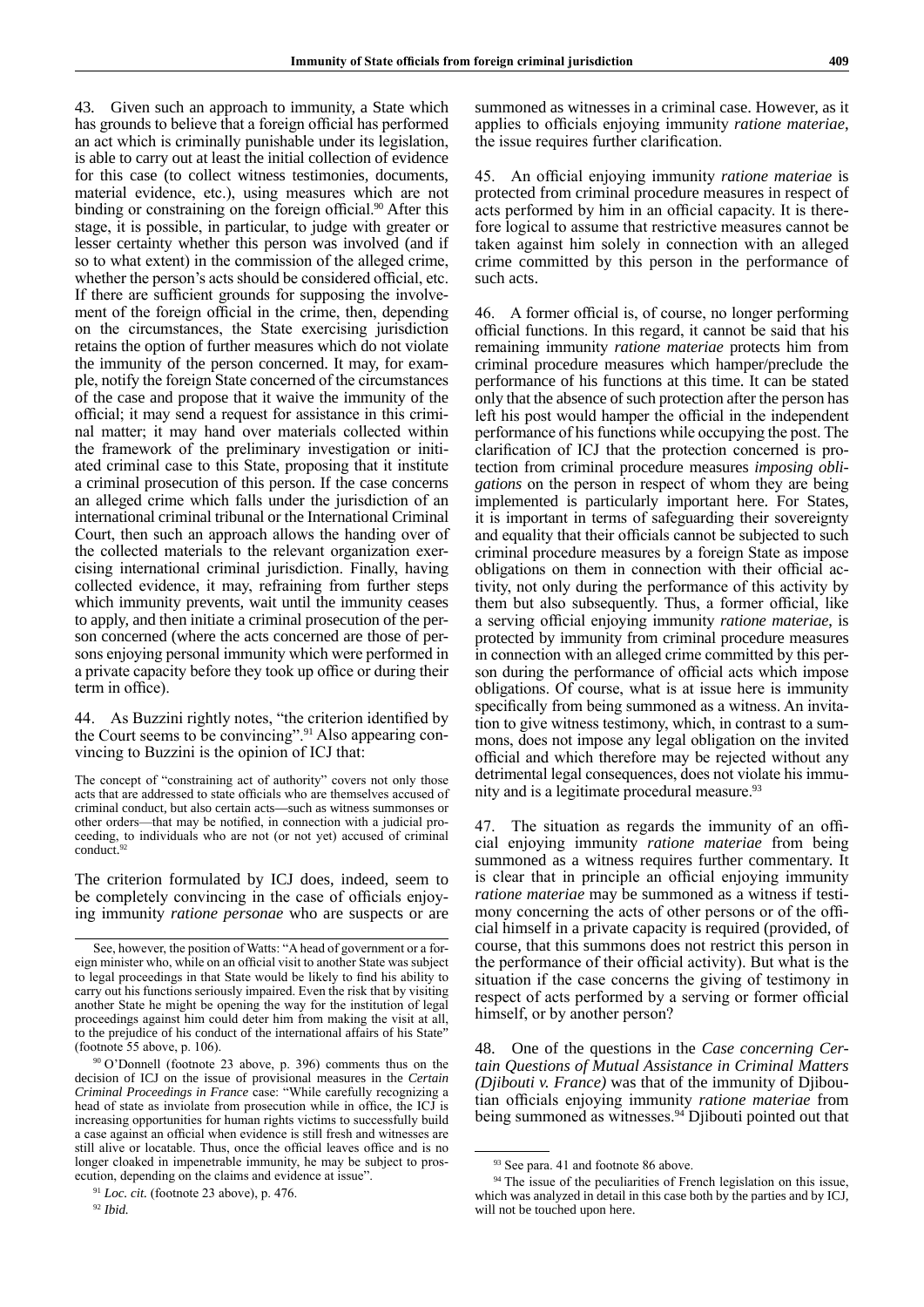in order to be sure that the two Djiboutian officials had been acting in an official capacity and therefore enjoyed immunity from being summoned as witnesses with regard to acts as such, it was necessary to verify concretely in what capacity—private or official—these acts had been performed.95 ICJ, responding to this point, noted that:

It has not been "concretely verified" before it that the acts which were the subject of the summonses as *témoins assistés* issued by France were indeed acts within the scope of their duties as organs of State.<sup>96</sup>

This became one of the grounds on which the Court did not recognize the immunity of the *Procureur général* of the Republic of Djibouti and the Head of the National Security Service of Djibouti from being summoned as witnesses to a French court. Thus, following the logic of the Court in this case, an official enjoying immunity *ratione materiae* can be said to have immunity from being summoned as a witness in a case where the person is being summoned to give testimony concerning acts performed by him within the scope of his duties as a State organ.

49. This criterion is clear and sufficient in the circumstances of the case considered by ICJ. But would it be sufficient if the matter concerned the summoning of an official enjoying immunity *ratione materiae* as a witness to a foreign court not in connection with acts within the scope of his duties but in connection with *ultra vires* acts or in connection with the acts of other persons?

50. It would appear that the logic applied to the summoning of such an official to give testimony in connection with his *ultra vires* acts may be the same as that which applies to his immunity in respect of such acts. It may therefore be presumed that immunity must provide protection from such a summons as a witness.

51. Moreover, it would appear that, where a case concerns the giving of testimony concerning the acts of other persons, events or facts which became known to the official as a result of the discharge of his official functions, immunity *ratione materiae* protects the official from the imposition of any obligations upon him by a foreign State in this regard.<sup>97</sup>

## **E. Territorial scope of immunity**<sup>98</sup>

52. In its judgment in the *Case Concerning the Arrest Warrant of 11 April 2000*, ICJ stated that a Minister for Foreign Affairs enjoys immunity from foreign criminal jurisdiction, when he is abroad.<sup>99</sup> The same judgment states:

In international law it is firmly established that... certain holders of high-ranking office in a State, such as the Head of State, Head of Government and Minister of Foreign Affairs, enjoy immunities from jurisdiction *in* other States, both civil and criminal.<sup>100</sup>

The parties in both the *Case Concerning the Arrest Warrant of 11 April 2000,*101 and the *Case Concerning Certain Questions of Mutual Assistance in Criminal Matters*

<sup>98</sup> See the memorandum by the Secretariat (footnote 5 above), para. 153.

<sup>99</sup> "[T]he functions of a Minister for Foreign Affairs are such that, throughout the duration of his or her office, he or she when abroad enjoys full immunity from criminal jurisdiction and inviolability". *I.C.J. Reports 2002*, p. 23, para. 54.

<sup>100</sup> *Ibid.*, pp. 21–22, para. 51. This provision was also reproduced in the judgment of the Court in *Certain Questions of Mutual Assistance in Criminal Matters (Djibouti v. France), I.C.J. Reports 2008*, pp. 236– 237, para. 170. The Court does not speak of jurisdiction of other States, but of jurisdiction "in" other States.

<sup>101</sup> See, for example, memorial of the Democratic Republic of Congo.

<sup>95</sup> *Judgment, I.C.J. Reports 2008*, p. 70, para. 190.

<sup>96</sup> *Ibid.*, para. 191.

<sup>&</sup>lt;sup>97</sup> Buzzini writes: "Arguably a more appropriate criterion [than the one used by ICJ in the *Case concerning Certain Questions of Mutual Assistance in Criminal Matters (Djibouti v. France)*] would be whether the required testimony possibly involves the provision of information or evidence on facts knowledge of which would have been acquired by the state official in connection with the performance of his or her functions as an organ of state" (footnote 23 above, p. 468). In a civil judgement cited in the memorandum by the Secretariat (footnote 5 above), the German Federal Appeal Court in 1988 refused to subpoena as a witness the Indian Minister of Defence concerning the question of the actions of Indian troops against Tamils in Sri Lanka, concluding that State immunity protects it and its officials from being summoned as witnesses on questions concerning sovereign acts of the State, which include acts of its armed forces (memorandum by the Secretariat (footnote 5 above), para. 238, first footnote in the paragraph). The position of the Appeals Chamber of the International Tribunal for the former Yugoslavia in the *Prosecutor v. Blaskic* case was similar, ruling that it was not admissible to serve the Minister of Defence of Croatia with a summons to appear in order to produce official documents (*subpoena duces tecum*), *Prosecutor v. Blaskic*, Case No. IT-95-14, Appeals Chamber Judgment on the Request of The Republic of Croatia for Review of the Decision of Trial Chamber of 18 July 1997 (Issuance of *Subpoenae Duces Tecum*), 29 October 1997 (available at www.icty.org/case

<sup>/</sup>blaskic/4). As noted in the memorandum by the Secretariat (footnote 5 above), "[a]lthough the case concerns immunity before an international tribunal rather than a national criminal court, the Appeals Chamber noted that exercises of judicial authority of the Tribunal follow similar rules of those of a national court". In the *Prosecutor v. Radislav Krstic* case, the same Appeals Chamber of the International Tribunal for the former Yugoslavia delivered a judgement pointing in a different direction, stating that the functional immunity of an official, on which the Appeals Chamber relied in the *Blaskic* case on the issue referred to above, does not include immunity "against being compelled to give evidence of what the official saw or heard in the course of exercising his official functions", and "[s]uch immunity does not exist" (*Prosecutor v. Radislav Krstic*, Case No. IT-98-33-A, Appeals Chamber Decision on Application for Subpoenas, 1 July 2003, para. 27). It is explained in the Chamber's decision that "[u]nlike the production of State documents, the State cannot itself provide the evidence which only such a witness could give" (*ibid.*, para. 24). The logic of this decision does not appear to be fully understandable. The dissenting opinion of Judge Shahabuddeen seems more convincing. He noted that the immunity of an official from subpoena does not come down to a situation involving a demand to produce official documents, but extends to all information obtained by a person in the fulfilment by him of his official functions: "It is not right to narrow the definition of information to material collected in some central place under the authority of the State, such as its archives. A State acts through its officials; it has information held by them over the whole field of its activity, national and international, including information of matters seen or heard by them". Referring to the *Blaskic* case, he stated that "the test which it lays down is whether the material was acquired by the proposed witness in his capacity as a State official" (*Prosecutor v. Radislav Krstic*, Case No. IT-98-33-A, Decision on Application for Subpoenas, Dissenting opinion of Judge Shahabuddeen, 1 July 2003, paras. 15–16). As Buzzini writes (footnote 23 above, p. 468, footnote 78), "it remains difficult to understand why a subpoena to give evidence as a witness on facts knowledge of which was acquired by the state official in the discharge of his or her functions should be treated differently, for purposes of immunity *ratione materiae*, from a subpoena to produce official documents". Nonetheless, in the *Prosecutor v. Bagosora* et al. case, for example, the International Criminal Tribunal for Rwanda, referring to the aforementioned decision within the scope of the *Krstic* case, stated without further commentary in its decision on the question of a subpoena to give witness testimony that "Government officials enjoy no immunity from a subpoena, even where the subject-matter of their testimony was obtained in the course of government service" (*The Prosecutor v. Bagosora* et al., Case No. ICTR-98-41-T, Trial Chamber I, Decision on Request for a Subpoena for Major Jacques Biot, 14 July 2006).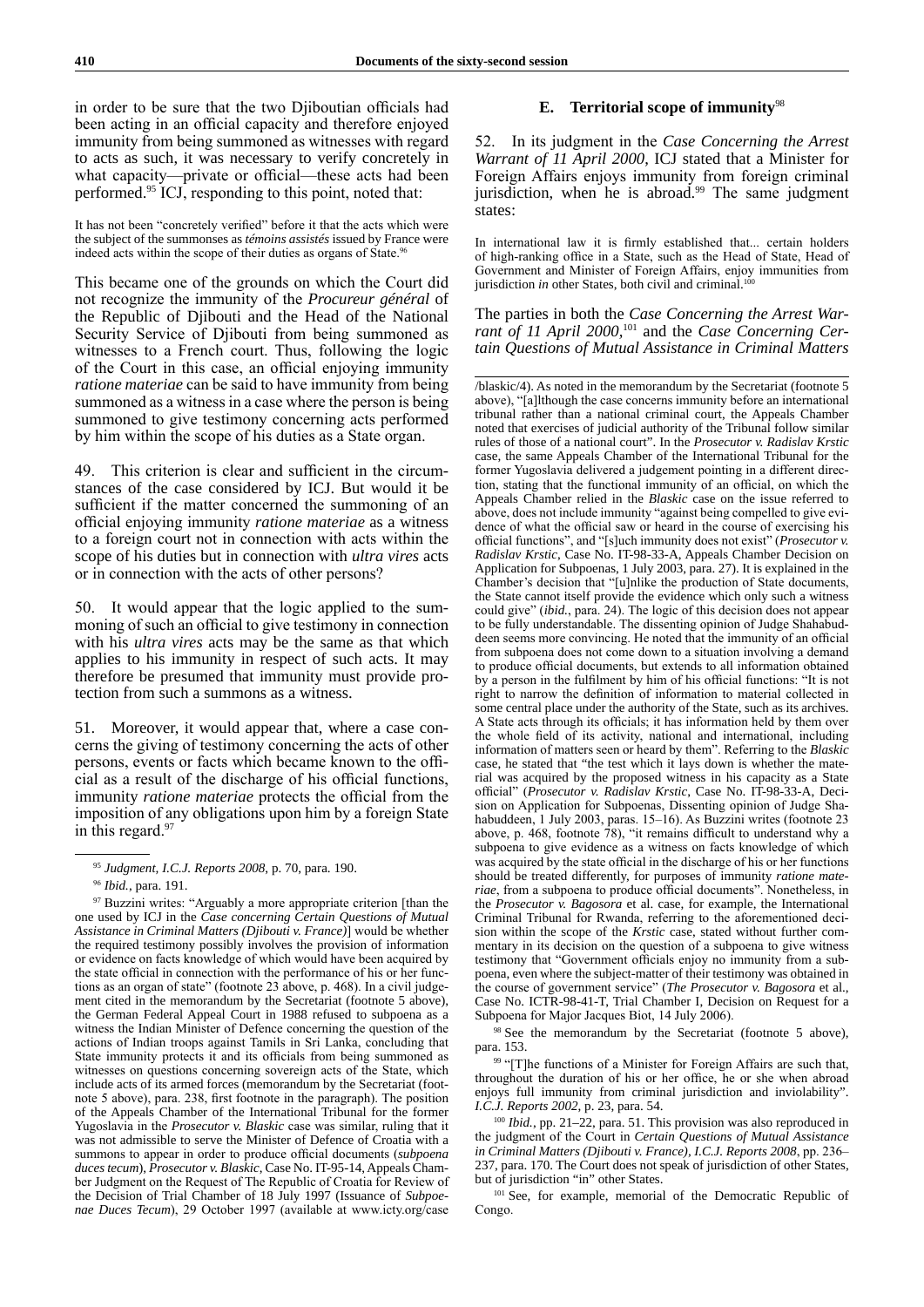*(Djibouti v. France)*, <sup>102</sup> talked of State officials having immunity when they are travelling abroad. This position is understandable in the circumstances of both cases. However, to what extent is it in principle accurate to assert that immunity operates only in a situation when the official is abroad?

53. Of course, in cases where officials are representing a State in international relations, it is important that a foreign State not be able to impede the exercise of precisely this function. Immunity is therefore particularly important at a time when such an official is abroad. Moreover, it is precisely when he finds himself outside his own State that an official is most vulnerable, unprotected from criminal procedure measures by the foreign State. However, immunity from the jurisdiction of a foreign State also appears to operate while an official is in the territory of the State which he is serving or has served. It follows from what has been stated above that immunity is a procedural protection, based on the sovereignty of a State, from foreign criminal procedure measures which impose on its official an obligation of some kind. From the legal point of view, it is in this sense not entirely clear why this protection comes into effect when the person is abroad. Immunity as a legal rule includes obligations of the State exercising jurisdiction not to take (but possibly also to prevent) criminal procedure measures which would hamper or prevent an official from exercising his official activity, by imposing obligations upon him. It is not very clear why such an obligation takes effect or may be considered to have been violated only when the official is outside the territory of his own State. In addition, immunity is also enjoyed by officials not engaged in representing the State in international relations, or in functions which amount to such representation. Doesn't, for example, a prosecutor, judge or other official exercising only "domestic" functions also enjoy, while in the territory of his own State, the same immunity *ratione materiae* from an arrest warrant issued by a foreign State or from a summons imposing an obligation to appear as a witness in a criminal case as he would enjoy if he were abroad? Criminal procedure measures imposing an obligation on a foreign official could appear to violate the immunity which he enjoys and therefore the sovereignty of his State, irrespective of whether this person is abroad or in the territory of his own State. Violation of an obligation not to take such measures against a foreign official takes effect from the moment such a measure is taken, and not only when the person, against whom it has been taken, is abroad. It is therefore also legitimate to pose the question of the abrogation of such a measure and not of its suspension for the period during which the official is abroad (the latter would be more logical if such a measure violated the immunity of the official only during the period of his stay abroad).<sup>103</sup>

# **F. Are there exceptions to the rule on immunity?**<sup>104</sup>

### 1. Preliminary considerations

54. We note the following as preliminary considerations. Firstly, the Special Rapporteur is dealing here with such exceptions to immunity as are founded in customary international law. There can be no doubt that it is possible to establish exemptions from or exceptions to immunity through the conclusion of an international treaty. Immunity, as noted at the beginning of this part of the report, is a rule existing in general customary international law. The hypothesis of the existence of exceptions to it in customary international law, i.e. the existence of or even tendency toward the emergence of a corresponding customary international legal norm (norms) has to be proven, accordingly, on the basis of the practice and *opinio juris* of States. Secondly, the Special Rapporteur proceeds on the assumption that exceptions to the rule on immunity are not identical to the normal absence of immunity. For example, for all officials who do not enjoy immunity *ratione personae* (i.e. the overwhelming majority of serving officials and all former officials), the absence of immunity from foreign criminal jurisdiction in connection with crimes committed by them in the performance of acts in a private capacity, is a normal occurrence and not an exception to the rule. Thus, if it is known (proven) that in the commission of criminal acts, a former official was acting in a private capacity, the absence of immunity is self-explanatory and not requiring of proof. An exception to immunity is considered within the scope of this topic to be a situation where, as a general rule, an official enjoys immunity, but due to certain circumstances does not have immunity. For example, officials as a general rule enjoy immunity in respect of crimes committed by them in the exercise of official acts. However, there is a view that when these crimes are of the utmost gravity and recognized as crimes under international law, then immunity from foreign jurisdiction is absent. Such a situation is considered in the present report as an exception to immunity.

55. The question of exceptions to the rule on immunity is posed chiefly with regard to serving and former officials enjoying immunity *ratione materiae*. At least in respect of serving senior officials—Heads of State, Heads of Government and Ministers for Foreign Affairs—the prevailing view is that the immunity *ratione personae* from foreign criminal jurisdiction, which they enjoy, is not subject to exceptions. Knowing no exceptions, absolute immunity *ratione personae*, as it is called, has been upheld by ICJ in the *Case Concerning the Arrest Warrant of 11 April 2000* and *Case Concerning Certain Questions of Mutual Assistance in Criminal Matters*, <sup>105</sup> in the judgements of national

<sup>102</sup> See, for example, *I.C.J. Reports 2008,* p. 235, para. 164 of the judgment, and also paras. 4.21 and 4.34 of the counter-memorial of France.

<sup>&</sup>lt;sup>103</sup> During the course of discussion of this topic at the sixtieth session of the Commission, in 2008, Mr. Gaja touched upon the issue of the immunity of an official from the jurisdiction of third States, expressing the hope that it would be considered in the next report (*Yearbook … 2008*, vol. I, 2983rd meeting, p. 190, para. 35). The Special Rapporteur is not yet sure of the need to consider this issue since he does not, yet at least, see, grounds for assuming that immunity

<sup>(</sup>scope of immunity) depends on whether a foreign official is in the territory of his own or of a third State. Further consideration is required of the issue of whether immunity depends on the whereabouts of the person (or alleged performance by him of the criminal acts) in the territory of the State which exercises criminal jurisdiction. This issue will be considered below.

<sup>&</sup>lt;sup>104</sup> See the memorandum by the Secretariat (footnote 5 above), paras. 141–153, 180–212.

<sup>105</sup> Respectively, *I.C.J. Reports 2002,* pp. 21–24, paras. 51, 54, 56, 58; and *I.C.J. Reports 2008,* pp. 236–237 para. 170, p. 238, para. 174.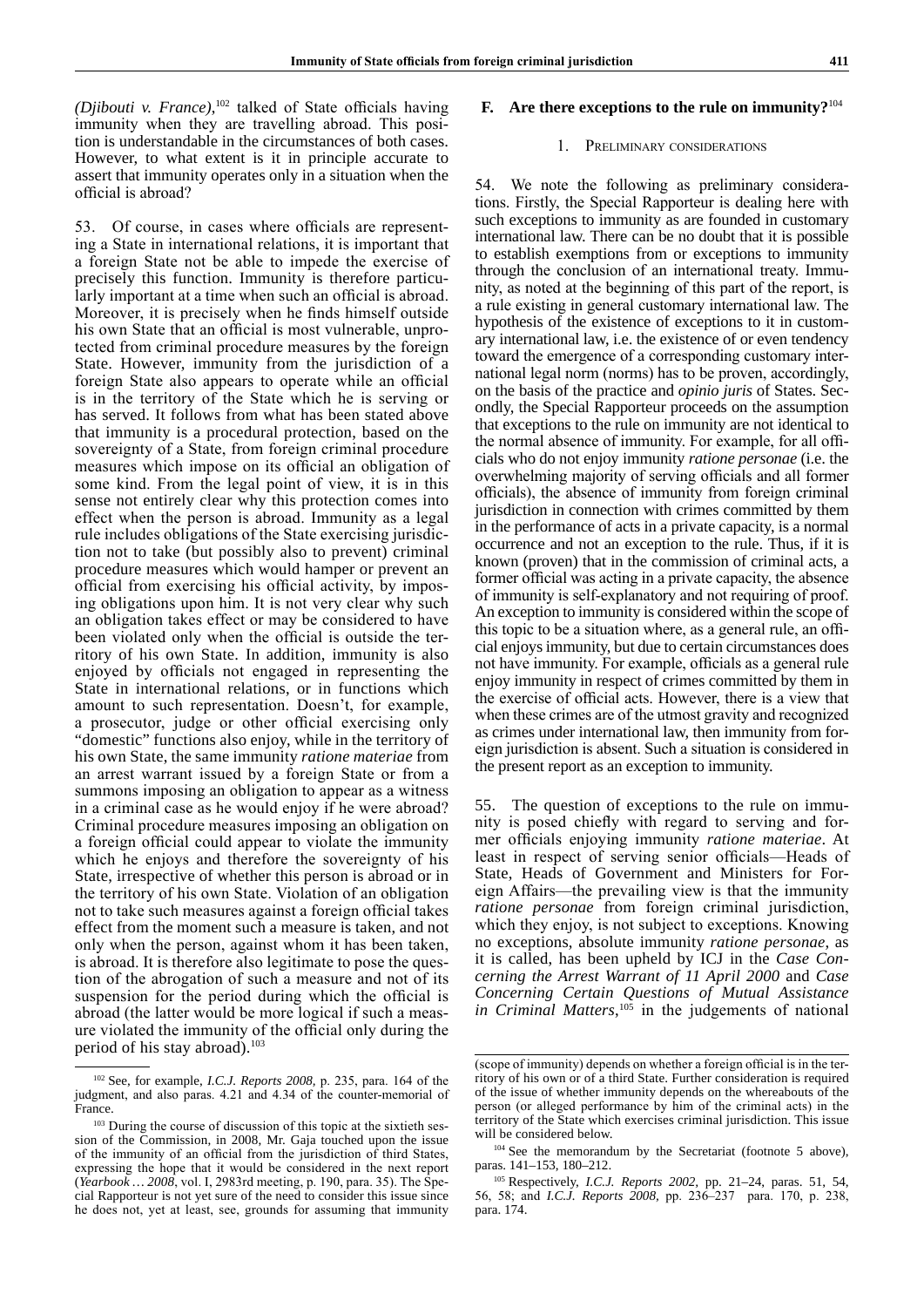courts,106 and in resolutions of the Institute of International Law.107 Such is also the prevailing viewpoint in the doctrine.<sup>108</sup> Thus, Frulli notes, "state practice consistently shows that the rules on personal immunities cannot be derogated from at the national level".<sup>109</sup> There is, however, also a view according to which there have to be exceptions to the rule on immunity *ratione per*sonae.<sup>110</sup> This view is held by a number of authors.<sup>111</sup> It is from such a position, for example, that Belgium came to ICJ in the *Case Concerning the Arrest Warrant* 

*of 11 April 2000*. 112 This position received support in the opinions of the judges who did not agree with the decision of the Court adopted by a significant majority of the judges<sup>113</sup> and was reflected to a certain extent in the joint separate opinion of three judges in this case.<sup>114</sup>

## 2. Rationales for exceptions

56. The need for the existence of exceptions to immunity is explained, above all, by the requirements of protecting human rights from their most flagrant and large-scale violations and of combating impunity. The debate here is about the need to protect the interests of the international community as a whole and, correspondingly, the fact that these interests, as well as the need to combat grave international crimes, most often perpetrated by State officials, dictate the need to call them to account for their crimes in any State which has jurisdiction.<sup>115</sup> This, in turn, requires that exceptions to the immunity of officials from foreign criminal jurisdiction exist. Exceptions to the immunity of serving and former officials enjoying immunity *ratione materiae* are reasoned in various ways. The principal rationales boil down to the following. Firstly, as already noted, the view exists that grave criminal acts committed by an official cannot under international law be considered as acts performed in an official capacity.116 Secondly, it is considered that since an international crime committed by an official in an official capacity is attributed not only to the State but also to the official, then he is not protected by immunity *ratione materiae* in criminal proceedings.117 Thirdly, it is pointed out that peremptory

<sup>114</sup> In the joint separate opinion of Judges Higgins, Kooijmans and Buergenthal, doubts are expressed regarding the cases where immunity is absent, listed in paragraph 61 of the judgment of ICJ. In particular, the authors of the opinion note with regret: "The only credible alternative... seems to be the possibility of starting proceedings in a foreign court after the suspected person ceases to hold the office of Foreign Minister" (*ibid.*, p. 87, para. 78).

<sup>115</sup> See, for example, O'Donnell (footnote 23 above, p. 416): "Upon leaving office... a state should be able to hold a head of state accountable for international crimes. Victims of human rights violations should not be left without a remedy. Ideally, the knowledge that the cloak of immunity will be unveiled upon completion of office will serve as a sufficient deterrence for sitting heads of state so as to prevent the commission of international crimes".

<sup>116</sup> See memorandum by the Secretariat (footnote 5 above), paras. 191 and 192. Also, footnote 71 above.

<sup>106</sup> France, Court of Cassation, Criminal Chamber, *Gaddafi*, 13 March 2001, 125 ILR490; Belgium*,* Court of Cassation *H.S.A.* et al. *v. S.A.* et al., Decision related to the indictment of Ariel Sharon, Amos Yaron and others, No. P.02.1139.f, 12 February 2003, reproduced in ILM, vol. 42, No. 3 (May 2003), pp. 596–605; United States, Court of Appeals for the Seventh Circuit, *Wei Ye v. Jiang Zemin*, 383 F.3d 620, 2004 U.S.App. LEXIS 18944 (8 September 2004); United States, Court of Appeals for the Second Circuit, *Tachiona v. United States* (*Magabe* case), 386 F.3d 205, 2004 U.S. app. LEXIS 20879 (2d Cir., 6 October 2004); Austria, Supreme Court, *Anita W. v. Johannes (Hans) Adam, Fürst von Liechtenstein*, judgment of 14 February 2001, 7Ob316/00x; United Kingdom, Court of Appeal (Civil division), *Ronald Grant Jones v. The Ministry of the Interior Al-Mamlaka Al-Arabiya AS Saudiya (The Kingdom of Saudi Arabia) & Anor*, judgement of 28 October 2004, EWCA Civ 1394; *Jones v. the Ministry of the Interior Al-Mamlaka Al-Arabia AS Saudiya* (the Kingdom of Saudi Arabia), House of Lords Judgment, 14 June 2006; United Kingdom, District Court, *Tatchell v. Mugabe*, judgement of 14 January 2004; and *Application for Arrest Warrant against general Shaul Mofaz*, Judgment of 12 February 2004, both cited in "Current developments", *International and Comparative Law Quarterly*, vol. 53, Part 3, July 2004, pp. 769–774. Procedures for calling Fidel Castro to account for crimes in Spain and Belgium were also discontinued in connection with the affirmation of his immunity (www.trial-ch.org/).

<sup>107</sup> Resolution of the Institute—2001, art. 2: "In criminal matters, the Head of State shall enjoy immunity from jurisdiction before the courts of a foreign State for any crime he or she may have committed, regardless of its gravity" (this case concerns a serving Head of State). Resolution of the Institute—2009, art. III, para. 1: "No immunity from jurisdiction other than personal immunity in accordance with international law applies with regard to international crimes" (this case concerns the immunity of persons acting on behalf of the State).

<sup>&</sup>lt;sup>108</sup> See memorandum by the Secretariat (footnote 5 above), para. 137, second footnote of this paragraph. According to Hamida, "Even when in the case of a State official perpetrating an international crime while in office, he can still enjoy immunity *ratione personae* (personal or status immunity)... and is inviolable and immune from prosecution so long as he is in office" (Hamida, Sein and Kadouf, "Immunity versus international crimes: the impact of *Pinochet* and *Arrest Warrant* cases", p. 511). Parlett considers that "It is not disputed that immunity applies for torture in proceedings against persons accorded immunity *ratione personae*" ("Immunity in civil proceedings for torture: the emerging exception", p. 60).

<sup>109</sup> Frulli, "Immunities of persons from jurisdiction", p. 369.

<sup>110</sup> See memorandum by the Secretariat (footnote 5 above), para. 151; on the commentary to Principle 5 of the *Princeton Principles on Universal Jurisdiction* ("...the official position of any accused person, whether as head of state or government or as a responsible government official, shall not relieve such person of criminal responsibility nor mitigate punishment"), the developers comment: "A substantive immunity from prosecution would provide heads of state, diplomats, and other officials with exoneration from criminal responsibility for the commission of serious crimes under international law when these crimes are committed in an official capacity. Principle 5 rejects this substantive immunity" (Princeton Project on Universal Jurisdiction, *The Princeton Principles on Universal Jurisdiction,* p. 48). However, it is further noted that this principle does not affect "procedural" immunity, which remains in effect during a Head of State's or other official's tenure in office: "Under international law as it exists, sitting heads of state, accredited diplomats, and other officials cannot be prosecuted while in office for acts committed in their official capacities" (*ibid.*, p. 49).

<sup>&</sup>lt;sup>111</sup> See memorandum by the Secretariat (footnote 5 above), para. 151.

<sup>112</sup> In its counter-memorial, Belgium pointed out, in particular, that: "... international sources are not lacking to show that the head of State or a member of his government does not benefit from immunity when accused of having committed crimes under international humanitarian law", Arrest Warrant, Counter-Memorial of the Kingdom of Belgium, 28 September 2001, para. 3.5.13. See also *Case Concerning the Arrest Warrant of 11 April 2000*, *I.C.J. Reports 2002,* p. 24, para. 56.

<sup>113</sup> See memorandum by the Secretariat (footnote 5 above), para. 149. In his separate opinion in the *Case Concerning the Arrest Warrant of 11 April 2000*, Judge Al-Khasawneh notes that "[t]he effective combating of grave crimes has arguably assumed a *jus cogens* character reflecting recognition by the international community of the vital community interests and values it seeks to protect and enhance. Therefore, when this hierarchically higher norm comes into conflict with the rules on immunity, it should prevail" (*I.C.J. Reports 2002,* p. 98, para. 7). A tough stance was also taken by Judge Van den Wyngaert, in whose opinion "[i]mmunity should never apply to crimes under international law, neither before international courts nor national courts", (*ibid.*, p. 161, para. 36).

<sup>117</sup> For example, three NGOs—Redress Fund, Amnesty International and Justice—adopt a similar position in their submission to the European Court of Human Rights in the *Jones v. United Kingdom* (Application No. 34356/06) and *Mitchell and Others v. United Kingdom* (Application No. 40528/06) cases made in 2010 (available at www.interights .org/jones, paras. 10–17).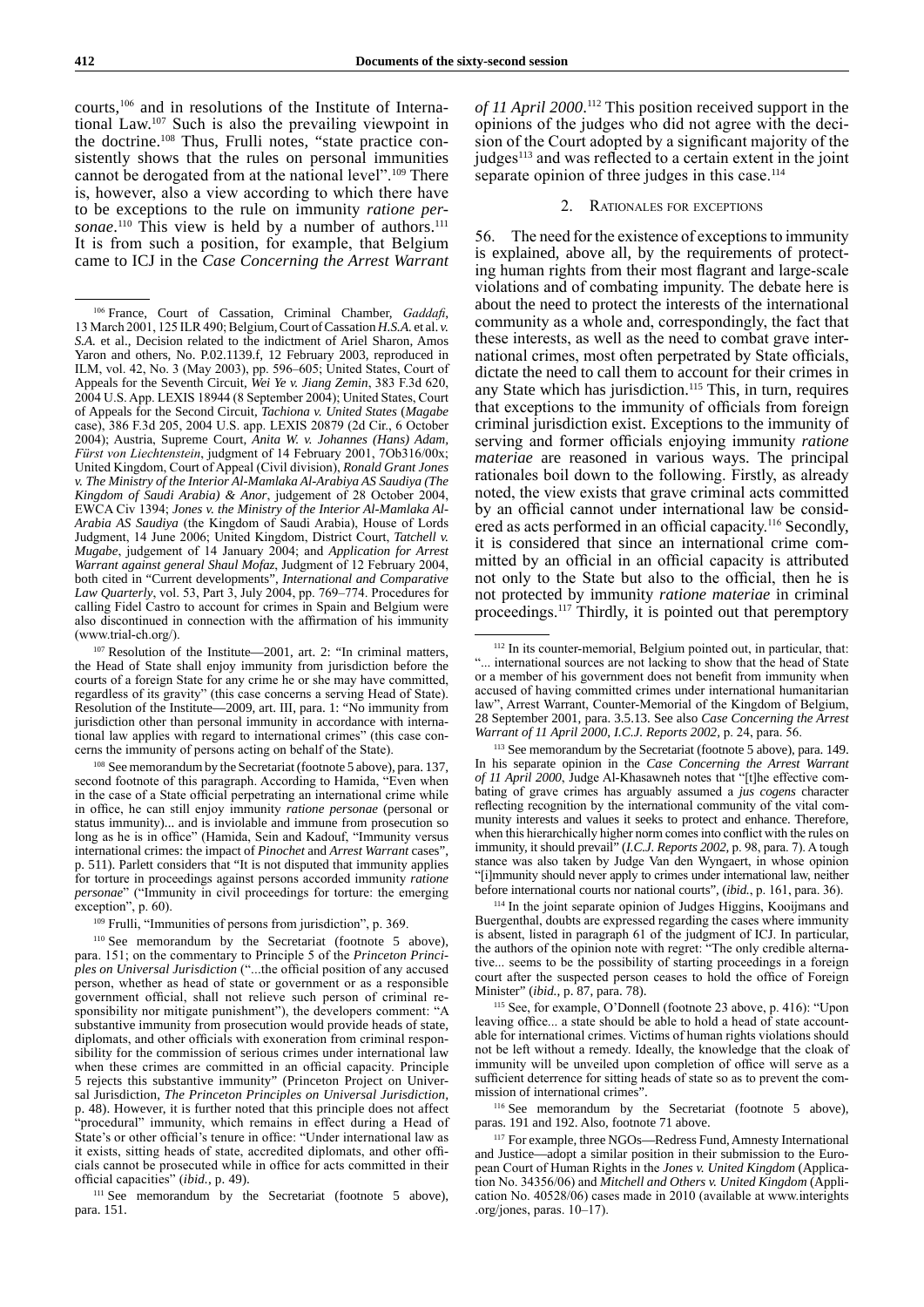norms of international law which prohibit and criminalize certain acts prevail over the norm concerning immunity and render immunity invalid when applied to crimes of this kind.118 Fourthly, it is stated that in international law a norm of customary international law has emerged, providing for an exception to immunity *ratione materiae* in a case where an official has committed grave crimes under international law.119 Fifthly, a link is being drawn between the existence of universal jurisdiction in respect of the gravest crimes and the invalidity of immunity as it applies to such crimes.120 Sixthly, an analogous link is seen between the obligation *aut dedere aut judicare* and the invalidity of immunity as it applies to crimes in respect of which such an obligation exists.121 In one way or another, all these rationales for exceptions are fairly close to one another.

57. The viewpoint whereby grave crimes under international law122 cannot be considered as acts performed in an official capacity, and immunity *ratione materiae* does not therefore protect from foreign criminal jurisdiction exercised in connection with such crimes, has become fairly widespread.123 Therefore, if this viewpoint is followed, immunity protects from foreign criminal jurisdiction only persons who enjoy immunity *ratione personae*, i.e. the "threesome" and, possibly, certain other high-ranking officials during their tenure of office. Other serving officials and all former officials, including the "threesome", are, according to this view, subject to foreign criminal

<sup>119</sup> See memorandum by the Secretariat (footnote 5 above), paras. 197–204.

<sup>121</sup> See the memorandum by the Secretariat (footnote 5 above), para 10 (*e*) and para. 205.

<sup>123</sup> See footnote 116 above.

jurisdiction in a case where they have committed such a crime. In principle, ICJ has left its judgment in the *Case Concerning the Arrest Warrant of 11 April 2000* open to similar interpretation. Listing the circumstances in which immunity does not prevent the exercise of foreign criminal jurisdiction, the Court indicated, *inter alia*:

Provided that it has jurisdiction under international law, a court of one State may try a former Minister for Foreign Affairs of another State in respect of acts committed prior or subsequent to his or her period of office as well as *in respect of acts committed during that period of office in a private capacity*. 124

This gave three judges, who on the whole agreed with the judgment of the Court, grounds for stressing in their joint separate opinion that immunity protects a Minister for Foreign Affairs after he has left office only in connection with "official" acts, and to state further:

It is now increasingly claimed in the literature... that serious international crimes cannot be regarded as official acts because they are neither normal State functions nor functions that a State alone (in contrast to an individual) can perform... This view is underscored by the increasing realization that State-related motives are not the proper test for determining what constitutes public State acts. The same view is gradually also finding expression in State practice, is evidenced in judicial decisions and opinions.<sup>125</sup>

58. Prior to the judgment in the *Case Concerning the Arrest Warrant of 11 April 2000*, this point of view was formulated by Lord Steyn and Lord Nicholls in the *Pinochet I* case and by Lord Hatton and Lord Phillips in the *Pinochet III* case.<sup>126</sup> In the judgement of the Amsterdam

<sup>126</sup> Lord Steyn: "It is therefore plain that statutory immunity in favour of a former Head of State is not absolute. It requires the coincidence of two requirements: (1) that the defendant is a former Head of State (*ratione personae* in the vocabulary of international law) and (2) that he is charged with official acts performed in the exercise of his functions as a Head of State (*ratione materiae*). In regard to the second requirement it is not sufficient that official acts are involved: the acts must also have been performed by the defendant in the exercise of his functions as Head of State... the development of international law since the Second World War justifies the conclusion that by the time of the 1973 coup d'etat, and certainly ever since, international law condemned genocide, torture, hostage taking and crimes against humanity (during an armed conflict or in peace time) as international crimes deserving of punishment. Given this state of international law, it seems to me difficult to maintain that the commission of such high crimes may amount to acts performed in the exercise of the functions of a Head of State" *Regina v. Bow Street Metropolitan Stipendiary Magistrate, ex parte Pinochet Ugarte* (No. 1) (Hereinafter "*Pinochet I* ") (available at www.publications.parliament.uk/pa/ld199899/ldjudgmt/jd981125 /pino09.htm, accessed 29 July 2016). Lord Nicholls of Birkenhead: "In my view, article 39.2 of the Vienna Convention, as modified and applied to former heads of state by section 20 of the 1978 Act, is apt to confer immunity in respect of acts performed in the exercise of functions which international law recognises as functions of a head of state, irrespective of the terms of his domestic constitution... International law does not require the grant of any wider immunity. And it

<sup>118</sup> This approach is constructed on the basis of the "normative hierarchy" theory and relies on the proposition that norms prohibiting torture and certain other acts are *jus cogens* norms, while immunity of the State and its officials is not of a peremptory nature. See, for example, Bassiouni, "Searching for Peace and Achieving Justice: The Need for Accountability", p. 56 ("Crimes against humanity, genocide and war crimes... and torture are international crimes which have risen to the level of *jus cogens*. As a consequence, the following duties arise: the obligation to extradite or prosecute,... to eliminate immunities of superiors up to and including heads of states").

<sup>120</sup> See Principle 5 of the *Princeton Principles on Universal Jurisdiction* (available at: http://lapa.princeton.edu/hosteddocs/unive\_jur. pdf). "In fact, it would appear that the notion of immunity from criminal liability for crimes under international law perpetrated in an official capacity, whether by existing or former office holders, is fundamentally incompatible with the proposition that gross human rights offences are subject to universal jurisdiction" (International Law Association, Committee on International Human Rights Law and Practice, Final Report on the Exercise of Universal Jurisdiction in Respect of Gross Human Rights Offence, p. 14).

<sup>&</sup>lt;sup>122</sup> It is difficult to speak of a list of crimes generally recognized by proponents of this position as being among those crimes which cannot be considered as official acts. They usually talk of those crimes which fall under the jurisdiction of the International Criminal Court genocide, crimes against humanity, war crimes and aggression. As Verhoeven of the Intstute of International Law noted in his Final Report (Rapport définitif) on the issue of immunities of the Thirteenth Commission of the Institute, "The difficulty remains agreeing on the crimes that allow a waiver of immunity. The Commission preferred to remain rather vague on this issue. These crimes are certainly those that are covered by the Statute of the International Criminal Court (aggression, war crimes, genocide, crimes against humanity)" (pp. 594–595). " The Commission declined to endorse a definition of these crimes so as to leave the door open to changes that would be considered serious crimes of international law violations that do not fit at the moment in the jurisdiction of the international criminal tribunals and the International Criminal Court" (p. 615).

<sup>124</sup> *I.C.J. Reports 2002*, p. 26, para. 61.

<sup>&</sup>lt;sup>125</sup> *Ibid.*, Joint separate opinion of Judges Higgins, Kooijmans and Buergenthal, para. 85. The judges refer to the article by Andrea Bianchi, "Denying State immunity to violators of human rights", *Austrian Journal of Public and International Law*, vol. 46 (1994), pp. 227–228; and also to the judgement of the Supreme Court of Israel in the *Eichmann* case, Supreme Court Judgment, 29 May 1962, 36 ILR, p. 312 and to the judgement of the Amsterdam Court of Appeal in the *Bouterse* case (Gerechtshof Amsterdam, 20 November 2000, para. 4.2). In addition, reference is made to the opinions of the judges of the national courts of the United Kingdom who spoke in the *Pinochet I* and *Pinochet III* cases (Lords Steyn and Nicholls, and Lords Hutton and Phillips of Worth Matravers, respectively). See also ILM, vol. 38, No. 3 (May 1999), p. 581.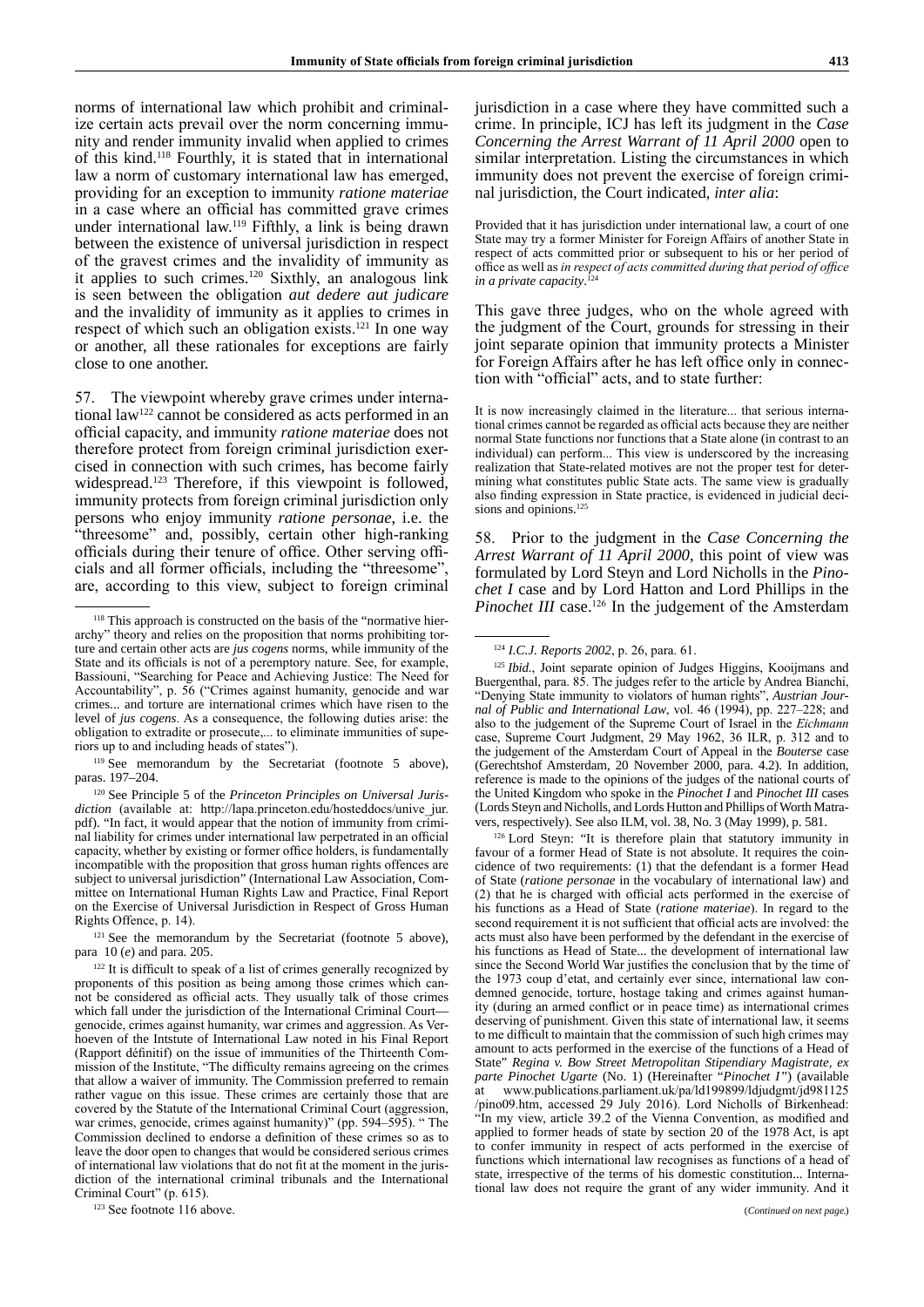Court of Appeal in the *Bouterse* case in 2000, it was noted, in particular, that "the commission of very grave criminal offences of this kind cannot be regarded as part of the official duties of a Head of State".<sup>127</sup>

59. At the same time, this point of view has, as the memorandum by the Secretariat confirms, been subject to criticism both in national courts and in the doctrine.128 In particular, Lord Goff said in the *Pinochet III* case that an act performed by a Head of State, provided it is performed not in a private capacity, is not deprived of its character as a "State" act by its illegality, and stressed that this was true of crimes of any nature.<sup>129</sup> The judgement referred to in the *Bouterse* case has been interpreted sceptically by some experts.130 In her dissenting opinion in the *Case Concerning the Arrest Warrant of 11 April 2000*, Judge ad

hardly needs saying that torture of his own subjects, or of aliens, would not be regarded by international law as a function of a head of state... [I]nternational law has made plain that certain types of conduct, including torture and hostage-taking, are not acceptable conduct on the part of anyone. This applies as much to heads of state, or even more so, as it does to everyone else; the contrary conclusion would make a mockery of international law" (*ibid.*). Lord Hutton: "Therefore having regard to the provisions of the Torture Convention, I do not consider that Senator Pinochet or Chile can claim that the commission of acts of torture after 29 September 1988 were functions of the head of state. The alleged acts of torture by Senator Pinochet were carried out under colour of his position as head of state, but they cannot be regarded as functions of a head of state under international law when international law expressly prohibits torture as a measure which a state can employ in any circumstances whatsoever and has made it an international crime… My conclusion that Senator Pinochet is not entitled to immunity is based on the view that the commission of acts of torture is not a function of a head of state, and therefore in this case the immunity to which Senator Pinochet is entitled as a former head of state does not arise in relation to, and does not attach to, acts of torture" (*Pinochet III*) (available at www. publications.parliament.uk/pa/ld199899/ldjudgmt/jd990324/pino6.htm, accessed 29 July 2016). Lord Phillips of Worth Matravers: "Insofar as Part III of the Act of 1978 entitles a former head of state to immunity in respect of the performance of his official functions I do not believe that those functions can, as a matter of statutory interpretation, extend to actions that are prohibited as criminal under international law" (*ibid.*).

<sup>127</sup> See memorandum by the Secretariat (footnote 5 above), para. 191 and its last footnote. The former leader of Suriname has been accused of the torture and murder of 15 people in December 1982. Commentary on this case: Zegveld, "*The Bouterse case"*.

<sup>128</sup> See list of judgements of national courts: Memorandum by the Secretariat (footnote 5 above), para. 192 and its footnotes. See also van Alebeek (footnote 49 above)*,* pp. 286 *et seq.*

<sup>129</sup> Lord Goff of Chieveley: "The functions of, for example, a head of state are governmental functions, as opposed to private acts; and the fact that the head of state performs an act, other than a private act, which is criminal does not deprive it of its governmental character. This is true of a serious crime, such as murder or torture, as it is of a lesser crime" (*Pinochet III)* (available at www.publications.parliament.uk/pa/ ld199899/ldjudgmt/jd990324/pino3.htm). Lord Slynn in the *Pinochet I* case also noted that: "clearly international law does not recognise that it is one of the specific functions of a Head of State to commit torture or genocide. But the fact that in carrying out other functions, a Head of State commits an illegal act does not mean that he is no longer to be regarded as carrying out one of his functions. If it did, the immunity in respect of criminal acts would be deprived of much of its content. I do not think it right to draw a distinction for this purpose between acts whose criminality and moral obliquity is more or less great" (available at www.publications.parliament.uk/pa/ld199899/ldjudgmt/jd981125/ pino02.htm, accessed 29 July 2016).

<sup>130</sup> According to Zegveld (footnote 127 above, p. 115), "In my view, no order from a head of state in his capacity of the commander of the military to its subordinates could be qualified as 'non-official'. The decision of Amsterdam Court of Appeal, that the December killings are 'non-official' acts and as consequence fall outside the immunity claim, should therefore be rejected."

hoc Van den Wyngaert, criticizing ICJ for pointing in its list of restrictions on immunity to its absence for a former Minister for Foreign Affairs in respect of acts performed during his tenure of office in a private capacity, noted that in its judgment the Court

could and indeed should have added that war crimes and crimes against humanity can never fall into this category… Some crimes under international law (e.g. certain acts of genocide and of aggression) can, for practical purposes, only be committed with the means and mechanisms of a State and as part of State policy. They cannot, from that perspective, be anything other than "official" acts.<sup>131</sup>

The fact that the idea that the functional immunity of foreign officials protects the acts of the States they serve, "is increasingly echoed in judicial and academic thinking", is recognized even by authors who are critically disposed towards it.<sup>132</sup>

60. It is also said in this regard that if crimes under international law committed by an official are not considered as acts which can be attributed to the State which this person serves or, in the case of a former official, served, then it will not be possible to speak of the responsibility of this State under international law for this crime.<sup>133</sup> This argument is logical and, possibly, appropriate, however it is founded on considerations of expediency rather than on a basis of law.

61. If the situation is looked at from an exclusively legal point of view, then the following considerations emerge. It is not fully clear why the gravity of a criminal act may lead to a change in its attribution both for accountability purposes and for immunity purposes. If the illegal official acts of an official are as a general rule attributed to the State and continue to be considered as its, i.e. official, acts, then why do the gravest of these cease to be attributed to the State and lose their official character? And, correspondingly, why does the gravity of an act allegedly committed by a foreign official suspend operation of the principle of the sovereign equality of States, from which the foreign State derives the immunity *ratione materiae* of its official? Of course, in a number of cases, grave international crimes are also committed by persons who are not State officials (for example, representatives of a non-governmental party during an armed conflict of a non‑international nature). But in these situations the question of immunity does not even arise. It arises only with regard to State officials. Meanwhile, as a rule, the very possibility of performing illegal acts on a large scale arises for State officials only by virtue of the fact that they are backed by the State, are acting on its behalf, using the relevant apparatus of enforcement, issuing orders, etc. In this situation, the assertion that acts of this kind are of a private, not an official, nature, looks, perhaps, like an artificial and not entirely legal attempt to overcome the barrier of an official's immunity *ratione materiae* from foreign criminal jurisdiction.

<sup>132</sup> See, for example, van Alebeek (footnote 49 above), pp. 303–304. Although this author holds just the other point of view.

<sup>(</sup>*Footnote 126 continued.*)

<sup>131</sup> *I.C.J. Reports 2002*, p. 162, para. 36.

<sup>133</sup> See, for example, Koller (footnote 36 above), p. 29: "First, such acts quite often are official acts in the sense that state actors carry them out in the name of the state... Second, this legal fiction would effectively eliminate state responsibility, as acts done in one's own capacity are no longer attributable to the state". See also Wirth, "Immunity for core crimes? The ICJ's judgment in *Congo v. Belgium* case", p. 891.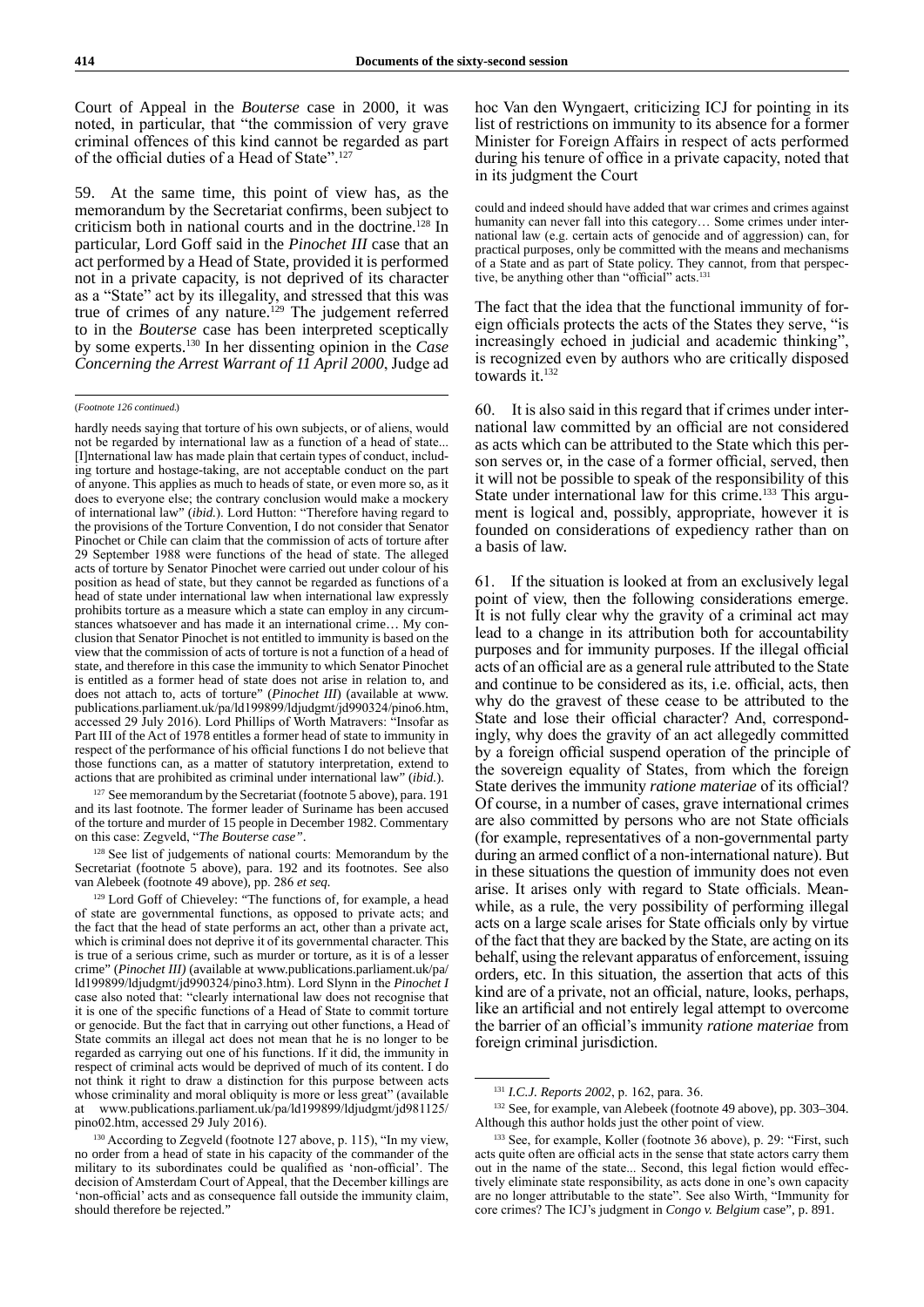62. Another rationale is that immunity *ratione materiae* is inapplicable since a criminal act is attributed not only to the State but also to the official who performed it.<sup>134</sup> It may be noted in this regard that the preliminary report also stated that the attribution to the State of an illegal act performed by an official acting as such does not preclude the attribution of this same act to the official.<sup>135</sup> However, the official character of these acts is not altered by this. It is not fully clear in this context why this precludes the protection of an official by immunity *ratione materiae*, in essence State immunity, when a case concerns not merely an illegal act but a crime under international law.136

63. A further rationale for the absence of immunity *ratione materiae* for serving and former officials in the event of their committing grave crimes under international law consists in the proposition that these very grave human rights violations are criminalized and prohibited by the peremptory norms of general international law. Therefore, in the opinion of the proponents of this point of view, these *jus cogens* norms prevail over the customary dispositive norm of immunity *ratione materiae*. 137 Such a position was held, in particular, by a minority of the judges in the *Al-Adsani* case in the European Court of Human Rights.<sup>138</sup> The dissenting opinion of Judges Rosakis, Caflish, Costa, Wildhaber, Cabral Barreto and Vajic stated, in particular:

Due to the interplay of the *jus cogens* rule on prohibition of torture and the rules on State immunity, the procedural bar of State immunity is automatically lifted, because those rules, as they conflict with a hierarchically higher rule, do not produce any legal effect. In the same vein, national law which is designed to give domestic effect to the international rules on State immunity cannot be invoked as creating a jurisdictional bar, but must be interpreted in accordance with and in the light of the imperative precepts of *jus cogens*. 139

Lord Millett spoke of approximately the same thing in the *Pinochet III* case.<sup>140</sup> In the *Ferrini* case, the Italian Court of Cassation stated that the commission of international crimes is a grave violation of fundamental human rights and of the universal values of the global community and that these values are protected by the peremptory norms of international law, which entails that national courts

<sup>137</sup> Despite the fact that immunity derives from the principle of the sovereign equality of States, one of the fundamental principles of international law, it is evidently correct to consider the norm of immunity as a dispositive norm from which States may, by agreement between themselves, deviate.

<sup>138</sup> ECHR, *Case of Al-Adsani v. The United Kingdom*, Application No. 35763/97, judgement of 21 November 2001, http://hudoc.echr.coe. int.

<sup>139</sup> *Ibid.* Joint dissenting opinion of Judges Rozakis and Caflisch, joined by Judges Wildhaber, Costa, Cabral Barreto and Vajić, para. 3 (available at: http://hudoc.echr.coe.int).

<sup>140</sup> Lord Millett: "The international community had created an offence for which immunity *ratione materiae* could not possibly be available. International law cannot be supposed to have established a crime having the character of a *jus cogens* and at the same time to have provided an immunity which is co-extensive with the obligation it seeks to impose" (*Pinochet III*).

have universal criminal and civil jurisdiction with respect to them, and they prevail over the principle of immunity.141 In the *Lozano* case, which centred on the issue of the immunity from Italian criminal jurisdiction of an American serviceman in connection with a crime allegedly committed in Iraq, the Court of Cassation stated that "a customary rule was emerging to the effect that the immunity of a state did not cover acts which qualified as crimes under international law. The rationale behind this exception to immunity lay in the fact that, in case of conflict between the rules on immunity and those establishing international crimes, the latter, being rules of *jus cogens*, had to prevail".<sup>142</sup> This view is advanced in the doctrine,<sup>143</sup>

<sup>141</sup> *Ferrini v. Republica Federale di Germania*, *Rivista di Diritto Internazionale*, vol. LXXXVII, No. 2 (2004), p. 539, Corte di Cassazione, Joint Sections, judgement of 6 November 2003, 11 March 2004, No. 5044, paras. 9, 9.1. This case, like the *Al-Adsani* case in the European Court of Human Rights, concerned the immunity of a State and not that of its officials. At the same time, the Court also considered the judgements of certain other domestic courts in criminal cases against foreign officials and held that it shows that the functional immunity of such persons is invalid in cases where they are charged with international crimes. This position of the Italian Supreme Court was developed in the judgement in the *Milde* civil case (13 January 2009, No. 1072, *ibid*., vol. XCII, No. 2 (2009), p. 618). (See Moneta, "State immunity for international crimes: The case of Germany versus Italy before the ICJ", available at www.haguejusticeportal.net. See also the *Prefecture of Voiotia v. Germany* case in the Supreme Court of Greece, Case No. 11/2000 of 4 May 2000 (AJIL, vol. 95, p. 198). In the opinion of Lord Bingham of Cornhill, "[t]he Ferrini decision cannot... be treated as an accurate statement of international law as generally understood", *Jones* case (footnote 106 above), para. 22.

<sup>142</sup> *Lozano v. Italy*, appeal judgement, Case No. 31171/2008. Here, the English wording of the judgement cited in Oxford Reports on International Law, ILDC 1085 (IT 2008) is used. In this judgement, the Court recognized, despite the quoted wording, that the Italian courts are unable to exercise jurisdiction in respect of the crime alleged to have been committed by Lozano because it is not a war crime, and therefore the exception referred to does not extend to it and a foreign serviceman enjoys the immunity *ratione materiae* which State organs enjoys under customary international law. With regard to immunity *ratione materiae*, the judgement stated the following (to judge from the account used): "Under a well-established rule of customary international law, which was universally accepted both in the prevailing legal literature and in domestic and international judicial decisions... *acta iure imperii* performed by organs of a state in the discharge of their functions were covered by immunity and therefore could not be subjected to the civil or criminal jurisdiction of a foreign state. The rule of immunity *ratione materiae*, which had to be distinguished from that concerning immunity *ratione personae* enjoyed by certain state officials, was simply a corollary to the customary international rule establishing the immunity of a state from the jurisdiction of a foreign state in relation to *acta iure imperii* of its organs. Since each sovereign state was free to determine its internal structure and to designate the individuals acting as state organs, it followed that acts performed by state organs constituted the exercise of state functions and therefore were to be attributed to the state. Consequently, only the state could be held responsible for such acts".

<sup>143</sup> See, for example, Taylor: "Because torture violates *jus cogens* norms, it may be an implied waiver of immunity. *Jus cogens* norms are internationally accepted rules of conduct for sovereign states. They have the highest status in international law. Sovereign immunity, on the other hand, stems from customary international law and is not a *jus cogens* norm. Sovereign immunity may therefore be unavailable for violators of *jus cogens*—in effect, the violations may be implied waivers of immunity", "Pinochet, confusion, and justice: the denial of immunity in U.S. courts to alleged torturers who are former Heads of State", p. 114. Parlett (footnote 108 above, p. 51), explains the basis of this approach thus: "Although the trumping argument has not been generally accepted, the reasoning behind it has some validity. First, the effects of a *jus cogens* norm are not limited to treaties, but extend to customary international law and to domestic law and practice. Secondly, to give proper effect to a *jus cogens* norm, it must override not only contrary rules of substance, but rules which prevent its enforcement. In

<sup>&</sup>lt;sup>134</sup> See footnote 117 above.

<sup>&</sup>lt;sup>135</sup> See paragraph 89 of the preliminary report (footnote 4 above).

<sup>&</sup>lt;sup>136</sup> In principle, if the logic of the proponents of the point of view under consideration is followed, then the immunity of officials *ratione materiae* from foreign criminal jurisdiction does not necessarily exist at all, and not only in respect of international crimes, since any (and not only a grave) illegal act of an official in an official capacity may be attributed not only to the State but also to the official himself.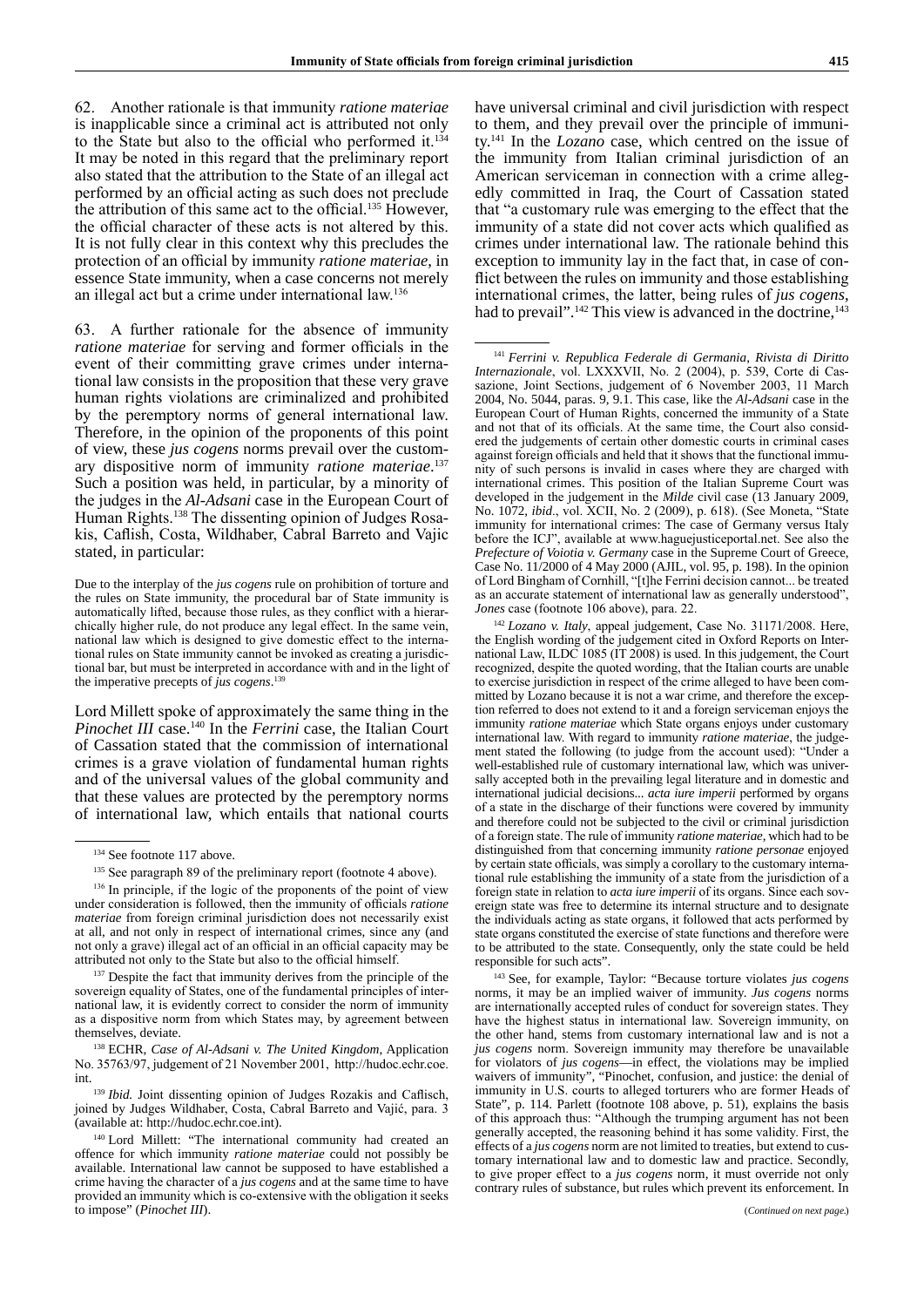and was that held by Judge Al-Kasawneh in his dissenting opinion in the *Case Concerning the Arrest Warrant of 11 April 2000*. 144

64. However, the majority of the judges in the *Al-Adsani*  and *Kalogeropoulou* et al. *v. Greece and Germany* cases<sup>145</sup> in the European Court of Human Rights did not agree with such a position. The judgement in the *Al-Adsani* case stated in this regard:

Notwithstanding the special character of the prohibition of torture in international law, the Court is unable to discern in the international instruments, judicial authorities or other materials before it any firm basis for concluding that, as a matter of international law, a State no longer enjoys immunity from civil suit in the courts of another State where acts of torture are alleged.<sup>146</sup>

The position of the European Court of Human Rights in these cases has been supported in the doctrine.147 At the same time, it must be borne in mind that in the cases mentioned the European Court was dealing with the immunity of the State from civil jurisdiction and not with the immunity of State officials from foreign criminal jurisdiction. The memorandum by the Secretariat notes:

It may not seem to be self-evident that a substantive rule of international law criminalizing certain conduct is incompatible with a rule preventing under certain circumstances, prosecution for that conduct in a foreign criminal jurisdiction.<sup>148</sup>

It does, however, appear that the situation is more definite. Peremptory norms criminalizing international crimes lie within the sphere of substantive law. The norm concerning immunity is, as noted above, procedural in character, does not affect criminalization of the acts under discussion, does not abrogate liability for them and does not even fully exclude criminal jurisdiction in respect of these acts, where they were committed by a foreign official (immunity provides protection only from certain acts). Since the norm concerning immunity on the one hand and the norms criminalizing certain conduct or establishing liability for it on the other regulate different matters and lie in different areas of law (procedural and substantive,

<sup>145</sup> *Kalegeropoulou* et al. *v. Greece and Germany*, ECHR, Application No. 59021/00, Decision of 12 December 2002, *Reports of Judgments and Decisions, 2002-X*.

<sup>147</sup> See, for example, Caplan, "State Immunity, Human Rights, and *Jus Cogens*: a Critique of the Normative Hierarchy Theory", and Rau, "After Pinochet: Sovereign Immunity in Respect of Serious Human Rights Violations—The Decision of the European Court of Human Rights in the *Al-Adsani* Case".

<sup>148</sup> See memorandum by the Secretariat (footnote 5 above), para. 195.

respectively), they can scarcely conflict with one another, even in spite of the fact that one of them is peremptory and the other dispositive.149

65. The highest judicial instance of the United Kingdom did not agree in the *Jones* case in 2006 (this case concerned the immunity from foreign jurisdiction both of the State and of its official) that the peremptory norm prohibiting torture prevails over the norm relating to the immunity of a foreign State.<sup>150</sup> In this case, Lord Hoffmann noted, in particular:

The *jus cogens* is the prohibition on torture... To produce a conflict with state immunity, it is... necessary to show that the prohibition on torture has generated an ancillary procedural rule which, by way of exception to state immunity, entitles or perhaps requires states to assume civil jurisdiction over other states in cases in which torture is alleged. Such a rule may be desirable and, since international law changes, may have developed. But, contrary to the assertion of the minority in *Al-Adsani*, it is not entailed by the prohibition of torture.<sup>151</sup>

66. Germany considered the judgement directed against it in the *Ferrini* case, as well as several other Italian court decisions in this same vein, to be acts by Italy which violated its immunity and therefore conflicted with international law, and appealed to ICJ. In its application to the Court, Germany states, *inter alia*:

In the *Ferrini* case and in subsequent cases the Corte di Cassazione has openly acknowledged that it did not apply international law as currently in force, but that it wished to develop the law, basing itself on the rule "in formation", a rule which does not exist as a norm of positive international law. Through its own formulations, it has thus admitted that by its restrictive interpretation of jurisdictional immunity, i.e. by expanding Italy's jurisdiction, it is violating the rights which Germany derives from the basic principle of sovereign equality.<sup>152</sup>

<sup>149</sup> Zimmermann, for example, noted in this regard that "it seems to be more appropriate to consider both issues as involving two different sets of rules which do not interact with each other" ("Sovereign immunity and violations of international *jus cogens*—some critical remarks", p. 438). It may be appropriate here also to refer by analogy to the opinion that ICJ stated in its judgment in the *East Timor* case. In this case, Portugal had asserted, *inter alia*, that "[t]he rights which Australia allegedly breached were rights *erga omnes* and that accordingly Portugal could require it, individually, to respect them regardless of whether or not another State had conducted itself in a similarly unlawful manner". In response to this, the Court stated the following: "[T]he Court considers that the *erga omnes* character of a norm and the rule of consent to jurisdiction are two different things. Whatever the nature of the obligation invoked, the Court could not rule on the lawfulness of the conduct of a State when its judgment would imply an evaluation of the lawfulness of the conduct of another State which is not party to the case. Where this is so, the Court cannot act, even if the right in question is a right *erga omnes*" (*East Timor* (*Portugal v. Australia*), *Judgment, I.C.J. Reports 1995*, para. 29). Stern refers to this opinion of ICJ in the same context ("Vers une limitation de l' 'irresponsabilité souveraine' des États et chefs d'État en cas de crime de droit international?" pp. 546-547). Also critical of the "normative hierarchy" theory, albeit in a somewhat different key, Caplan (*loc. cit.,* p. 772) writes: "Essentially, the norms of human rights and state immunity, while mutually reinforcing, govern distinct and exclusive aspects of the international legal order. On the one hand, human rights norms protect the individual's "inalienable and legally enforceable rights... against state interference and the abuse of power by governments". On the other hand, state immunity norms enable state officials "to carry out their public functions effectively and... to secure the orderly conduct of international relations. To demonstrate a clash of international law norms, the normative hierarchy theory must prove the existence of a *jus cogens* norm that prohibits the granting of immunity for violations of human rights by foreign states. However, the normative hierarchy theory provides no evidence of such a peremptory norm".

<sup>150</sup> Jones case (footnote 106 above).

<sup>151</sup> *Ibid.*, Lord Hoffman, paras. 44–45.

<sup>152</sup> *Case concerning jurisdictional immunities of the State* (*Germany v. Italy*), Application of Germany, 23 December 2008, para. 13, available at www.icj-cij.org.

<sup>(</sup>*Footnote 143 continued.*)

the context of torture, this would mean the *jus cogens* prohibition overrides not only domestic law permitting the practice of torture, but also the operation of immunity to prevent enforcement of rights related to the norm itself. As the rules of immunity are not *jus cogens*, they must yield to the effect of the hierarchically superior norm".

<sup>&</sup>lt;sup>144</sup> I.C.J. Reports 2002, p. 98, para. 7 ("The effective combating of grave crimes has arguably assumed a *jus cogens* character reflecting recognition by the international community of the vital community interests and values it seeks to protect and enhance. Therefore when this hierarchically higher norm comes into conflict with the rules on immunity, it should prevail.")

<sup>146</sup> *Al-Adsani v. The United Kingdom* (footnote 138 above), para. 61. This position was also reflected in the judgement in the *Karogelopoulou* case: "The Court does not find it established, however, that there is yet acceptance in international law of the proposition that States are not entitled to immunity in respect of civil claims for damages brought against them in another State for crimes against humanity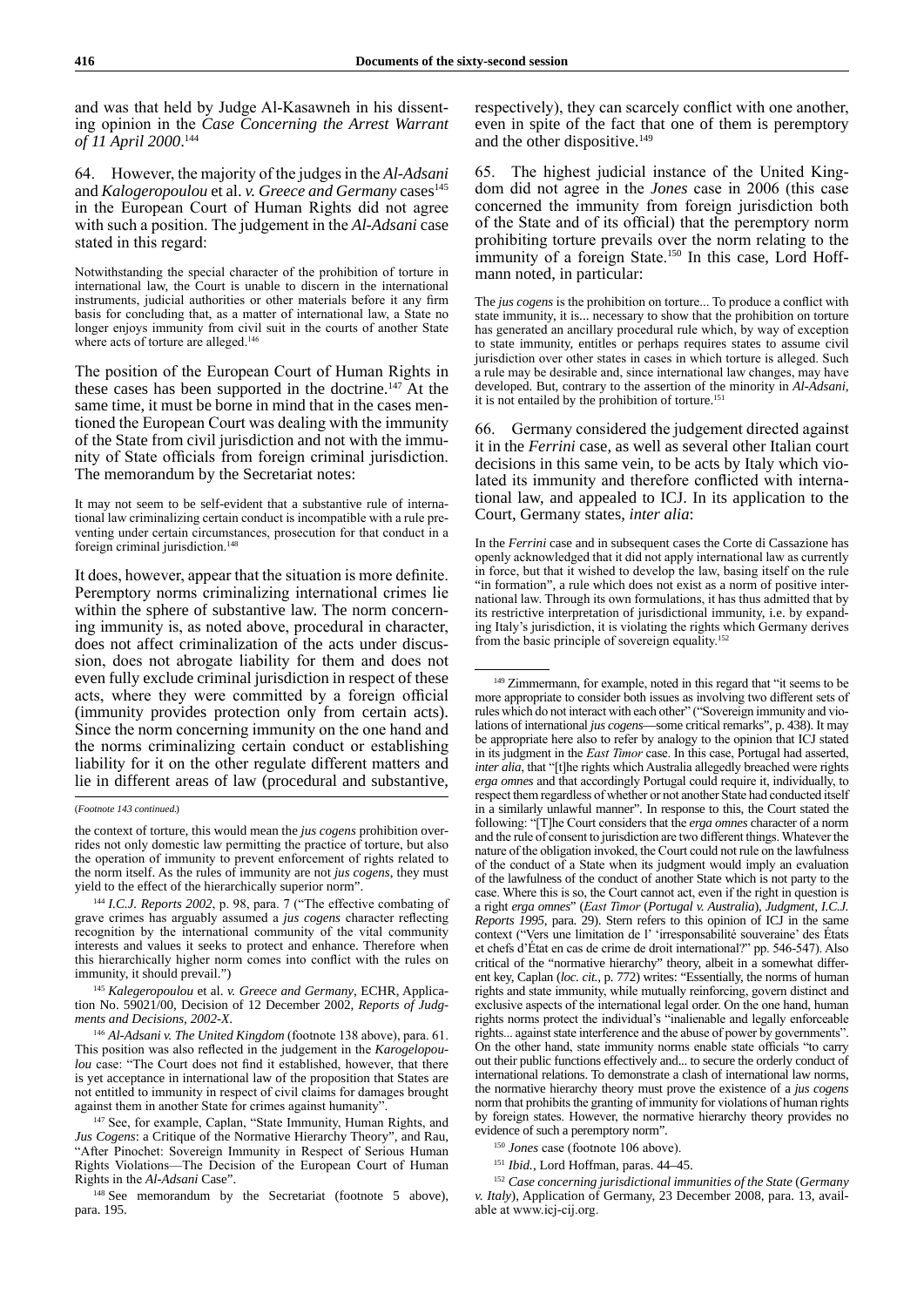The Ontario Superior Court of Justice in Canada indicated in its judgement in the *Bouzari* case in 2002:

An examination of the decisions of national courts and international tribunals, as well as state legislation with respect to sovereign immunity, indicates that there is no principle of customary international law which provides an exception from state immunity where an act of torture has been committed outside the forum, even for acts contrary to *jus cogens*. Indeed, the evidence of state practice, as reflected in these and other sources, leads to the conclusion that there is an ongoing rule of customary international law providing state immunity for acts of torture committed outside the forum state.

At the same time, in the *Ferrini* and *Bouzari* cases, the courts were exercising civil jurisdiction. In so doing, a distinction was drawn in the *Bouzari* case between situations involving immunity from foreign jurisdiction and concerning the crime of torture, depending on whether civil or criminal jurisdiction was being exercised. Having upheld State immunity in the first case, the Court of Appeal noted that an individual may be held criminally liable for torture committed abroad, without one State being subjected to the jurisdiction of another.<sup>154</sup> The judgement provides certain grounds for presuming that it is possible to bring action against a foreign official for torture in Canada in connection with Canada's obligations under the Convention against Torture and Other Cruel, Inhuman or Degrading Treatment or Punishment, or, though highly hypothetically, in connection with the fact that torture could not be considered as a function of the State, but in any case not in connection with the existence of a customary peremptory norm of international law prevailing over a dispositive norm with regard to immunity.155 The question arises as to whether it can in principle be said that the consequences for immunity of prohibiting grave international crimes by *jus cogens* norms may be different depending on what kind of jurisdiction is being exercised—civil or criminal. Neither practice nor logic appear to show that such consequences would differ.<sup>156</sup>

67. There is one further question arising in connection with the rationale for exception to immunity which is under consideration. If norms criminalizing and prohibiting certain acts, being *jus cogens* norms, prevail over the immunity of the State and/or an official, then why only over immunity *ratione materiae*? Immunity *ratione personae* is also dispositive.<sup>157</sup> It would be logical to assume that it, too, would be invalidated by the effect of the peremptory norm conflicting with it. However, even those advocating the view that immunity *ratione materiaе* vanishes where grave international crimes are concerned do not generally want to go "that far" and do not contest the validity of the personal immunity of the highest-ranking serving officials.<sup>158</sup>

68. One further rationale for exception to immunity *ratione materiae* is the idea that a customary norm of international law has developed, under which such immunity does not operate where an official has committed a grave crime under international law.159 The existence of such a norm is substantiated by references to the provisions of the constituent documents and judgements of international criminal tribunals, starting with those of Nuremberg and Tokyo,<sup>160</sup> and to international treaties criminalizing such

<sup>158</sup> The following passage from an article by Stern ("Vers une limitation de l' 'irresponsabilité souveraine' des États et chefs d'État en cas de crime de droit international?" pp. 525–526) is of interest in this regard:

"Another question concerns the status of currently serving Heads of State, for whom absolute immunity in criminal matters was reaffirmed. If the solution adopted for the former Head of State is based on the nature of *jus cogens* prohibition of a crime, which takes precedence over any rule granting impunity for such crimes, it is difficult to understand why it not also applied to the serving Heads of State, unless their absolute immunity is also considered a rule of *jus cogens*, which is far from clear. Yet this is the position taken by Lord Hope in the second decision [in the Pinochet case], because he invoked 'the *jus cogens* character of the immunity enjoyed by serving heads of states' precisely to say it is not clear that immunity, holding that place in the hierarchy of standards, should be easily removed from serving Heads of State.

"But the opposite argument is also possible, and already some consider that, since the immunity was lifted for certain acts committed by former Heads of State, we do not see why it would not also apply to the serving Heads of State. Of course, the decline of impunity should be encouraged, but not at any price. Personally, I think the next step called for by some NGOs, allowing the pursuit of serving Heads of State by any national court exercising universal jurisdiction, should not be taken. The example of a court of Belgrade condemning, on 21 September 2000, 14 Western leaders—including Bill Clinton, Tony Blair and Jacques Chirac—to 20 years' imprisonment for NATO actions in Yugoslavia, shows some of the possible counter-productive effects in opening up too much that way.

<sup>159</sup> See memorandum by the Secretariat (footnote 5 above), paragraphs 197–204. The Italian Court of Cassation itself also refers in the judgments mentioned earlier to a customary rule establishing exemption from immunity *ratione materiae*, but in a narrower sense—there the discussion is of the development, in the Court's view, of a customary rule of international law, according to which peremptory norms prohibiting international crimes prevail over immunity *ratione materiae*.

<sup>160</sup> Of the relatively recent judgements by international tribunals cited in this regard, the judgement of the International Tribunal for the former Yugoslavia in the *Blaskic* case, which states, in particular, that exceptions to the customary norm of international law on the functional immunity of State officials "arise from the norms of international criminal law prohibiting war crimes, crimes against humanity and genocide. Under these norms, those responsible for such crimes cannot invoke immunity from national or international jurisdiction even if they perpetrated such crimes while acting in their official capacity" (*Prosecutor v. Blaskic*, Case No. IT-95-14, Appeals Chamber Judgment on the Request of The Republic of Croatia for Review of the Decision of

<sup>153</sup> *Bouzari v. Iran* [2002] O.J. No. 1624, Ontario Superior Court of Justice, Judgment, para. 63 (available at www.haguejusticeportal.net). This judgement was upheld by the Court of Appeal of Ontario in 2004. *Bouzari v. Islamic Republic of Iran* [2004], Court of Appeal of Ontario, Judgment, para. 95. The subject matter of this case was a civil claim for compensation by the Islamic Republic of Iran for damages caused as a result of torture committed in the Islamic Republic of Iran's territory against its citizens.

<sup>154</sup> Court of Appeal of Ontario, *ibid.*, paras. 91, 93.

<sup>155</sup> See, in particular, *ibid*., paras. 69–81 and 89–91*.*

<sup>156</sup> The nature of the two types of jurisdiction is the same—the exercise of the prerogatives of authority by the State. If a peremptory norm prevails over immunity, then immunity from which jurisdiction—civil or criminal—is of no account. And vice versa. All the more so since sometimes the two types of jurisdiction exercised are very close—for example, when a civil action is brought and is considered within the scope of a criminal case.

<sup>&</sup>lt;sup>157</sup> One may also encounter the assertion that immunity of a serving Head of State, i.e. personal immunity, is peremptory in nature (see, for example, the opinion of Lord Hope, mentioned in the following footnote), but it is difficult to concur with this. It would appear that States are certainly able to conclude an international agreement in pursuance

of which their serving Heads of State will not enjoy immunity from the criminal jurisdiction of any of the parties to this agreement. It seems there are no grounds for assuming that such an agreement will be invalid. See article 8 (I) of the resolution of the Institute of International Law, "Immunities from jurisdiction and execution of Heads of State and Government in international law": "States may, by agreement, derogate to the extent they see fit, from the inviolability, immunity from jurisdiction and immunity from measures of execution accorded to their own Heads of State".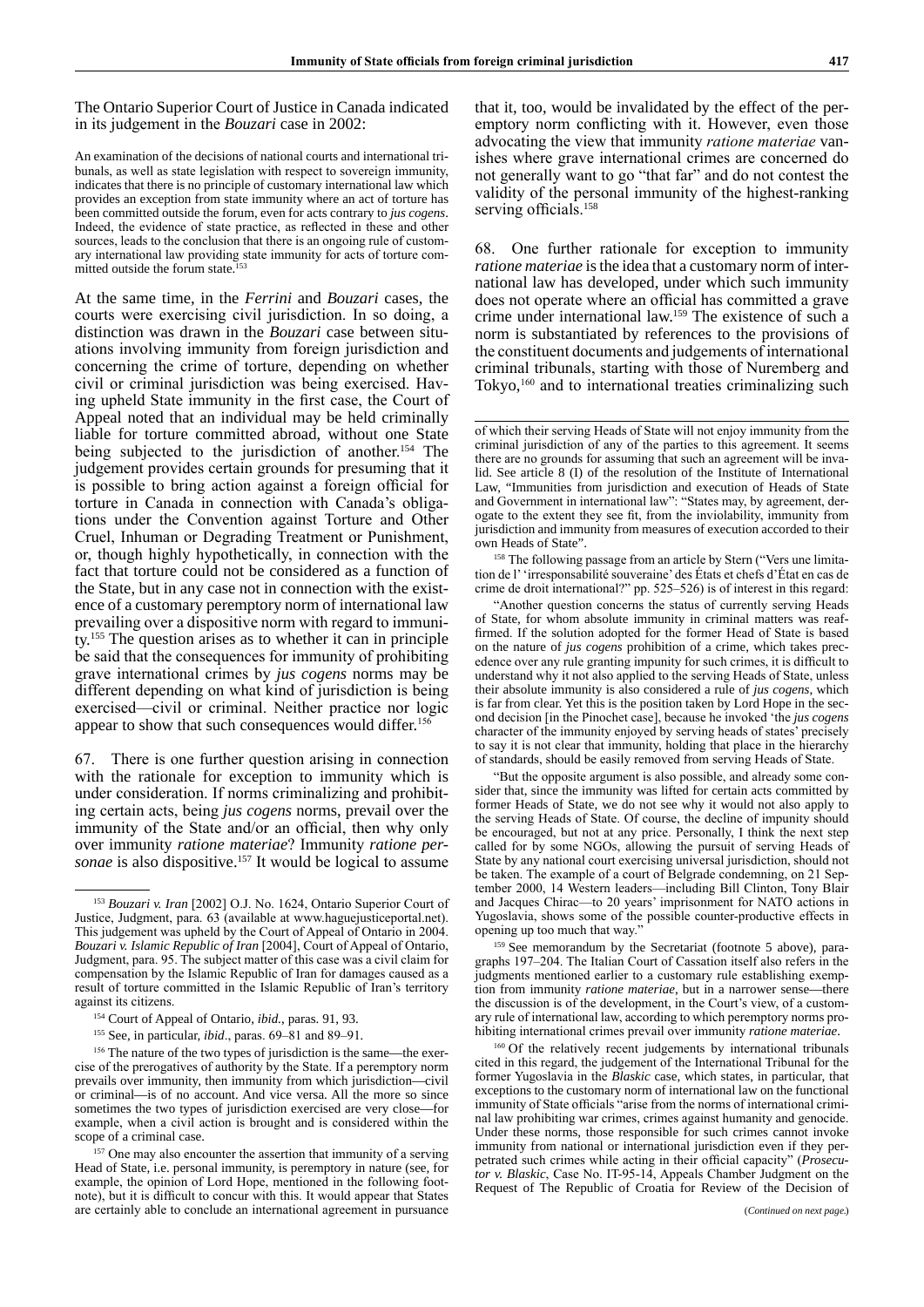acts, as, for example, genocide and apartheid. These arguments are set out in considerable detail in the memorandum by the Secretariat.<sup>161</sup> They were also cited by Belgium before ICJ in the *Case Concerning the Arrest Warrant of 11 April 2000*. 162 As is well known, ICJ did not agree with these arguments either as applied to the immunity *ratione personae* of an incumbent Minister for Foreign Affairs (and other officials enjoying such immunity), $^{163}$ or as applied to the immunity *ratione materiae* of former officials, having acknowledged the existence of such immunity.<sup>164</sup> Nonetheless, the idea of the existence of the aforementioned customary norm continues to be put forward. Apart from those listed, one of the main arguments in its favour is the reference to a whole range of national court judgements which, in the opinion of the proponents of this point of view, are evidence that immunity is not an obstacle to the exercise of criminal jurisdiction over foreign officials. As one of the most recent expressions of this position, we would cite the submissions to the European Court of Human Rights of three non‑governmental organizations—Redress Trust, Amnesty International and the International Centre for the Legal Protection of Human Rights—in the *Jones* and *Mitchell* cases.<sup>165</sup> These submissions contain references to a number of national court judgements supporting the viewpoint stated. In particular, these concern the national criminal prosecution of foreign officials who committed crimes during the Second World War, the *Pinochet* case, and cases against foreign officials in France, Italy, the Netherlands, Senegal, Spain, Sweden and the United States.<sup>166</sup> In order to assess the extent to which these judgements may be considered as demonstrating the existence of the above-mentioned norm

<sup>161</sup> See memorandum by the Secretariat (footnote 5 above), paras. 197–204.

<sup>162</sup> See the Counter-Memorial of Belgium, 28 September 2001, paras. 3.5.13 *et seq.* It is worth noting that in para. 3.5.84 of the Counter-Memorial, the Belgian party, responding to possible objections, in essence equates the consequences of applying the norm on exceptions demonstrated by it in respect of immunity *ratione materiae* and immunity *ratione personae*, adopting in this sense a radical position ("...other judges... in the Judgment of 24 March 1999 [in the *Pinochet III* case], while considering that Pinochet did not benefit from immunity *ratione materiae*, nevertheless reserved the case of immunity *ratione personae*, that being the immunity of a Head of State in power. In Belgium, this reservation is not founded, given the international rules recalled above, on the exclusion of immunity for crimes of international humanitarian law, rules which make no distinction at all between immunity *ratione materiae* and immunity *ratione personae*").

<sup>163</sup> *I.C.J. Reports*, para. 58.

<sup>164</sup> *Ibid.*, para. 61. ICJ was, of course, also aware of the International Tribunal for the former Yugoslavia judgement in the *Blaskic* case referred to above (see footnotes  $\overline{97}$  and  $160$  above).

<sup>165</sup> *Jones v. United Kingdom* (Application No. 34356/06) and *Mitchell and Others v. United Kingdom* (Application No. 40528/06) (footnote 117 above). Written comments by Redress, Amnesty International, Interights and Justice, submitted to the Court on 14 and 25 January 2010, available at www.interights.org/jones (accessed 29 July 2016).

<sup>166</sup> *Ibid.*, paras. 18–21.

of customary international law, it is necessary to dwell in somewhat greater detail upon them, and also on the reaction of interested States which followed in the wake of certain of these judgements.

69. The "thousands of former Axis officials prosecuted for crimes committed during the Second World War", mentioned in the submissions, $167$  were punished on the basis of the "Nuremberg law" (article 7 of the Charter of the Nuremberg Tribunal, stated, as is well known, that "the official position of defendants, whether as Heads of State or responsible officials in Government Departments, shall not be considered as freeing them from responsibility or mitigating punishment";<sup>168</sup> the Charter of the Tokyo Tribunal and Control Council Law No. 10 contained analogous provisions),<sup>169</sup> and of national law adopted in development thereof. Materials of which the Special Rapporteur is aware on criminal proceedings against officials who had perpetrated war crimes and crimes against humanity during the Second World War do not provide evidence that the States which these persons served asserted their immunity from foreign criminal jurisdiction as former officials.<sup>170</sup> This may be viewed as evidence of general agreement between the States exercising jurisdiction and the States which these persons served that in respect of the specified crimes committed by the officials of Axis countries immunity is inapplicable. However, this does not yet seem to confirm the existence of a general customary norm of international law regarding the absence of immunity from foreign criminal jurisdiction in respect of such crimes perpetrated by other officials after the Second World War:<sup>17</sup>

(*a*) In the case of *Ben Said* (a former Tunisian consular employee) in France in 2008, there is no evidence that his immunity *ratione materiae* (as police commissar, in which capacity he committed the alleged criminal act of torture) was considered. The judgement was reached *in absentia* and has not had any consequences in practice;<sup>172</sup>

<sup>170</sup> The issue of immunity was advanced as a defence in the *Eichmann* case. However, the immunity at issue here was not that of an official but that deriving from Eichmann's presence in Argentina as a fugitive in respect of acts which did not fall under a formal extradition act ("immunity for a fugitive offender" taking into account the "specialty principle"). See Israel, District Court of Jerusalem, *Israel v. Eichmann*, ILR, vol. 36.

<sup>171</sup> Van Alebeek (footnote 49 above, p. 216) writes: "The legislation enacted by some states after the Second World War was limited to crimes committed in that war and did not provide courts with a general competence to deal with crimes against international law committed abroad. Only in a handful cases did national courts actually exercise universal jurisdiction, and these trials—like the *Eichmann* case in Israel, the *Barbie* case in France, the *Finta* case in Canada and the *Polyukhovich* case in Australia—all concerned Nazi crimes."

<sup>172</sup> See the case of Khaled Ben Saïd, Criminal Court of Strasbourg, judgement of 15 December 2008 (International Federation of Human Rights, *l'Affaire Khaled Ben Saïd*, Groupe d'action judiciaire de la FIDH, no. 512, March 2009).

<sup>(</sup>*Footnote 160 continued.*)

Trial Chamber of 18 July 1997 (Issuance of *Subpoenae Duces Tecum*), 29 October 1997, para. 41) (available at www.icty.org/case/blaskic/4); see also footnote 97 above. This decision does not state that a customary norm of international law has developed establishing exception to immunity *ratione materiae*, and no explanations at all are put forward as to why exceptions exist. If an attempt is made to suppose which rationale this opinion of the Tribunal most closely approximates, then it is perhaps the rationale considered above, according to which norms prohibiting crimes mentioned in the judgement are *jus cogens* in nature. It is otherwise difficult to see from this judgement why they prevail over immunity.

<sup>167</sup> *Ibid.*, footnote 37.

<sup>168</sup> Charter of the International Military Tribunal at Nuremberg in the Agreement for the prosecution and punishment of the major war criminals of the European Axis (London, 8 August 1945) (United Nations, *Treaty Series*, vol. 82, No. 251, p. 279).

<sup>169</sup> Charter of the International Military Tribunal for the Far East, 19 January 1946, reproduced in *Documents on American Foreign Relations*, vol. VIII, Princeton University Press, 1948, p. 355. Control Council Law No. 10, 20 December 1945, available at: http://avalon .law.yale.edu/imt/imt10.asp (accessed 29 July 2016).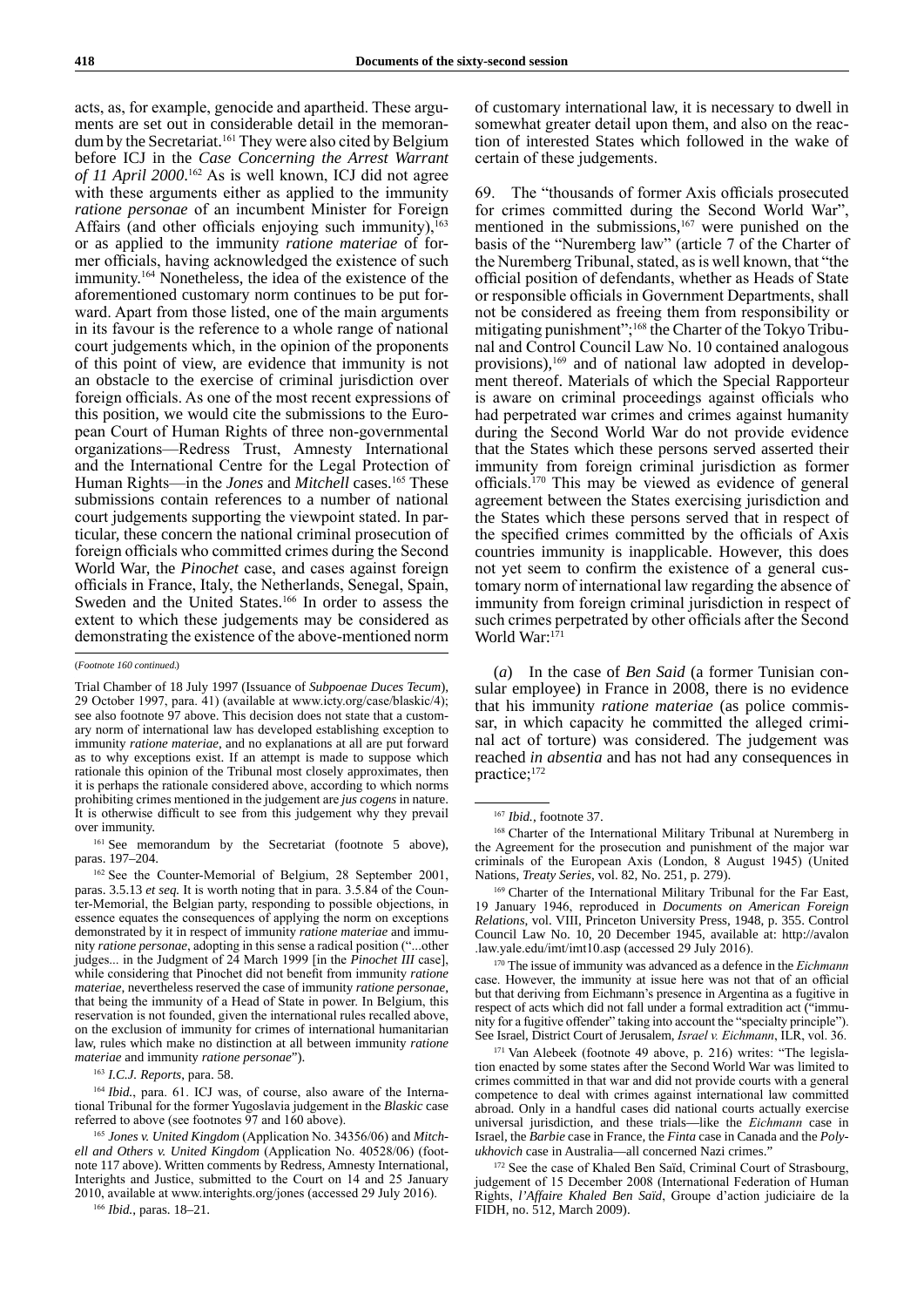(*b*) Cases in Italy in 2000–2001 against seven former Argentine servicemen, including General G. Suarez, charged with the murders and kidnapping of Italian citizens, related to the "dirty war" period. Argentina did not request that Italy not exercise criminal jurisdiction over these persons by claiming immunity.173 It is known that Argentina also plans to try servicemen involved in the "dirty war" under its jurisdiction, for which the relevant laws on amnesty have been revoked, but in the cases of these persons the question now is one of the prevailing jurisdiction, rather than of immunity;<sup>174</sup>

(*c*) The case of the former Head of Intelligence and former Deputy Minister for State Security of Afghanistan (case of the director of the military intelligence service KhAD-e-Nezami) in the Netherlands in 2008<sup>175</sup> did indeed touch upon the issue of immunity (the charge involved war crimes).<sup>176</sup> However, it must be borne in mind that the accused performed the acts during the course of military operations in Afghanistan in the 1980s, and the current Government of Afghanistan did not uphold their immunity;

(*d*) The *Scilingo* case in Spain has already been touched upon in this report.177 It is possible here to talk of a waiver of immunity by Argentina.<sup>178</sup>

70. In respect of the arrest warrants referred to in this context in the submission of three NGOs to the European Court of Human Rights, $179$  the following can be noted:

(*a*) The French and Spanish warrants in respect of a group of high-ranking Rwandan officials provoked protests from Rwanda and the African Union. In particular, a decision of the eleventh AU summit declared that those developments violated the sovereignty and territorial inviolability of Rwanda and were an abuse of universal jurisdiction.<sup>180</sup> In November 2006, in connection with this incident, Rwanda broke off diplomatic relations with France, not restoring them until November 2009, and threatened to bring court actions against French citizens in response. $181$  In the meantime, these developments have led only to tension in relations between States,<sup>182</sup> which the parties are attempting to ease (the statements of the President of France Sarkozy during an official visit to Rwanda in February 2010 are evidence of this).183 The case in France against Rose Kabuye, the Rwandan President's Chief of Protocol, which was referred to in the submission of the NGOs,<sup>184</sup> has been stopped:<sup>185</sup>

(*b*) The execution of arrest warrants issued in Spain for former officials of Argentina, Guatemala and other countries who have been charged with grave crimes under international law186 has run up against the complex situation of conflicting jurisdictions and not against the issue of immunity;

(*c*) The Swedish arrest warrant relates to the Argentine A. Astiz, a former Argentine military intelligence captain, charged with crimes committed during the "Dirty War", who has been sentenced to life imprisonment in France. Argentina has refused to extradite him either to France,<sup>187</sup> or to Sweden.188 Argentina intends to try him independently, and the issue of immunity will not be considered in this case. As far as cases concerning crimes dating from the "Dirty War" period are concerned, it would appear on the whole that where attempts have been made to consider these in various States, the principle issue has been that of priority jurisdiction;<sup>189</sup>

<sup>&</sup>lt;sup>173</sup> See "Disappeared, but not forgotten", The Guardian, 15 June 2006 (www.guardian.co.uk/world/2006/jun/15/worlddispatch.argentina, accessed 29 July 2016).

<sup>174</sup> See, for example, "Argentina holds 'Dirty War' trial", BBC News, 21 June 2006 (http://news.bbc.co.uk/2/hi/americas/5099028 .stm, accessed 29 July 2016).

<sup>175</sup> LJN: BG1476, Hoge Raad, 07/10063 (E), appeal ruling with translation into English—(http://zoeken.rechtspraak.nl/resultpage.asp  $x$ ?snelzoeken=true&searchtype=ljn&ljn=bg1476, accessed 29 July 2016).

<sup>176</sup> The appeal of the defence (*ibid.*) stated, *inter alia*, that the court "failed to hold (*ex proprio motu*) that the prosecution... is inadmissible for want of jurisdiction as the defendant enjoyed immunity as a person in authority at that time in Afghanistan [para. 7.1]". The Supreme Court of the Netherlands stated in response to this: "The ground of appeal is unsuccessful if only in that the defendant is not entitled to immunity from jurisdiction as referred to above at 6.6 [in 6.6 it is said, *inter alia*: 'Although article 8 of the Criminal Code [of the Netherlands] does indeed provide that the applicability of the Dutch provisions on jurisdiction is limited by the exceptions recognized in international law this does not amount [...] to more than a statutory recognition of immunity from jurisdiction derived from international law'.] either in his former capacity of Head of Afghanistan's state intelligence service or in his capacity of deputy minister of state security [para. 7.2]".

<sup>&</sup>lt;sup>177</sup> See paragraph 16 above.

<sup>&</sup>lt;sup>178</sup> "The Spanish courts have jurisdiction to try former Argentine Navy captain Adolfo Scilingo, on trial in Spain for genocide and torture, Argentina's Human Rights Secretary Eduardo Duhalde said in an interview with IPS" (see "Argentina Recognizes Spain's Jurisdiction to Try Rights Abuser", Inter Press Service, 18 April 2005).

<sup>&</sup>lt;sup>179</sup> See footnote 117 above.

<sup>&</sup>lt;sup>180</sup> "The political nature and abuse of the principle of universal jurisdiction by judges from some non-African States against African leaders, particularly Rwanda, is a clear violation of the sovereignty and territorial integrity of these States", Decision on the Report of the Commission on the Abuse of the Principle of Universal Jurisdiction Doc. Assembly/AU/14 (XI), para. 5 (ii) (Assembly/AU/Dec.199(XI). It may be assumed that this situation became one of the reasons for discussions between the African and European Unions on universal jurisdiction. See also "African Presidents Condemn Western Indictments", Radio Nederland Wereldomroep, 2 July 2008.

<sup>&</sup>lt;sup>181</sup> "Rwandan president Kagame threatens French nationals with arrest", The Guardian, 12 November 2008 (www.guardian.co.uk/ world/2008/nov/12/rwanda-france, accessed 29 July 2016).

<sup>182</sup> "Smear against Rwanda unfounded, Spanish official said", *The Kigali New Times*, 17 October 2009; "Rwanda and Spain discuss genocide warrants", Expatica.com, 18 October 2009.

<sup>183</sup> See "On Visit to Rwanda, Sarkozy Admits 'Grave Errors' in 1994 Genocide", *The New York Times*, 25 February 2010 (www.nytimes. com/2010/02/26/world/europe/26france.html, accessed 29 July 2016).

<sup>&</sup>lt;sup>184</sup> See footnote 117 above.

<sup>&</sup>lt;sup>185</sup> See footnote 19 above.

<sup>&</sup>lt;sup>186</sup> "Spanish courts have issued Arrest Warrants for current and former officials from Argentina, Chile, Guatemala", Audiencia Nacional, Juzgado Central de Instrucción No. 1, Diligencias previas 331/1999 (2008).

<sup>&</sup>lt;sup>187</sup> See "Argentina rejects French Astiz bid", BBC News, 21 Sep-<br>  $2003$  (http://news.bbc.co.uk/2/hi/americas/3126260.stm.) tember 2003 (http://news.bbc.co.uk/2/hi/americas/3126260.stm, accessed 29 July 2016).

<sup>&</sup>lt;sup>188</sup> See "Astiz Freed: Extradition bid fails", MercoPress, 29 January<br>2002 (http://en.mercopress.com/2002/01/29/astiz-freed-extradition-2002 (http://en.mercopress.com/2002/01/29/astiz-freed-extraditionbid-fails, accessed 29 July 2016).

<sup>&</sup>lt;sup>189</sup> A notable example is the case of Argentine military officer Ricardo Cavallo (charged with genocide and terrorism), which has been examined in Spain. He was handed over to Argentina on 31 March 2008. (See https://trialinternational.org/latest-post/ricardo-miguelcavallo/, accessed 29 July 2016.)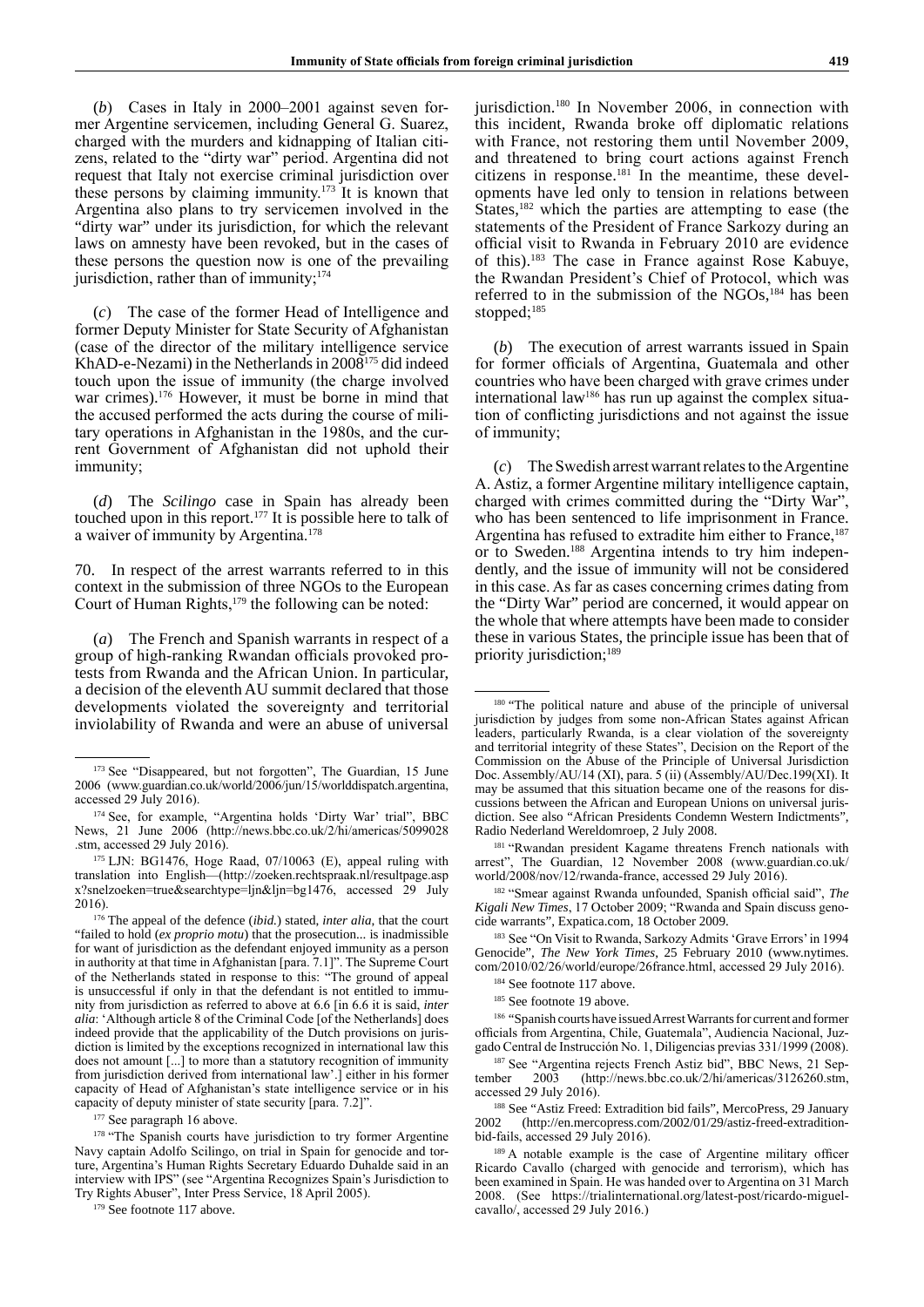(*d*) The *Alvarez* case (*Sosa v. Alvarez-Machain*),190 referred to in the submissions of the NGOs in the United States, did not concern the immunity of foreign State officials, and in the *Hissein Habré* case in Senegal, as mentioned in paragraph 16 above, immunity was waived.

71. The above-cited results of the analysis of a number of criminal cases to which the three NGOs refer in their submissions to the European Court of Human Rights are, of course, far from exhaustive. However, they do give grounds for substantial doubts as to whether these cases (and all the more so in conjunction with the rulings of national courts and law enforcement agencies in which immunity has been upheld directly, and also the reactions of the States involved) confirm the existence of a norm of customary international law establishing exception to immunity *ratione materiae*. Rather, they are confirmation of attempts to exercise universal or extraterritorial national criminal jurisdiction with respect to certain crimes under international law and of the fact that these attempts are far from always being fruitful.

72. Nonetheless, the view is also advanced that the immunity *ratione materiae* of an official does not operate in those cases when the crime concerned is one in respect of which universal or similar extraterritorial national criminal jurisdiction is exercised by a foreign State.<sup>191</sup> No generally recognized definition of universal jurisdiction exists. For the purposes of the present report it is not deemed necessary to examine and define what universal national criminal jurisdiction is and to determine whether it differs, and if so how, from extraterritorial national jurisdiction. It seems sufficient to proceed on the basis of one of the definitions available in the doctrine or in the documents of NGOs. For instance, in a 2005 resolution, the Institute of International Law gives the following definition:

The resolution notes that universal criminal jurisdiction is primarily based on customary international law and is exercised over international crimes defined in international law such as genocide, crimes against humanity, serious violations of international humanitarian law, unless agreement is reached otherwise.<sup>193</sup> Thus, the crimes concerned are the same as those for which other rationales of exceptions to immunity *ratione materiae* are cited.

73. It is asserted, in particular, that universal or extraterritorial jurisdiction over the gravest international crimes and the immunity of officials from foreign criminal jurisdiction are incompatible. Lords Phillips, Brown-Wilkinson and Hope spoke about this in the *Pinochet III* case (the issue there was jurisdiction on the basis of the Convention against Torture and Other Cruel, Inhuman or Degrading Treatment or Punishment).194 Such a viewpoint is encountered in the doctrine.<sup>195</sup> It is also reflected in the Final Report on the Exercise of Universal Jurisdiction in Respect of Gross Human Rights Offences, produced by the International Law Association in 2000. It noted, in particular:

It would appear that the notion of immunity from criminal liability for crimes under international law perpetrated in an official capacity, whether by existing or former office holders, is fundamentally incompatible with the proposition that gross human rights offences are subject to universal jurisdiction.<sup>19</sup>

It should be pointed out in respect of the cited provision of the Association's report that the issue is not about immunity from criminal *liability* as there simply is none. Immunity, as previously noted, is merely a procedural obstacle to certain criminal-procedure measures.

74. At first sight, the possibility of exercising universal jurisdiction in respect of grave international crimes is enshrined in the legislation of many States. At the same time, close consideration often reveals that this is not fully universal jurisdiction since, in order to exercise jurisdiction, a connection of some kind to the State exercising jurisdiction is required.<sup>197</sup> The adoption of such legislation

<sup>194</sup> See memorandum by the Secretariat (footnote 5 above), para. 205 and first footnote.

<sup>195</sup> *Ibid.*, para. 206 and first footnote.

<sup>196</sup> International Law Association, "Final Report on the Exercise of Universal Jurisdiction in Respect of Gross Human Rights Offences", p. 14.

Universal jurisdiction in criminal matters, as an additional ground of jurisdiction, means the competence of a State to prosecute alleged offenders and to punish them if convicted, irrespective of the place of commission of the crime and regardless of any link of active or passive nationality, or other grounds of jurisdiction recognized by international  $law.$ <sup>192</sup>

<sup>190</sup> Supreme Court of the United States, 542 U.S. 692 (2004).

<sup>&</sup>lt;sup>191</sup> See memorandum by the Secretariat (footnote 5 above), paras. 205–207.

<sup>192</sup> "Universal criminal jurisdiction with regard to the crime of genocide, crimes against humanity and war crimes", Institute of International Law, Krakow session, 2005, Seventeenth Commission, resolution, para. 1, available from www.idi-iil.org. In 2009, AU and EU experts gave it the following definition: "Universal criminal jurisdiction is assertion by one state of its jurisdiction over crimes allegedly committed in the territory of another state by nationals of another state against nationals of another state where the crime alleged poses no direct threat to the vital interests of the state asserting jurisdiction. In other words, universal jurisdiction amounts to the claim by a state to prosecute crimes in circumstances where none of the traditional links of territoriality, nationality, passive personality or the protective principle exists at the time of the commission of the alleged offence" (The AU-EU Expert Report on the Principle of Universal Jurisdiction, footnote 14 above, para. 8).

<sup>&</sup>lt;sup>193</sup> "Universal criminal jurisdiction with regard to the crime of genocide, crimes against humanity and war crimes", paras. 2 and 3 (*а*). The report by AU and EU experts which has been mentioned also discusses the extension of universal criminal jurisdiction to these same crimes and to piracy. AU-EU expert report, para. 9. As Jessberger notes, "the range of crimes that may be prosecuted under the universality principle may, at least theoretically, well extend beyond these core crimes under international law" ("Universal jurisdiction", p. 556). Also, see a nonexhaustive list of the literature on universal jurisdiction (*ibid.*, p. 558).

<sup>&</sup>lt;sup>197</sup> For example, concerning the legislation of the member States of the AU and of the member States of the EU providing for universal criminal jurisdiction and the limitations thereof, see the AU-EU Expert Report on the Principle of Universal Jurisdiction (footnote 14 above), paras. 16–18 and 22–25. As Ambos ((footnote 23 above) pp. 445 and 446, footnote 230) notes, with reference to the study of the Max Planck Institute for Foreign and International Criminal Law (see *Nationale Strafverfolgung Völkerrechtlicher Verbrechen* (Albin Eser *et al.*, eds., 2003–2006), "extraterritorial jurisdiction on the basis of universal jurisdiction is 'practically always limited by one way or other'. Either it depends on an international (treaty-based) duty to prosecute (in Austria, Belarus, China, Croatia, Estonia, Greece, Poland, Russian Federation, [United Kingdom:] England and Wales) or on the presence of the suspect in the forum State (Canada, Croatia, the Netherlands, Serbia [and Montenegro], Spain, Switzerland, the U.S.). Only in exceptional cases does universal jurisdiction apply to all international core crimes (Australia, Germany, Slovenia) or for some of them (Finland, Italy, Israel, Sweden)".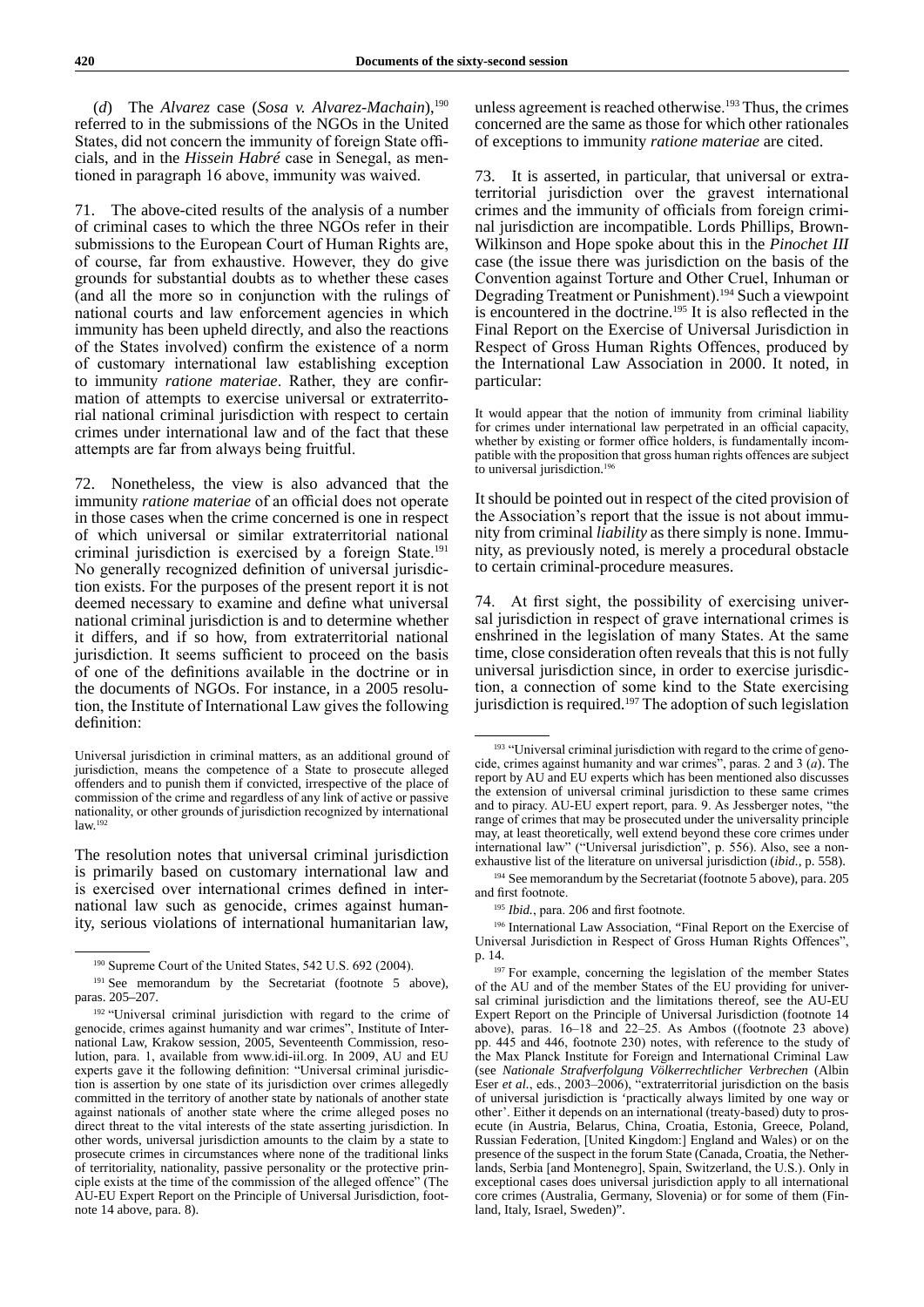is carried out, in particular, in order to implement the Statute of the International Criminal Court and/or in order to ensure application of the principle of complementarity. There are cases here, very few in number, it is true, where such legislation directly repudiates the immunity of foreign officials.198 (The question arises as to what extent such legislation repudiating immunity conforms to international law.199) Though not in all these cases, this legislation rejecting immunity has withstood the test of practice. In Belgium, for example, it was changed, in particular, in order to take account of the existence of the immunity of foreign officials in accordance with international law. The immunity which officials possess under international law is an obstacle to the exercise of universal criminal jurisdiction not only under Belgian law, but also under the law of a number of other States.200

75. Considered above were a number of domestic criminal cases resulting from the exercise of universal or extraterritorial jurisdiction which are cited to support the notion of the existence of a customary norm of international law providing for exceptions to immunity. The AU-EU Expert Report on the Principle of Universal Jurisdiction contains references to a whole range of cases in which universal criminal jurisdiction has been exercised in respect of foreign officials.<sup>201</sup> Some of these cases featured persons who enjoyed personal immunity while others featured persons who enjoyed functional immunity (including Heads of State and Government, Ministers for Foreign Affairs, Defence, etc., and former officials). The report notes:

<sup>199</sup> See preceding footnote.

<sup>201</sup> The AU-EU Expert Report on the Principle of Universal Jurisdiction (footnote 14 above), paras. 24 and 26.

There have been differing outcomes in these proceedings. Some prosecutions have led to convictions. The majority of cases have been discontinued on various grounds, including the recognition of immunities accorded by international law.202

76. It is not difficult to see that attempts to exercise universal criminal jurisdiction are, in the absolute majority of cases, undertaken in developed countries with respect to serving or former officials of developing States. This is perceived by the latter not as the exercise of justice but as a political instrument for resolving various issues, a manifestation of a policy of double standards, and leads not so much to the results sought by justice as to complications in inter-State relations.<sup>203</sup> It is precisely this that led to the dialogue between the AU and EU on universal jurisdiction, one outcome of which has been the report cited in this section. One of the recommendations of this report states:

Those national criminal justice authorities considering exercising universal jurisdiction over persons suspected of serious crimes of international concern are legally bound to take into account all the immunities to which foreign state officials may be entitled under international law and are consequently obliged to refrain from prosecuting those officials entitled to such immunities.<sup>204</sup>

This recommendation circumvents the issue of whether the immunity *ratione materiae* of an official is preserved if foreign criminal jurisdiction is exercised over him. However, neither the content of the report, which sums up the practices and anxieties of many African and European States, nor this recommendation speak in favour of universal criminal jurisdiction precluding such immunity.

77. If it is argued that immunity is not compatible with universal jurisdiction, then it is not fully clear why this should not relate not only to functional but also to personal immunity. In considering the relationship between universal jurisdiction and immunity as a whole or immunity *ratione materiae* alone, the position of ICJ in this regard, which has already been cited in the preliminary report<sup>205</sup> but which is important in this context, should also be recalled:

It should further be noted that the rules governing the jurisdiction of national courts must be carefully distinguished from those governing jurisdictional immunities: jurisdiction does not imply absence of immunity while absence of immunity does not imply jurisdiction. Thus, although various international conventions on the prevention and punishment of certain serious crimes impose on States obligations of prosecution or extradition, thereby requiring them to extend the criminal jurisdiction, such extension of jurisdiction in no way affects immunities under customary international law, including those of Ministers for Foreign Affairs. These remain opposable before the courts of foreign State, even where those courts exercise such a jurisdiction under these conventions.<sup>20</sup>

78. In the light of the foregoing, it would appear that there are no satisfactory arguments in place in favour of the rationale under consideration for exception to immunity. At least, the Institute of International Law, in a

<sup>&</sup>lt;sup>198</sup> The AU-EU Expert Report on the Principle of Universal Jurisdiction (footnote 14 above) refers in paragraph 17 to at least three such States in Africa—the Democratic Republic of the Congo, Niger and South Africa. The Special Rapporteur has no information on cases of the application of this legislation and the reaction of interested States to it. Belgium's Act Concerning the Punishment of Grave Breaches of International Humanitarian Law 1999 г. contained in article 5 (3): "The immunity attaching to the official capacity of a person does not preclude the application of this Act" (ILM, vol. 38 (1999) at p. 924). However, in 2003, after the judgment of ICJ in the *Case Concerning the Arrest Warrant of 11 April 2000*, the law indicated was changed. The new article 5 (3) appeared thus: "The international immunity attached to the official capacity of a person does not prevent the application of this Act, except within the limits established by international law" (see Pierre d'Argent, "Les nouvelles règles en matière d'immunités selon la loi du 5 août 2003", *jura falconis*, jg 40, 2003–2004, No. 1, p. 73). In the same year, this law too was changed, and its provisions included in Belgium's Criminal and Criminal Procedure Codes. Article 1 *bis* of the latter contained the following provision on immunity: "Under international law, prosecution is excluded in respect of Heads of State, Heads of Government and foreign ministers, during the period in which they perform their duties, as well as other people whose immunity is recognized by international law – people who have immunity, total or partial, based on a treaty that binds Belgium".

<sup>200</sup> The AU-EU Expert Report on the Principle of Universal Jurisdiction (footnote 14 above), paras. 18 and 25. European Arrest Warrant 2002, the scope of which covers, *inter alia*, crimes to which ICC jurisdiction extends, also contains an article on privileges and immunities and the waiver of these. Council Framework Decision of 13 June 2002 on the European arrest warrant and the surrender procedures between Member States (2002/584/JHA), art. 20, *Official Journal* L190, 18 July 2002, pp. 1–20, also available at www.eur-lex .europa.eu. Legislation of the Russian Federation also provides directly for the immunity of officials of foreign States from criminal proceedings (Art. 3 (2) Code of Criminal Procedure of the Russian Federation. See para. 38 of the Preliminary Report).

<sup>202</sup> *Ibid.*, para. 26.

<sup>&</sup>lt;sup>203</sup> See, for example, *ibid.*, section IV.1, "African concerns" paras. 33–38, and also footnotes 14 and 192 above; Ambos (footnote 23 above), pp. 444–445.

<sup>204</sup> The AU-EU Expert Report on the Principle of Universal Jurisdiction (footnote 14 above), para. 46, R.8.

<sup>205</sup> Preliminary report (footnote 4 above), para. 59.

<sup>206</sup> *I.C.J. Reports 2002*, pp. 25–26, para. 59.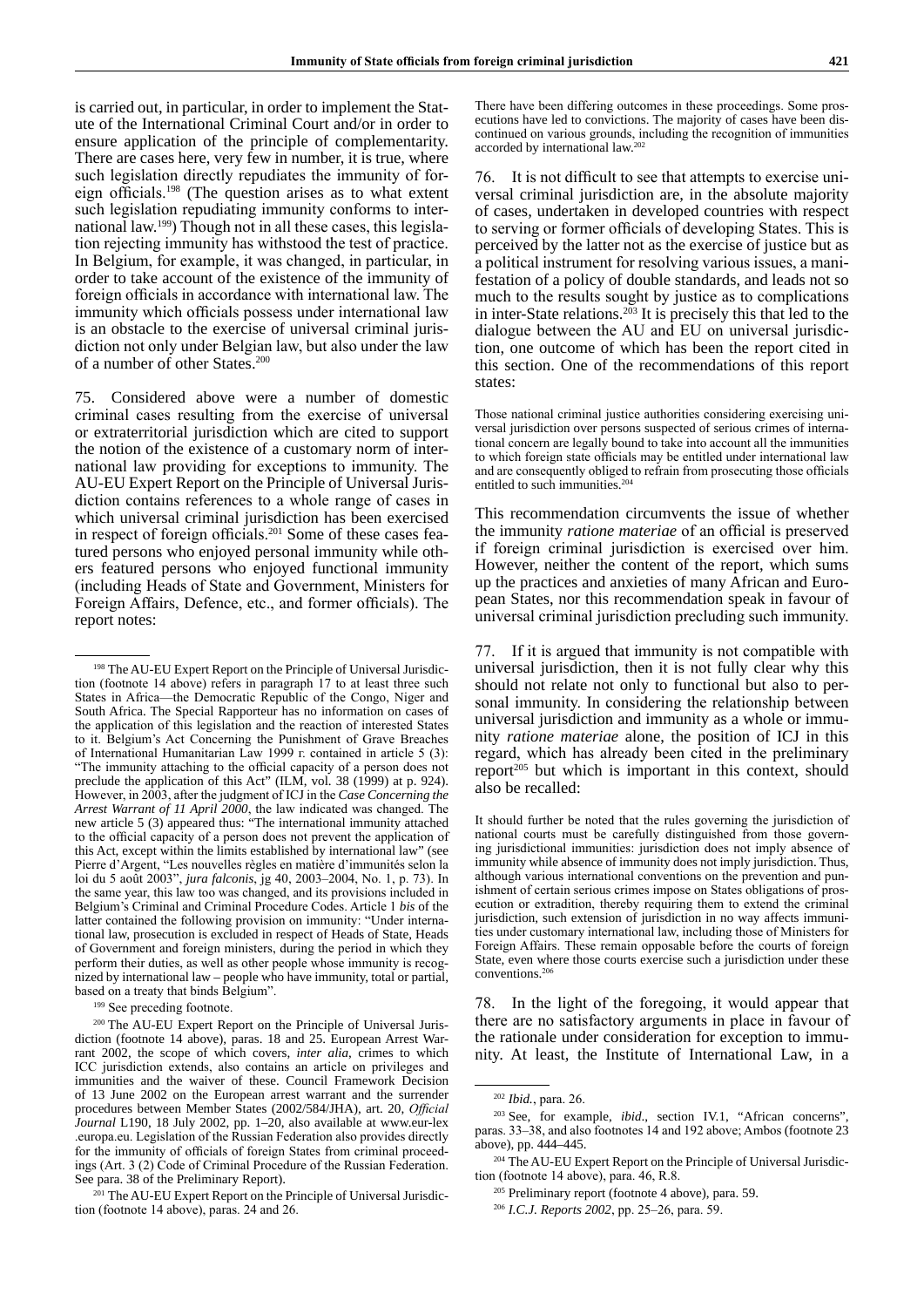resolution on universal criminal jurisdiction with regard to the crime of genocide, crimes against humanity and war crimes adopted in 2005 (i.e. within four years of its adoption of a resolution on immunities from jurisdiction and execution of Heads of State and of Government in international law, in which it denied former Heads of State and of Government immunity *ratione materiae* from foreign jurisdiction in the event of their having perpetrated grave crimes under international law), $207$  limited itself to the following statement in the final paragraph thereof:

The above provisions are without prejudice to the immunities established by international law.208

79. The rationale which is under consideration for exception to immunity with reference to universal jurisdiction is similar to another, admittedly less widespread, rationale, according to which immunity does not operate if, in respect of a crime allegedly perpetrated by a foreign official, the principle of *aut dedere aut judicare* operates. The memorandum by the Secretariat notes that such a position was endorsed by Lord Saville in the *Pinochet*  $III$  case.<sup>209</sup> In the preliminary report on the obligation to extradite or prosecute (*aut dedere aut judicare*) presented to the Commission by the Special Rapporteur Mr. Galicki in 2006, immunities were spoken of as one of the obstacles to the effectiveness of prosecution systems for crimes under international law that is not appropriate to such crimes.<sup>210</sup> At the same time, it was noted during discussion of this topic in the Sixth Committee of the General Assembly that the application of this obligation "should not... affect the immunity of State officials from criminal prosecution".211 The Special Rapporteur does not have at his disposal evidence of any widespread practice of States, including judicial practice, or their *opinio juris*, which would confirm the existence of exception to

"3. Neither does he or she enjoy immunity from execution."

In accordance with article 16, article 13 applies to former Heads of Government.

<sup>210</sup> *Yearbook … 2006*, vol. II (Part One), document A/CN.4/571, pp. 262–263, para. 14.

the immunity of foreign officials where the exercise of national criminal jurisdiction over them on the basis of the *aut dedere aut judicare* rule is concerned. The position of ICJ, reproduced above (para. 77) in the context of the issue of universal jurisdiction, which was formulated in the judgement in the *Case Concerning the Arrest Warrant of 11 April 2000* as it applied not only to the relationship between immunity and universal jurisdiction but also to that with the obligation *aut dedere aut judicare*, seems fully convincing.

80. In practice, to substantiate exceptions to the immunity of State officials from foreign criminal jurisdiction, where the latter is being exercised in connection with the commission of a grave crime under international law, it is customary for several of the rationales cited above to be used, possibly in consideration of the fact that each of them is by no means undisputed. What is more, the proponents of exceptions are far from always in agreement among themselves as to the correctness of one rationale or another. The question of exceptions to immunity *ratione materiae* in cases of grave crimes under international law continues to be raised by lawyers and NGOs. This position has been reflected in two Institute of International Law resolutions. As previously mentioned, the 2001 resolution contains articles 13 and 16, which provide for such exceptions as they apply to former Heads of State and of Government. The resolution on the immunity from jurisdiction of the State and of persons who act on behalf of the State in case of international crimes adopted by the Institute in 2009 states that in accordance with international law no immunity other than personal immunity applies in respect of international crimes to persons acting on behalf of a State and that when the position or mission of any person enjoying personal immunity has come to an end, such immunity ceases.212 However, as we can see, not only is this not the prevailing viewpoint in the doctrine but it would also appear that it is not as yet exerting a decisive influence on the practice and positions of States.

81. The posing of the question of whether immunity *ratione materiae* is absent where a crime is perpetrated in the territory of the State which exercises jurisdiction stands apart.<sup>213</sup> Here, the case does not necessarily concern grave international crimes. The priority of jurisdiction of the State in whose territory a crime has been perpetrated over immunity may hypothetically be supported by the factor that, in accordance with the principle

<sup>&</sup>lt;sup>207</sup> "Immunities from Jurisdiction and Execution of Heads of State and of Government in International Law", arts. 13 and 16. Article 13 provides the following:

<sup>&</sup>quot;1. A former Head of State enjoys no inviolability in the territory of a foreign State.

<sup>&</sup>quot;2. Nor does he or she enjoy immunity from jurisdiction, in criminal, civil or administrative proceedings, except in respect of acts which are performed in the exercise of official functions and relate to the exercise thereof. Nevertheless, he or she may be prosecuted and tried when the acts alleged constitute a crime under international law, or when they are performed exclusively to satisfy a personal interest, or when they constitute a misappropriation of the State's assets and resources.

<sup>&</sup>lt;sup>208</sup> "Universal criminal jurisdiction with regard to the crime of genocide, crimes against humanity and war crimes" (footnote 192 above), para. 6.

<sup>&</sup>lt;sup>209</sup> See memorandum by the Secretariat (footnote 5 above), para. 259. Lord Saville noted, in particular: "So far as the states that are parties to the Convention are concerned, I cannot see how, so far as torture is concerned, this immunity can exist consistently with the terms of that Convention. Each state party has agreed that the other state parties can exercise jurisdiction over alleged official torturers found within their territories, by extraditing them or referring them to their own appropriate authorities for prosecution; and thus to my mind can hardly simultaneously claim an immunity from extradition or prosecution that is necessarily based on the official nature of the alleged torture".

<sup>211</sup> Topical summary of the discussion held in the Sixth Committee of the General Assembly during its sixty-second session (A/CN.4/588), para. 161.

<sup>&</sup>lt;sup>212</sup> "Resolution on the immunity from jurisdiction of the State and of persons who act on behalf of the State in case of international crimes", art. III. This article provides the following:

<sup>&</sup>quot;1. No immunity from jurisdiction other than personal immunity in accordance with international law applies with regard to international crimes.

<sup>&</sup>quot;2. When the position or mission of any person enjoying personal immunity has come to an end, such personal immunity ceases.

<sup>&</sup>quot;At the same time, in accordance with article IV of this resolution, the above provisions "are without prejudice to the issue whether and when a State enjoys immunity from jurisdiction before the national courts of another State in civil proceedings relating to an international crime committed by an agent of the former State".

<sup>213</sup> See memorandum by the Secretariat (footnote 5 above), paras. 162–165. For an analysis of the issue of immunity of the State from the civil jurisdiction of a State in whose territory an activity was carried out, as a result of which damage was caused, see, for example, Yang, "State immunity in the European court of human rights: reaffirmation and misconceptions".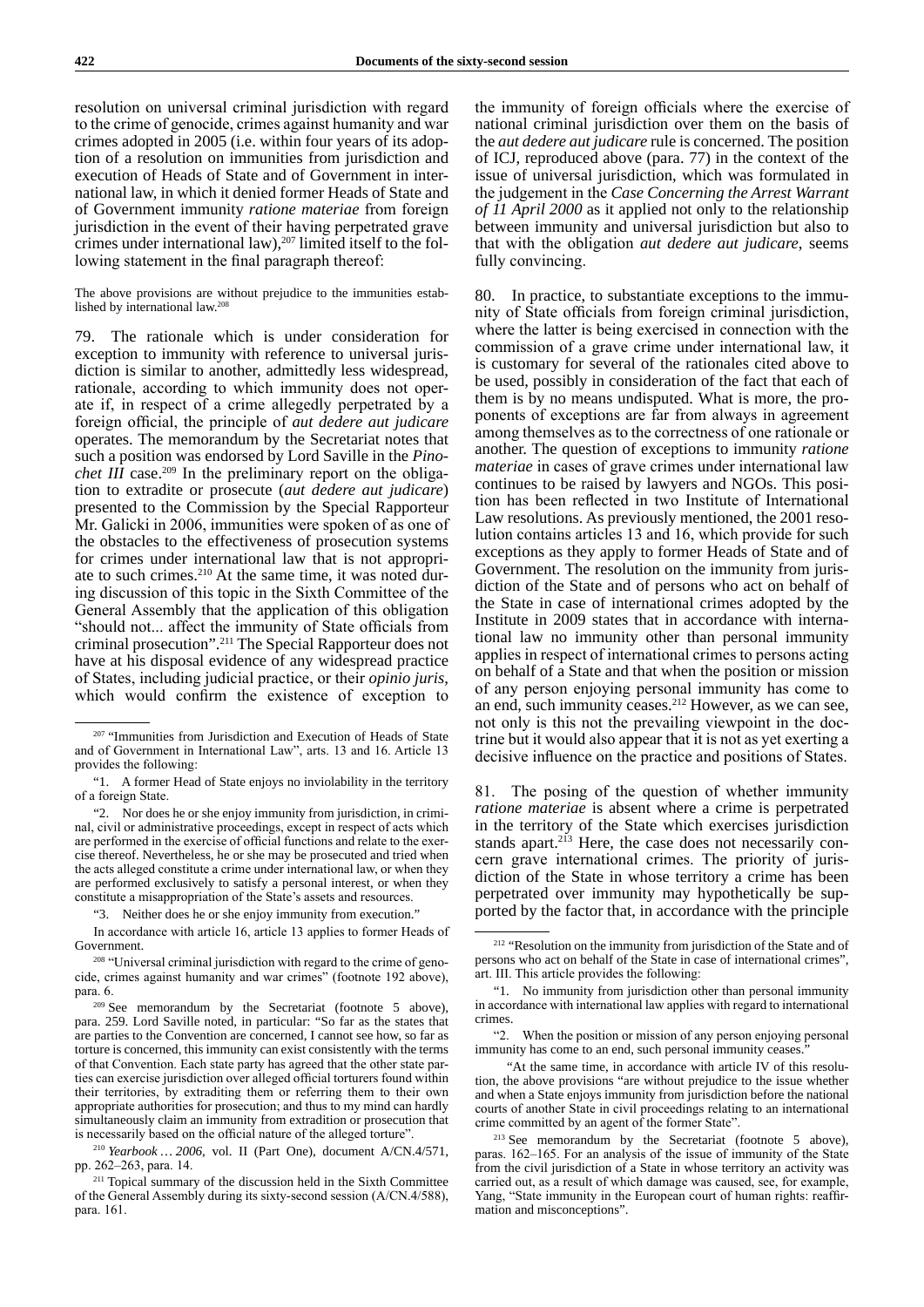of sovereignty, a State has absolute and supreme power and jurisdiction in its own territory. However, it should be remembered that this supremacy is exercised taking into account exemptions established by international law and, in particular, the immunity of a foreign State and its officials.<sup>214</sup>

82. As noted in the memorandum by the Secretariat:

It has been suggested that, in determining whether acts carried out by a State official in the territory of a foreign State are covered by immunity *ratione materiae*, the crucial consideration would be whether or not the territorial state had consented to the discharge in its territory of official functions by a foreign State organ.<sup>215</sup>

The consent of the receiving State not only to the discharge of functions but also to the very presence of a foreign official in its territory may be of importance. In the context of the topic under consideration, several types of situation can be distinguished.<sup>216</sup> For instance, a foreign official may be present and perform an activity resulting in a crime in the territory of a State exercising jurisdiction with the consent of the latter. In addition, an analogous situation is possible, but with the distinction that no consent was given by the receiving State to the activity which led to the crime. Finally, there are situations where not only the activity but also the very presence of the foreign official in the territory of the State exercising jurisdiction take place without the consent of that State.

83. Applied to the first type of situation, no special problems appear to arise. In essence, the State in whose territory the alleged crime has occurred, consented in advance that the foreign official located and operating in its territory would have immunity in respect of acts performed in an official capacity. For instance, if a foreign official had come for talks and en route to the talks committed a violation of the traffic rules entailing a criminal punishment in the receiving State, then it would appear that this person must enjoy immunity.

84. In the second situation, the question seems to be whether immunity arises in a case where the scope of activity of the official has been determined in advance and the consent of the receiving State was given to such activity, but there was no consent by that State to the activity which resulted in the crime. For example, if an official has come for talks on agriculture, but beyond the scope of the talks engages in espionage or terrorist activity, there are doubts as to whether he enjoys immunity from the criminal jurisdiction of the receiving State in connection with such illegal acts. Here, however, what is evidently important is the extent to which the activity which led to the crime is connected with the activity to which the State gave its consent. In this situation, the acts of the official are on the one hand of an official nature and are attributed

to the State which the person is (was) serving, and correspondingly there are grounds for raising the question of the immunity of this person, based upon the sovereignty of that State. On the other hand, this State, in the person of its official, has engaged in activity in the territory of the other State without its consent to do so, i.e. in violation of the sovereignty of the latter State.<sup>217</sup>

85. If a State did not give its consent to the presence of a foreign official and his activity, which led to the commission of a criminally punishable act, in its territory, there would appear to be sufficient grounds for assuming that the official does not enjoy immunity *ratione materiae* from the jurisdiction of that State. In the situation considered in the preceding paragraphs, the State, consenting to the presence and activity of a foreign official in its territory, consented in advance to the immunity of that person, in connection with his official activity. If, though, there was no such consent, and the person is not only acting illegally but is present in the State territory illegally, then it is fairly difficult to assert immunity. Examples of this type of situation include espionage, acts of sabotage, kidnapping, etc. In judicial proceedings concerning cases of this kind, immunity has either been asserted but not accepted,<sup>218</sup> or not even asserted.<sup>219</sup> It should also be noted here that, such cases as *Distomo*<sup>220</sup> and *Ferrini*,<sup>221</sup> where Greek and Italian courts did not recognize the immunity of Germany from Italian jurisdiction, concerned crimes perpetrated in the territory of the State exercising jurisdiction.222 The judgement in the *Bouzari* case, in which a Canadian court recognized immunity in spite of the fact that torture is prohibited by a peremptory norm, contains passages from which, interpreting them *a contrario*, it can be concluded that the judgement may have been different

<sup>218</sup> See the case of the United States Central Intelligence Agency (CIA) agents arrested in Italy in connection with charges of abduction of a person in 2003 (memorandum by the Secretariat (footnote 5 above), first footnote of para. 163).

<sup>219</sup> For example, the *Rainbow Warrior* case (*ibid.*, footnote of para. 162). Situations are possible, however, when an official, in exercising official activities, finds himself in the territory of a foreign State without its consent, but not intentionally. The sole criminally punishable activity of the official in this case is the illegal crossing of the border. It seems that in such a case there are grounds for posing the question of immunity. For example, in 2005 during training, a Russian military aircraft found itself unintentionally in Lithuanian airspace and crashed. Criminal proceedings were instituted in Lithuania against the pilot, who had survived. The Russian Federation raised the question of whether the pilot, having in the course of carrying out his work accidentally found himself in the territory of a foreign State, enjoys immunity from the jurisdiction of that State (see commentary of the Ministry of Foreign Affairs of the Russian Federation of 19 September 2005 in connection with this case, available at www.mid.ru/brp\_4.nsf/).

<sup>220</sup> *Prefecture of Voiotia v. Germany* (footnote 141 above).

<sup>&</sup>lt;sup>214</sup> See Draft Declaration on Rights and Duties of States, article 2: "Every State has the right to exercise jurisdiction over its territory and over all persons... therein, subject to the immunities recognized by international law". (*The Work of the International Law Commission*, 7th ed., vol. I (United Nations Publication, Sales No. E.07.V.9), New York, 2007, p. 262).

<sup>215</sup> Para. 163.

<sup>216</sup> The Special Rapporteur emphasizes that only the immunity *ratione materiae* of officials is at issue here. The immunities of consular officials or of the personnel of special missions do not fall under this topic, though certain analogies may be useful.

<sup>217</sup> In the opinion of van Alebeek (footnote 49 above, p. 129), in order to assess a situation involving the immunity of a foreign official, it is also of significance whether his activity is of a criminally punishable nature under the law of the State in whose territory it was performed. ("Whether a foreign state official is effectively called to account depends however on whether a particular act in fact constitutes a violation of the national law of the state whose territorial sovereignty has been violated or whether only an interstate norm has been violated." See also the examples cited by the author of national court judgements in cases of foreign officials who had perpetrated crimes in the territory of the State exercising jurisdiction.)

<sup>221</sup> *Ferrini v. Republica Federale di Germania* (footnote 141 above).

<sup>222</sup> The opinion has been advanced in the doctrine that it was precisely this circumstance that was the reason for the non-recognition of immunity for Germany in these (see Yang, "*Jus cogens* and state immunity", pp. 164–169).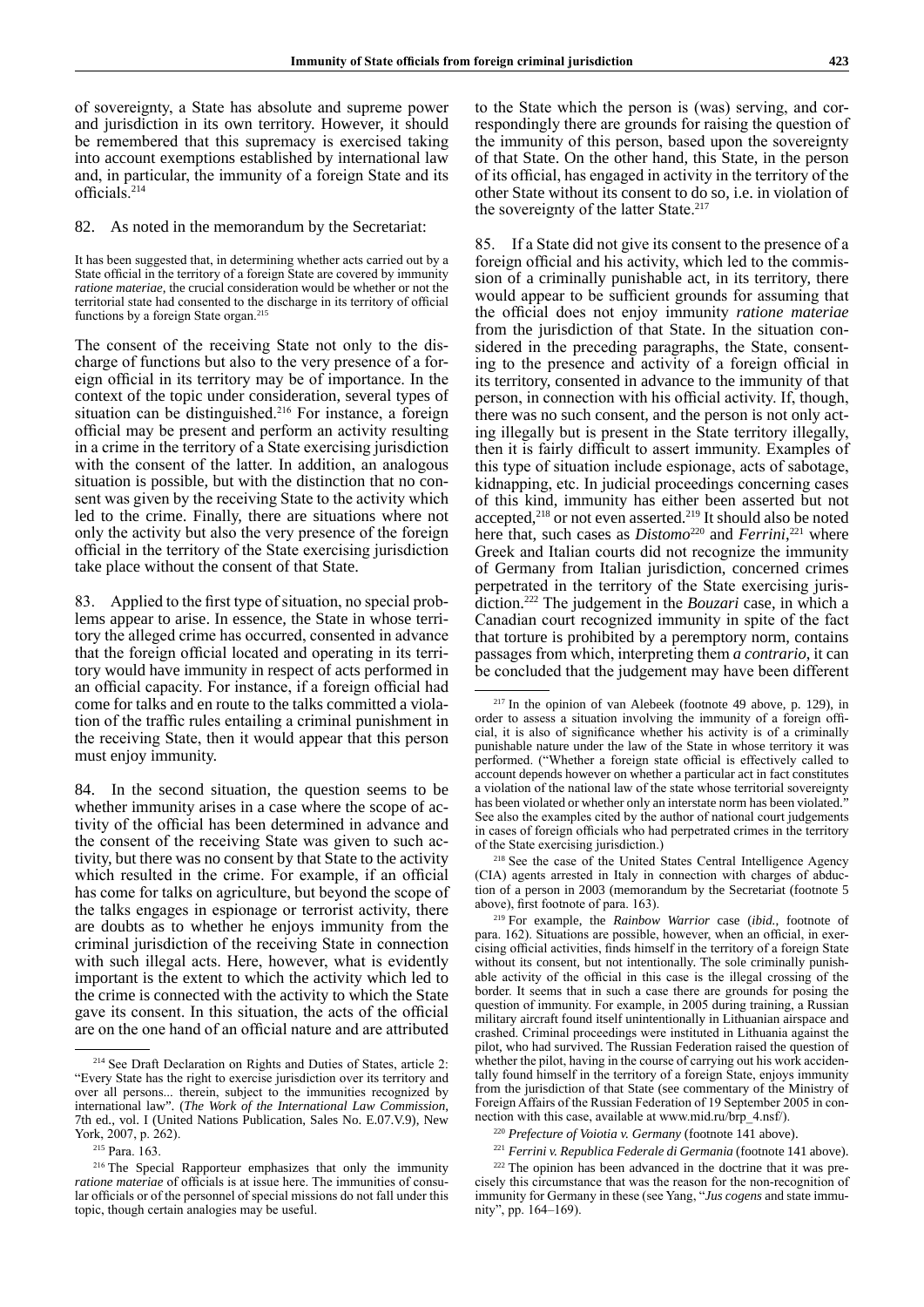if the torture had been committed in the territory of the State exercising jurisdiction.<sup>223</sup>

86. The situations examined may occur with any State officials, including military personnel. At the same time, the issue of the criminal prosecution and immunity of military personnel for crimes perpetrated during military conflict in the territory of a State exercising jurisdiction would seem to be governed primarily by humanitarian law, and to be a special case and should not be considered within the framework of this topic.

87. The 2001 Institute of International Law resolution states that a former Head of State (and correspondingly a Head of Government) may be criminally prosecuted if his acts "are performed exclusively to satisfy a personal interest, or when they constitute a misappropriation of the State's assets and resources".224 Two further instances in which a former Head of State (and correspondingly a Head of Government) do not enjoy immunity *ratione materiae* have thereby been added to the situation of commission of the gravest international crimes. Thus, in the opinion of the authors of the resolution, even if an official who possessed personal immunity was acting in an official capacity but for the purposes of personal enrichment, by departing from his duty he loses the protection of immunity *ratione materiae*. An analogous viewpoint has been expressed in the doctrine by some authors in relation to other similar ways of personal enrichment in the exercise of official activity.<sup>225</sup> If this kind of activity by an official were not considered to be official, then this position would be understandable. However, since it continues to be considered the official activity of an official and, correspondingly, of a State, then certain doubts arise as to the soundness of this position. A whole series of international treaties are devoted to combating corruption and the illicit acquisition of personal wealth by officials.<sup>226</sup> They criminalize such acts (including those which may be performed only using the position or service rank) of officials, and lay down the duties and rights of States to establish and exercise criminal jurisdiction in respect of such acts by officials. In some treaties, the issue of the immunity of foreign officials from criminal jurisdiction is not touched upon.<sup>227</sup> Others contain clauses stipulating that their provisions do not prejudice the provisions of other international treaties insofar as the waiving of the immunity of these persons is concerned.<sup>228</sup> It would appear that the simplest way of deciding the issue of the immunity of officials from foreign criminal jurisdiction in cases where they have committed crimes directed toward personal enrichment would be to include appropriate provisions in an international treaty devoted to combating these crimes. However, this has not yet occurred. Unless, of course, these treaties are considered as providing an implicit waiver of immunity.

88. In order to resolve the issue of whether an official enjoys immunity from foreign criminal jurisdiction in the cases considered, it is, however, evidently necessary to consider in each concrete case the question of whether the act which led to illicit enrichment, etc., was an act performed by that person in an official capacity or in a private capacity. Situations are known where foreign jurisdiction has been exercised in connection with crimes of this kind, and a State has not requested immunity for its official. This was the situation, for example, in the *Marcos* case of the former President of the Philippines in the United States.229 At the same time, in the case of the former Minister of Atomic Energy of the Russian Federation, *Adamov*, the issue of whose extradition to the United States or to the Russian Federation was considered by the Swiss Federal tribunal, the Russian Federation asserted the immunity of its former official from United States criminal jurisdiction, noting, *inter alia*, that the illicit enrichment with which Adamov had been charged had taken place in the Russian Federation as a result of his official activities (abuse of official position).<sup>230</sup>

89. The aforegoing does not give grounds for asserting that the provisions of the 2001 Institute of International Law resolution referred to above reflect a customary norm of international law.231 At the same time, immunity *ratione materiae* does not appear to protect an official from criminal procedure measures taken by a foreign State in relation to his personal assets (for example, funds in foreign banks) within the scope of criminal law proceedings

<sup>223</sup> For example, *Bouzari v. Iran* (footnote 153 above), para. 63.

<sup>224</sup> See footnote 207 above.

<sup>&</sup>lt;sup>225</sup> See memorandum by the Secretariat (footnote 5 above), para. 211.

<sup>226</sup> For example, the United Nations Convention against Corruption, the Inter-American Convention against Corruption, the Criminal Law Convention on Corruption, the African Union Convention on Preventing and Combating Corruption.

<sup>&</sup>lt;sup>227</sup> At the same time, provisions concerning the immunity of a State's own officials are encountered (see, for example, article 30 paragraph 2, of the United Nations Convention against Corruption and article 9 paragraph 5, of the African Union Convention on Preventing and Combating Corruption).

<sup>228</sup> See, for example, article 16 of the Criminal Law Convention on Corruption and article 4, paragraph 4, of the Convention on the fight against corruption involving officials of the European Communities or officials of member States of the European Union.

<sup>229</sup> In its judgement in the *Marcos* case (Switzerland, Federal Tribunal, *Marcos and Marcos v. Federal Department of Police*, 2 November 1989, 102 ILR 198) the Supreme Court of Switzerland did not go into a detailed analysis of the nature of the activity of this person, having determined that he did not enjoy immunity by virtue of the fact that the Philippines had refused to recognize this activity as official. The situation was similar in the judgement in his case in the United States (*In re Grand Jury Proceedings*, 817 F.2d at 1111): the Government of the Philippines informed the United States State Department within the scope of this case of the waiving of Marcos' immunity. In the case *United States v. Noriega* (117 F.3d 1206; 1197 U.S. app. LEXIS 16493, see memorandum by the Secretariat, para. 211, footnote 605), a United States court denied immunity to Manual Noriega, the former Head of State of Panama, on the grounds that the United States Government had not recognized Noriega as the Head of State at the time of performance by him of the acts in question. Panama did not assert Noriega's immunity. In other words, in this case, the nature of the acts performed by him was not a determining factor. If the United States executive authorities had recognized the legitimacy of Noriega's authoritative competency, his immunity would evidently also have been recognized. See, for example, Heidi Altman, "The Future of Head of State Immunity: The Case against Ariel Sharon", April 2002, p. 6, available at www .scribd.com.

<sup>230</sup> *Adamov gegen Bundesamt fur Justiz*, sentence of 22 December 2005, para. 3.4.2; see also "Comments by the Foreign Ministry's Information and Press Department in connection with a question from the Russian mass media on measures taken by the Russian side aimed at bringing Yevgeny Adamov back into the Russian Federation" of 18 May 2005, http://www.mid.ru/Brp\_4.nsf/arh/61C69CBAC85173 1AC3257006003264A0?OpenDocument (accessed 29 July 2016).

<sup>231</sup> See the opinion of Hazel Fox cited in the memorandum by the Secretariat (footnote 5 above) (para. 209) that at issue is the wording of these provisions of article 13 of the resolution *de lege ferenda*.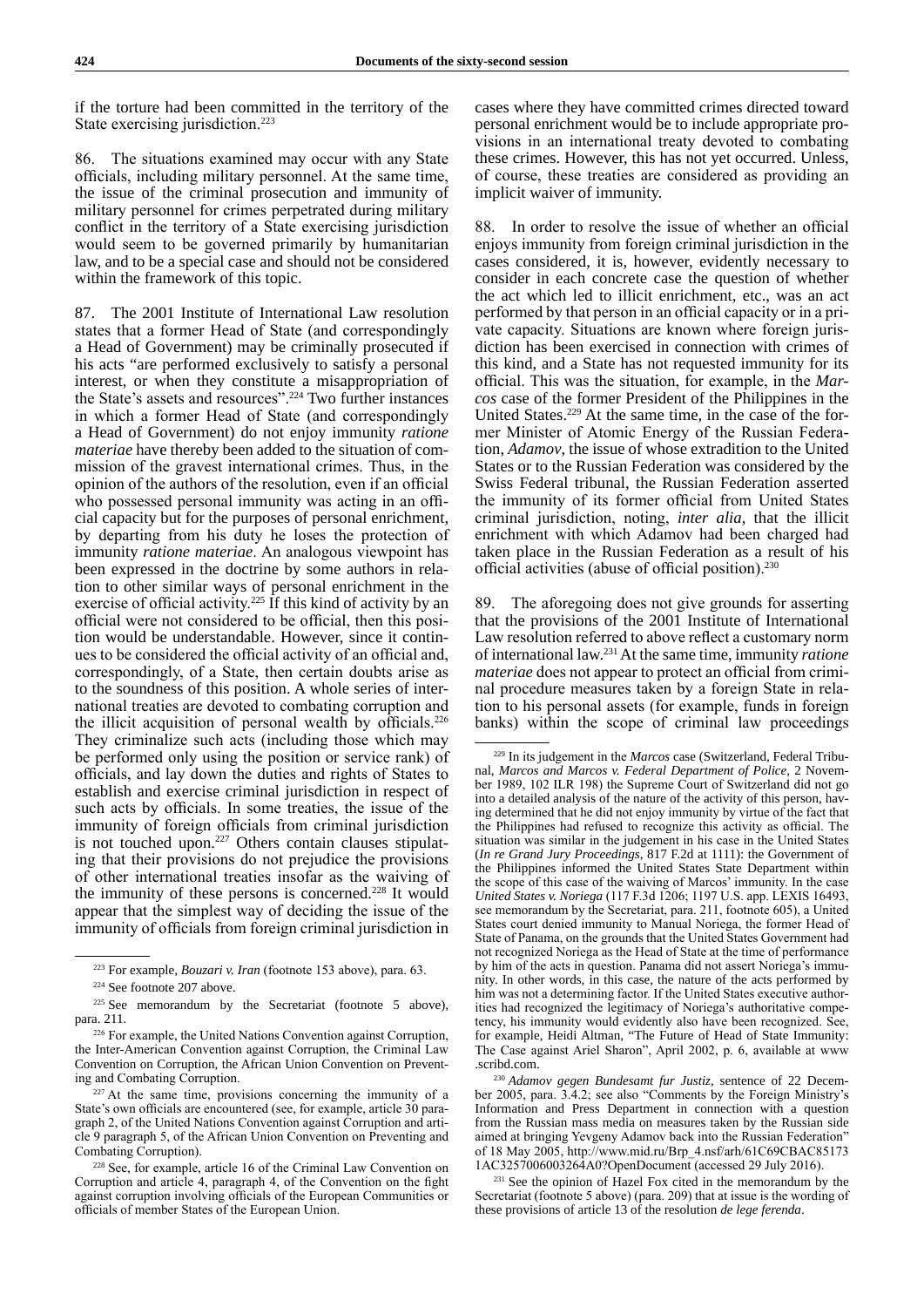exercised in connection with a crime aimed at personal enrichment allegedly committed by him. Such measures cannot be considered as restricting his official acts.

## 3. Conclusions concerning exceptions

90. In the opinion of the Special Rapporteur, the arguments set out above demonstrate that the various rationales for exceptions to the immunity of officials from foreign criminal jurisdiction prove upon close scrutiny to be insufficiently convincing. These rationales continue to be discussed in the doctrine. The practice of States is also far from being uniform in this respect. The judgment in the *Pinochet* case, having given an impetus to discussion on this issue, has not led to the establishment of homogeneous court practice. In this respect, it is difficult to talk of exceptions to immunity as having developed into a norm of customary international law, just as, however, it is impossible to assert definitively that there is a trend toward the establishment of such a norm. A situation where criminal jurisdiction is exercised by a State in whose territory an alleged crime has taken place, and this State has not given its consent to the exercise in its territory of the activity which led to the crime, and to the presence in its territory of the foreign official who committed this alleged crime stands alone in this regard. There would in such a situation appear to be sufficient grounds for talking of an absence of immunity.

91. The question arises of the extent to which further restrictions on immunity *de lege ferenda* are desirable. It should be recalled in this regard certain recommendations, including some referred to above, contained in the AU-EU Expert Report on the Principle of Universal Jurisdiction:

R6. When exercising universal jurisdiction over serious crimes of international concern... states should bear in mind the need to avoid impairing friendly international relations. ...

R.8. Those national criminal justice authorities considering exercising universal jurisdiction over persons suspected of serious crimes of international concern are legally bound to take into account all the immunities to which foreign state officials may be entitled under international law and are consequently obliged to refrain from prosecuting those officials entitled to such immunities.<sup>232</sup>

92. It is also questionable whether the emergence of such exceptions in general international law and, correspondingly, of the possibility of exercising national criminal jurisdiction over foreign officials would be desirable, for the purposes of combating impunity, as a supplement to international criminal jurisdiction or to the jurisdiction of the State which an official serves (served), if this State does not carry into effect his criminal prosecution.<sup>233</sup> Such a subsidiary exercise of criminal jurisdiction is provided for under the legislation of certain States.234 However, the possibility of exercising jurisdiction provided for by legislation does not yet, as evident from the explanations above, signify exceptions to the immunity of foreign officials.

93. That States are undoubtedly entitled to establish restrictions on the immunity of their officials from the criminal jurisdiction of one another by concluding an international treaty is another matter.<sup>235</sup> In this regard, the Commission could consider, alongside the codification of customary international law currently in force, the question of drawing up an optional protocol or model clauses on restricting or precluding the immunity of State officials from foreign criminal jurisdiction.

## **G. Summary**

94. The contents of this report can be summarized in the following statements:

(*a*) On the whole, the immunity of a State official, like that of the State itself, from foreign jurisdiction is the general rule, and its absence in a particular case is the exception to this rule;

(*b*) State officials enjoy immunity *ratione materiae* from foreign criminal jurisdiction, i.e. immunity in respect of acts performed in an official capacity, since these acts are acts of the State which they serve itself;

(*c*) There are no objective grounds for drawing a distinction between the attribution of conduct for the purposes of responsibility on the one hand and for the purposes of immunity on the other. There can scarcely be grounds for asserting that one and the same act of an official is, for the purposes of State responsibility, attributed to the State and considered to be its act, and, for the purposes of immunity from jurisdiction, is not attributed as such and is considered to be only the act of an official. The issue of determining the nature of the conduct of an official—official or personal—and, correspondingly, of attributing or not attributing this conduct to the State, must logically be considered before the issue of the immunity of the official in connection with this conduct is considered;

(*d*) Classification of the conduct of an official as official conduct does not depend on the motives of the person or the substance of the conduct. The determining factor is that the official is acting in a capacity as such. The concept of an "act of an official as such", i.e. of an "official act", must be differentiated from the concept of an "act falling within official functions". The first is broader and includes the second;

(*e*) The scope of the immunity of a State and the scope of the immunity of its official are not identical,

<sup>&</sup>lt;sup>232</sup> The AU-EU Expert Report on the Principle of Universal Jurisdiction (footnote 14 above), para. 46, R6 and R8.

<sup>&</sup>lt;sup>233</sup> See speeches at the sixtieth session of the Commission of Mr. McRae (*Yearbook … 2008*, vol. I, 2984th meeting, p. 194, para. 19), Ms. Jacobsson (*ibid.*, 2985th meeting, p. 204, paras. 5–6), Mr. Vargas-Carreño (*ibid.*, 2987th meeting, p. 231, para. 17).

<sup>234</sup> See K. Ambos (footnote 23 above), pp. 414, 423 and 440.

<sup>&</sup>lt;sup>235</sup> The Protocol for the Prevention and the Punishment of the Crime of Genocide, War Crimes and Crimes Against Humanity and all forms of Discrimination (signed at the International Conference on the Great Lakes Region on 29 November 2006) contains article 12 on the application of its provisions concerning the combating of genocide, war crimes and crimes against humanity to "official authorities". These provisions "shall apply equally to all persons suspected of committing the offences to which this Protocol applies, irrespective of the official status of such persons. In particular the official status of a Head of State, of Government, or an official member of a Government or parliament, or an elected representative or agent of a State shall in no way shield or bar the criminal liability". It is possible that this article is viewed by the parties to the treaty as precluding the immunity of their officials from the criminal jurisdiction of any of them, even though the Protocol does not speak directly of the restriction or preclusion of immunity (unfortunately, the Special Rapporteur is not aware of the practical application of the cited provision of the Protocol by the courts of its member States).